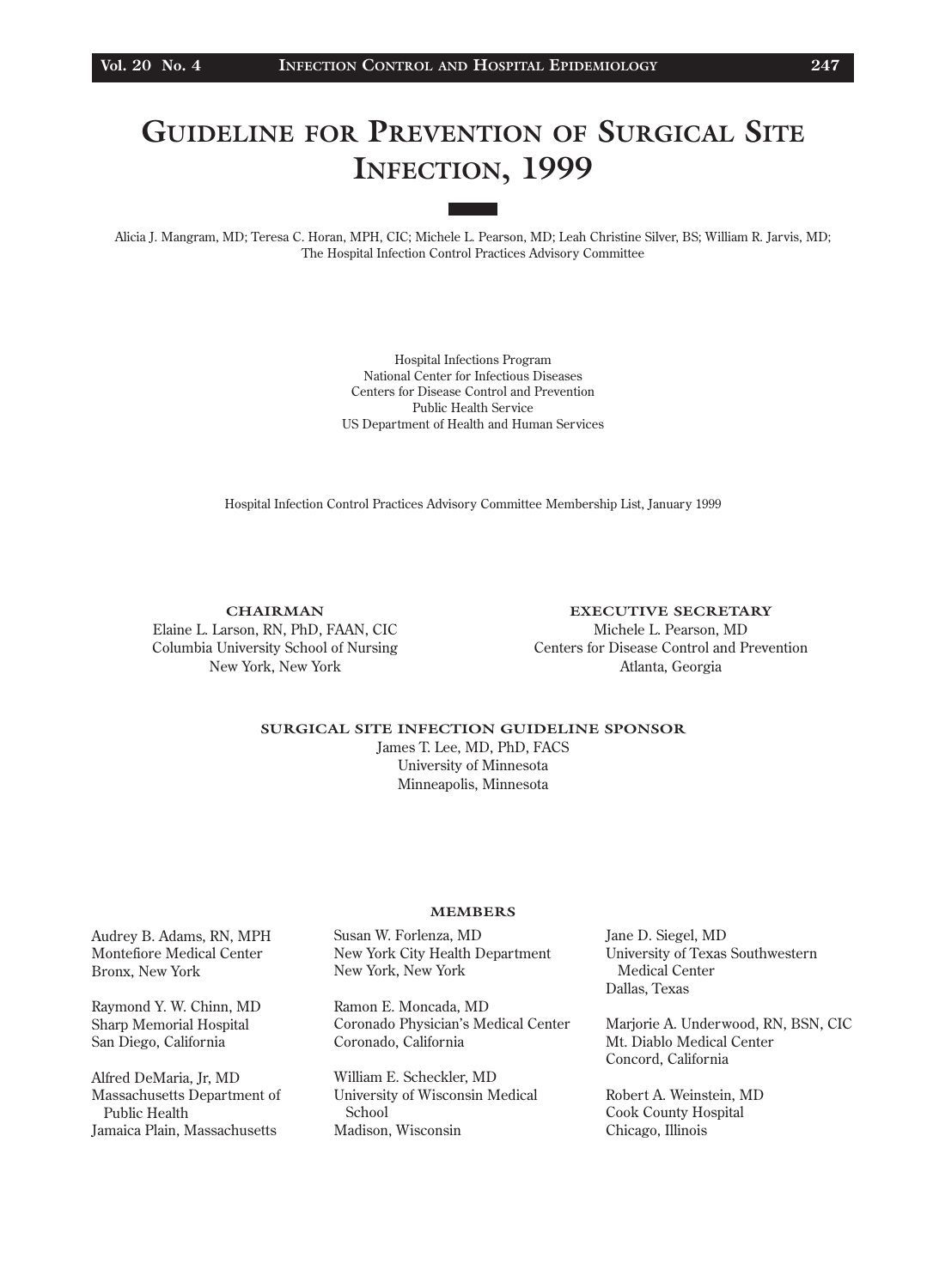# **Table of Contents**

| <b>EXECUTIVE SUMMARY</b>                                      | 250 |
|---------------------------------------------------------------|-----|
| I. SURGICAL SITE INFECTION (SSI): AN OVERVIEW                 | 251 |
| A. Introduction                                               | 251 |
| B. Key Terms Used in the Guideline                            | 251 |
| 1. Criteria for defining SSIs                                 | 251 |
| 2. Operating suite                                            | 252 |
| 3. Operating room                                             | 252 |
| 4. Surgical personnel                                         | 253 |
| 5. Surgical team member                                       | 253 |
| C. Microbiology                                               | 253 |
| D. Pathogenesis                                               | 253 |
| E. Risk and Prevention                                        | 254 |
| 1. Patient characteristics                                    | 254 |
| a. Diabetes                                                   | 254 |
| b. Nicotine use                                               | 254 |
| c. Steroid use                                                | 254 |
| d. Malnutrition                                               | 255 |
| e. Prolonged preoperative hospital stay                       | 256 |
| f. Preoperative nares colonization with Staphylococcus aureus | 256 |
| g. Perioperative transfusion                                  | 256 |
| 2. Operative characteristics: Preoperative issues             | 257 |
| a. Preoperative antiseptic showering                          | 257 |
| b. Preoperative hair removal                                  | 257 |
| c. Patient skin preparation in the operating room             | 257 |
| d. Preoperative hand/forearm antisepsis                       | 258 |
| e. Management of infected or colonized surgical personnel     | 258 |
| f. Antimicrobial prophylaxis                                  | 258 |
| 3. Operative characteristics: Intraoperative issues           | 260 |
| a. Operating room environment                                 | 260 |
| b. Surgical attire and drapes                                 | 261 |
| c. Asepsis and surgical technique                             | 263 |
| 4. Operative characteristics: Postoperative issues            | 263 |
| a. Incision care                                              | 263 |
| b. Discharge planning                                         | 263 |
| F. SSI Surveillance                                           | 263 |
| 1. SSI risk stratification                                    | 264 |
| a. Concepts                                                   | 264 |
| b. Issues                                                     | 264 |
| 2. SSI surveillance methods                                   | 265 |
| a. Inpatient SSI surveillance                                 | 265 |
| b. Postdischarge SSI surveillance                             | 265 |
| c. Outpatient SSI surveillance                                | 266 |
| G. Guideline Evaluation Process                               | 266 |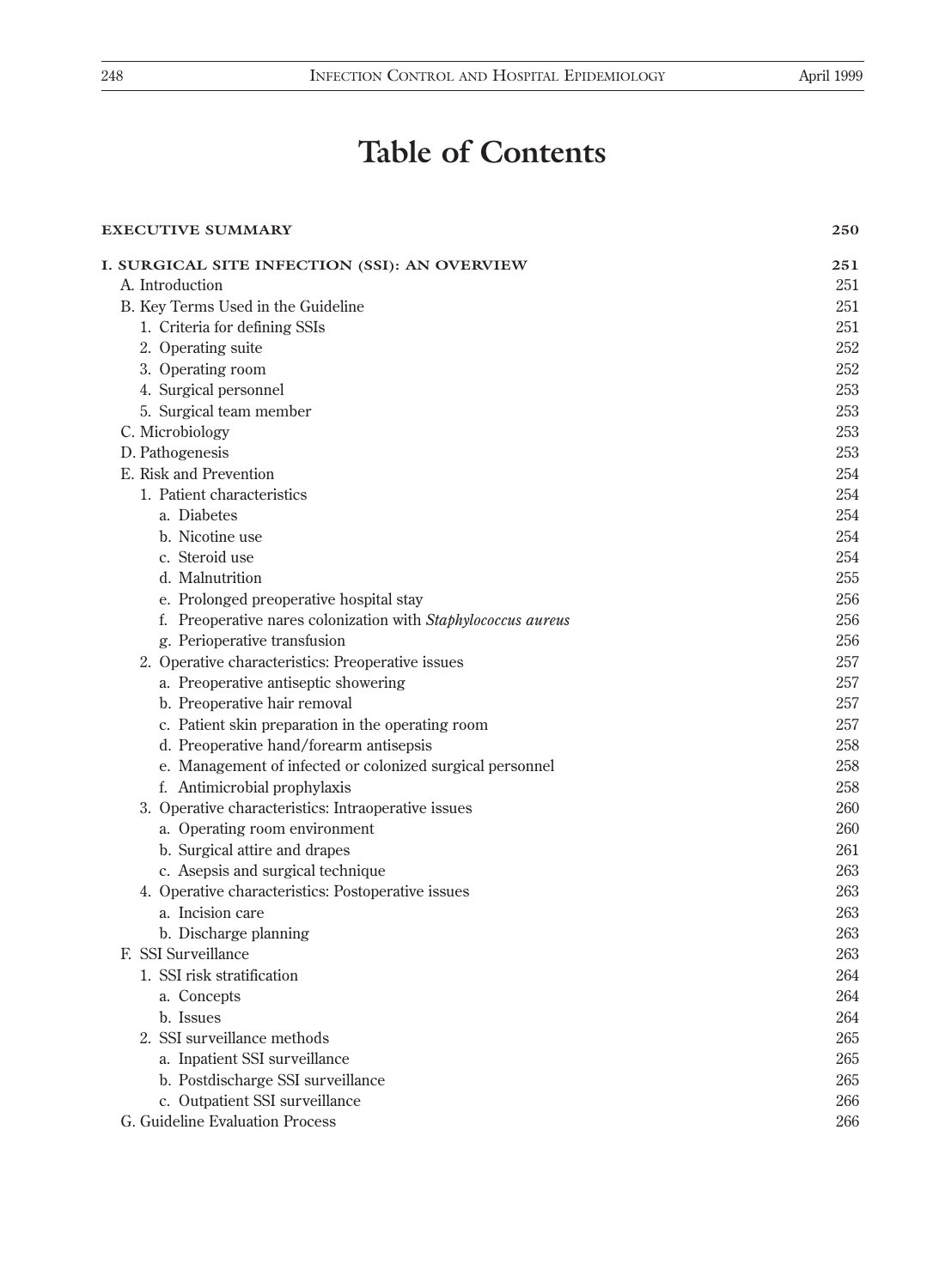| II. RECOMMENDATIONS FOR PREVENTION OF SURGICAL SITE INFECTION                              | 266 |
|--------------------------------------------------------------------------------------------|-----|
| A. Rationale                                                                               | 266 |
| <b>B.</b> Rankings                                                                         | 266 |
| C. Recommendations                                                                         | 266 |
| 1. Preoperative                                                                            | 266 |
| a. Preparation of the patient                                                              | 266 |
| b. Hand/forearm antisepsis for surgical team members                                       | 267 |
| c. Management of infected or colonized surgical personnel                                  | 267 |
| d. Antimicrobial prophylaxis                                                               | 267 |
| 2. Intraoperative                                                                          | 267 |
| a. Ventilation                                                                             | 267 |
| b. Cleaning and disinfection of environmental surfaces                                     | 267 |
| c. Microbiologic sampling                                                                  | 268 |
| d. Sterilization of surgical instruments                                                   | 268 |
| e. Surgical attire and drapes                                                              | 268 |
| f. Asepsis and surgical technique                                                          | 268 |
| 3. Postoperative incision care                                                             | 268 |
| 4. Surveillance                                                                            | 268 |
| References                                                                                 | 269 |
| <b>Selected Readings</b>                                                                   | 277 |
| Figure                                                                                     | 251 |
| Table 1. Criteria for Defining a Surgical Site Infection (SSI)                             | 252 |
| Table 2. Site-Specific Classifications of Organ/Space Surgical Site Infection              | 253 |
| Table 3. Distribution of Pathogens Isolated From Surgical Site Infections,                 |     |
| National Nosocomial Infections Surveillance System, 1986 to 1996                           | 254 |
| Table 4. Operations, Likely Surgical Site Infection (SSI) Pathogens, and                   |     |
| References on Use of Antimicrobial Prophylaxis                                             | 255 |
| Table 5. Patient and Operation Characteristics That May Influence the                      |     |
| Risk of Surgical Site Infection Development                                                | 256 |
| Table 6. Mechanism and Spectrum of Activity of Antiseptic Agents Commonly Used             |     |
| for Preoperative Skin Preparation and Surgical Scrubs                                      | 257 |
| Table 7. Surgical Wound Classification                                                     | 259 |
| Table 8. Parameters for Operating Room Ventilation, American Institute of Architects, 1996 | 260 |
| Table 9. Parameters for Flash Sterilization Cycles, Association for the                    |     |
| Advancement of Medical Instrumentation                                                     | 262 |
| Table 10. Physical Status Classification, American Society of Anesthesiologists            | 264 |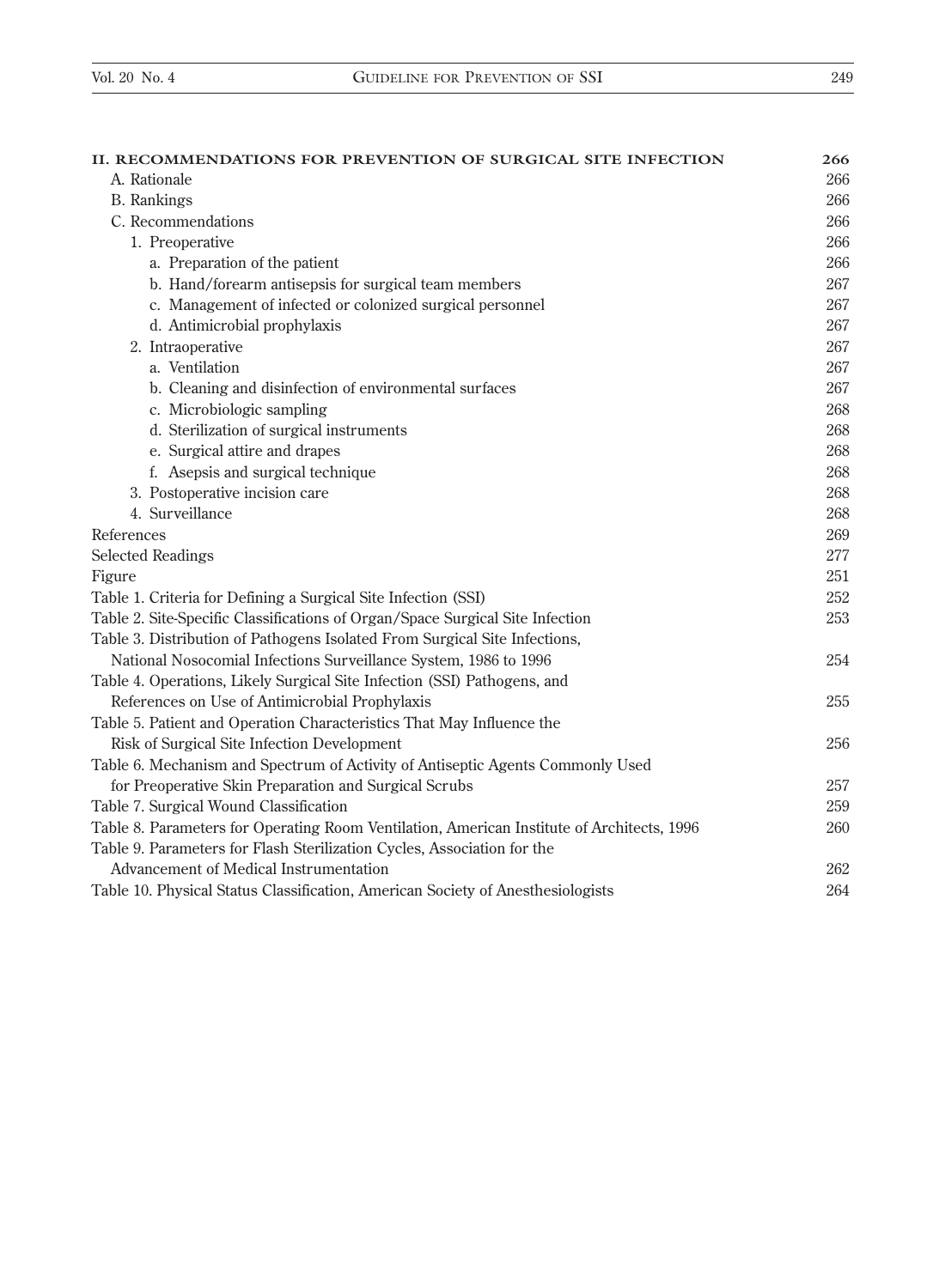## **Special Report**

## **Guideline for Prevention of Surgical Site Infection, 1999**

Alicia J. Mangram, MD; Teresa C. Horan, MPH, CIC; Michele L. Pearson, MD; Leah Christine Silver, BS; William R. Jarvis, MD; The Hospital Infection Control Practices Advisory Committee

#### **EXECUTIVE SUMMARY**

The "Guideline for Prevention of Surgical Site Infection, 1999" presents the Centers for Disease Control and Prevention (CDC)'s recommendations for the prevention of surgical site infections (SSIs), formerly called surgical wound infections. This two-part guideline updates and replaces previous guidelines.1,2

Part I, "Surgical Site Infection: An Overview," describes the epidemiology, definitions, microbiology, pathogenesis, and surveillance of SSIs. Included is a detailed discussion of the pre-, intra-, and postoperative issues relevant to SSI genesis.

Part II, "Recommendations for Prevention of Surgical Site Infection," represents the consensus of the Hospital Infection Control Practices Advisory Committee (HICPAC) regarding strategies for the prevention of SSIs.3 Whenever possible, the recommendations in Part II are based on data from well-designed scientific studies. However, there are a limited number of studies that clearly validate risk factors and prevention measures for SSI. By necessity, available studies have often been conducted in narrowly defined patient populations or for specific kinds of operations, making generalization of their findings to all specialties and types of operations potentially problematic. This is especially true regarding the implementation of SSI prevention measures. Finally, some of the infection control practices routinely used by surgical teams cannot be rigorously studied for ethical or logistical reasons (e.g., wearing vs not wearing gloves). Thus, some of the recommendations in Part II are based on a strong theoretical rationale and suggestive evidence in the absence of confirmatory scientific knowledge.

It has been estimated that approximately 75% of all operations in the United States will be performed in "ambulatory," "same-day," or "outpatient" operating rooms by the turn of the century.4 In recommending various SSI prevention methods, this document makes no distinction between surgical care delivered in such settings and that provided in conventional inpatient operating rooms. This document is primarily intended for use by surgeons, operating room nurses, postoperative inpatient and clinic nurses, infection control professionals, anesthesiologists, healthcare epidemiologists, and other personnel directly responsible for the prevention of nosocomial infections.

This document does *not:*

● Specifically address issues unique to burns, trauma, transplant procedures, or transmission of bloodborne pathogens from healthcare worker to patient, nor does it specifically address details of SSI prevention in pediatric surgical practice. It has been recently shown in a multicenter study of pediatric surgical patients that characteristics related to the operations are more important than those related to the physiologic status of the patients.<sup>5</sup> In general, all SSI prevention measures effective in adult surgical care are indicated in pediatric surgical care.

● Specifically address procedures performed outside of the operating room (e.g., endoscopic procedures), nor does it provide guidance for infection prevention for invasive procedures such as cardiac catheterization or interventional radiology. Nonetheless, it is likely that many SSI prevention strategies also could be applied or adapted to reduce infectious complications associated with these procedures.

• Specifically recommend SSI prevention methods

*From the Hospital Infections Program, National Center for Infectious Diseases, Centers for Disease Control and Prevention, Public Health Service, US Department of Health and Human Services, Atlanta, Georgia.*

*The Hospital Infection Control Practices Committee thanks the following subject-matter experts for reviewing a preliminary draft of this guideline: Carol Applegeet, RN, MSN, CNOR, CNAA, FAAN; Ona Baker, RN, MSHA; Philip Barie, MD, FACS; Arnold Berry, MD; Col. Nancy Bjerke, BSN, MPH, CIC; John Bohnen, MD, FRCSC, FACS; Robert Condon, MS, MD, FACS; E. Patchen Dellinger, MD, FACS; Terrie Lee, RN, MS, MPH, CIC; Judith Mathias, RN; Anne Matlow, MD, MS, FRCPC; C. Glen Mayhall, MD; Rita McCormick, RN, CIC; Ronald Nichols, MD, FACS; Barbara Pankratz, RN; William Rutala, PhD, MPH, CIC; Julie Wagner, RN; Samuel Wilson, MD, FACS. The opinions of all the reviewers might not be reflected in all the recommendations contained in this document.*

*The authors thank Connie Alfred, Estella Cormier, Karen Friend, Charlene Gibson, and Geraldine Jones for providing invaluable assistance.*

*Dr. Mangram is currently affiliated with the University of Texas Medical Center, Houston, Texas.*

*Published simultaneously in* Infection Control and Hospital Epidemiology*, the* American Journal of Infection Control*, and the* Journal of Surgical Outcomes*.*

*This document is not copyright-protected and may be photocopied.*

*Address reprint requests to SSI Guideline, Hospital Infections Program, Mailstop E69, Centers for Disease Control and Prevention, 1600 Clifton Rd, Atlanta, GA 30333.*

*The "Guideline for Prevention of Surgical Site Infection, 1999" is available online at www.cdc.gov/ncidod/hip.*

*99-SR-024. Mangram AJ, Horan TC, Pearson ML, Silver LC, Jarvis WR, the Hospital Infection Control Practices Advisory Committee. Guideline for the prevention of surgical site infection, 1999.* Infect Control Hosp Epidemiol *1999;20:247-280.*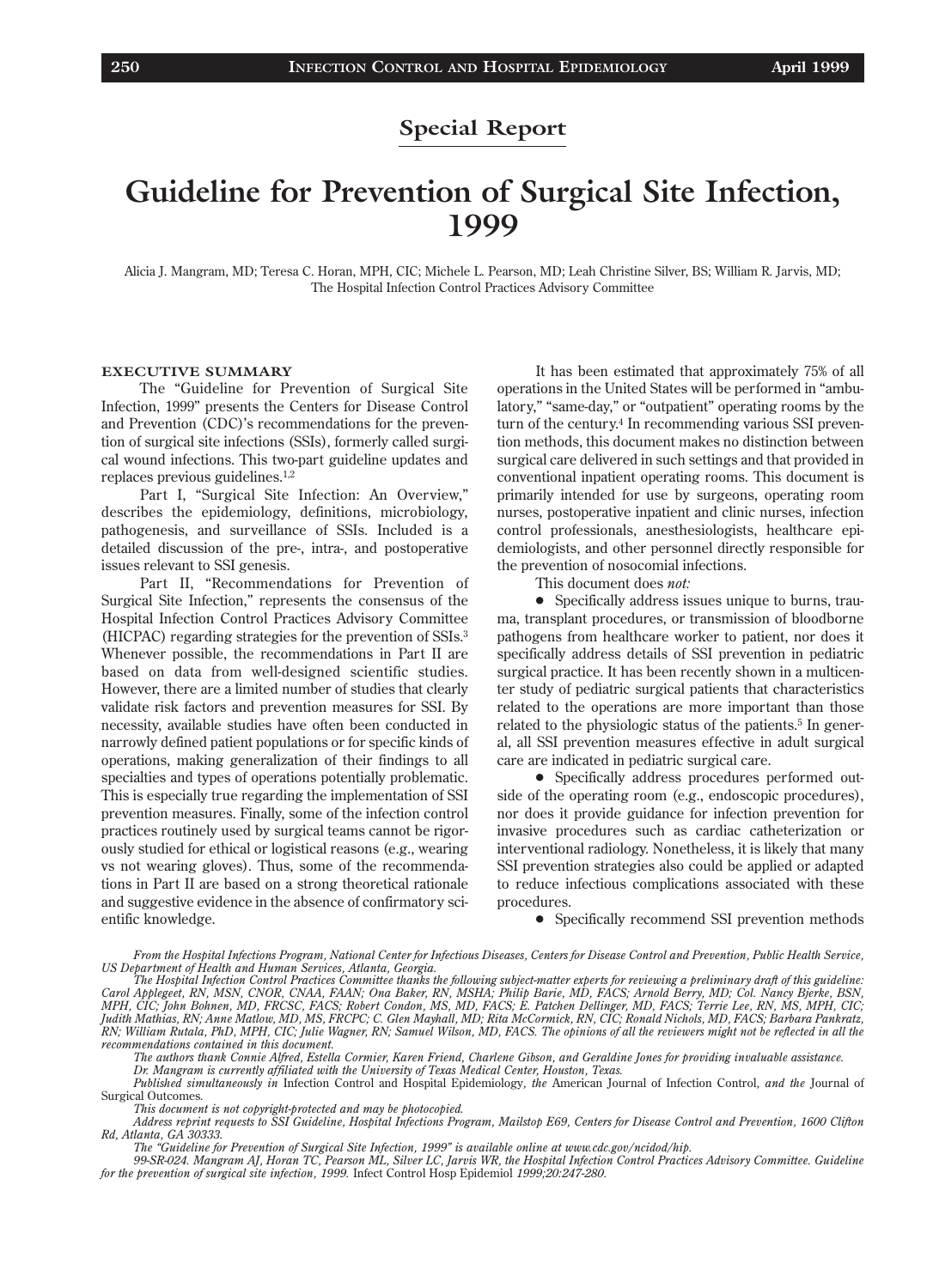unique to minimally invasive operations (i.e., laparoscopic surgery). Available SSI surveillance data indicate that laparoscopic operations generally have a lower or comparable SSI risk when contrasted to open operations.<sup>6-11</sup> SSI prevention measures applicable in open operations (e.g., open cholecystectomy) are indicated for their laparoscopic counterparts (e.g., laparoscopic cholecystectomy).

● Recommend specific antiseptic agents for patient preoperative skin preparations or for healthcare worker hand/forearm antisepsis. Hospitals should choose from products recommended for these activities in the latest Food and Drug Administration (FDA) monograph.12

## **I. SURGICAL SITE INFECTION (SSI): AN OVERVIEW**

## **A. INTRODUCTION**

Before the mid-19th century, surgical patients commonly developed postoperative "irritative fever," followed by purulent drainage from their incisions, overwhelming sepsis, and often death. It was not until the late 1860s, after Joseph Lister introduced the principles of antisepsis, that postoperative infectious morbidity decreased substantially. Lister's work radically changed surgery from an activity associated with infection and death to a discipline that could eliminate suffering and prolong life.

Currently, in the United States alone, an estimated 27 million surgical procedures are performed each year.13 The CDC's National Nosocomial Infections Surveillance (NNIS) system, established in 1970, monitors reported trends in nosocomial infections in U.S. acute-care hospitals. Based on NNIS system reports, SSIs are the third most frequently reported nosocomial infection, accounting for 14% to 16% of all nosocomial infections among hospitalized patients.14 During 1986 to 1996, hospitals conducting SSI surveillance in the NNIS system reported 15,523 SSIs following 593,344 operations (CDC, unpublished data). Among surgical patients, SSIs were the most common nosocomial infection, accounting for 38% of all such infections. Of these SSIs, two thirds were confined to the incision, and one third involved organs or spaces accessed during the operation. When surgical patients with nosocomial SSI died, 77% of the deaths were reported to be related to the infection, and the majority (93%) were serious infections involving organs or spaces accessed during the operation.

In 1980, Cruse estimated that an SSI increased a patient's hospital stay by approximately 10 days and cost an additional \$2,000.15,16 A 1992 analysis showed that each SSI resulted in 7.3 additional postoperative hospital days, adding \$3,152 in extra charges.17 Other studies corroborate that increased length of hospital stay and cost are associated with SSIs.18,19 Deep SSIs involving organs or spaces, as compared to SSIs confined to the incision, are associated with even greater increases in hospital stays and costs.<sup>20,21</sup>

Advances in infection control practices include improved operating room ventilation, sterilization methods, barriers, surgical technique, and availability of antimicrobial prophylaxis. Despite these activities, SSIs remain a



FIGURE. Cross-section of abdominal wall depicting CDC classifications of surgical site infection.<sup>22</sup>

substantial cause of morbidity and mortality among hospitalized patients. This may be partially explained by the emergence of antimicrobial-resistant pathogens and the increased numbers of surgical patients who are elderly and/or have a wide variety of chronic, debilitating, or immunocompromising underlying diseases. There also are increased numbers of prosthetic implant and organ transplant operations performed. Thus, to reduce the risk of SSI, a systematic but realistic approach must be applied with the awareness that this risk is influenced by characteristics of the patient, operation, personnel, and hospital.

## **B. KEY TERMS USED IN THE GUIDELINE**  *1. Criteria for Defining SSIs*

The identification of SSI involves interpretation of clinical and laboratory findings, and it is crucial that a surveillance program use definitions that are consistent and standardized; otherwise, inaccurate or uninterpretable SSI rates will be computed and reported. The CDC's NNIS system has developed standardized surveillance criteria for defining SSIs (Table 1).<sup>22</sup> By these criteria, SSIs are classified as being either incisional or organ/space. Incisional SSIs are further divided into those involving only skin and subcutaneous tissue (superficial incisional SSI) and those involving deeper soft tissues of the incision (deep incisional SSI). Organ/space SSIs involve any part of the anatomy (e.g., organ or space) other than incised body wall layers, that was opened or manipulated during an operation (Figure). Table 2 lists site-specific classifications used to differentiate organ/space SSIs. For example, in a patient who had an appendectomy and subsequently developed an intraabdominal abscess not draining through the incision, the infection would be reported as an organ/space SSI at the intra-abdominal site. Failure to use objective criteria to define SSIs has been shown to substantially affect reported SSI rates.23,24 The CDC NNIS definitions of SSIs have been applied consistently by surveillance and surgical personnel in many settings and currently are a de facto national standard.<sup>22,25</sup>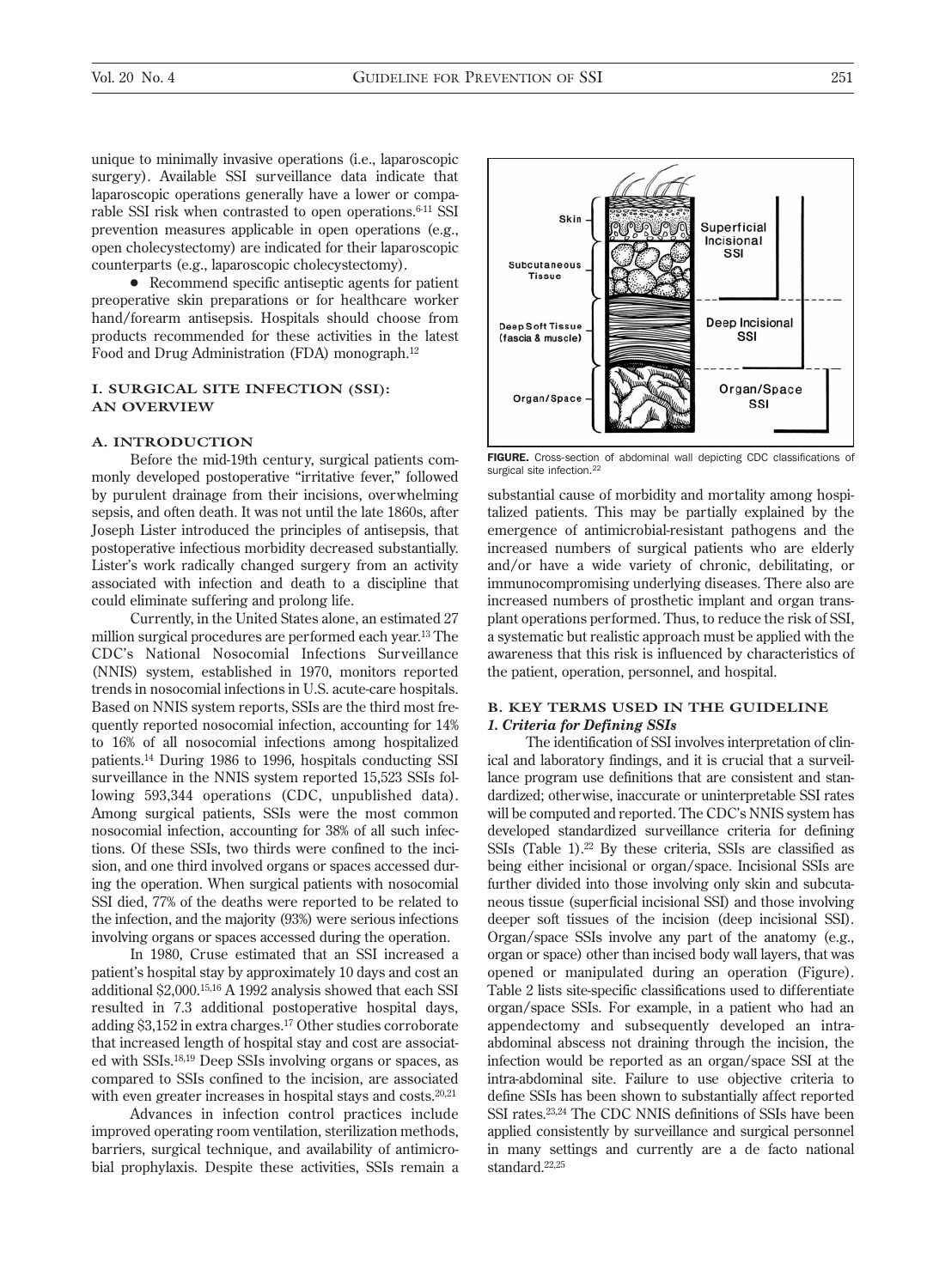CRITERIA FOR DEFINING A SURGICAL SITE INFECTION (SSI)\*

## Superficial Incisional SSI

Infection occurs within 30 days after the operation

*and*

infection involves only skin or subcutaneous tissue of the incision

*and* at least *one* of the following:

- 1. Purulent drainage, with or without laboratory confirmation, from the superficial incision.
- 2. Organisms isolated from an aseptically obtained culture of fluid or tissue from the superficial incision.
- 3. At least one of the following signs or symptoms of infection: pain or tenderness, localized swelling, redness, or heat *and* superficial incision is deliberately opened by surgeon, *unless* incision is culture-negative.
- 4. Diagnosis of superficial incisional SSI by the surgeon or attending physician.

Do *not* report the following conditions as SSI:

- 1. Stitch abscess (minimal inflammation and discharge confined to the points of suture penetration).
- 2. Infection of an episiotomy or newborn circumcision site.
- 3. Infected burn wound.

4. Incisional SSI that extends into the fascial and muscle layers (see deep incisional SSI).

*Note:* Specific criteria are used for identifying infected episiotomy and circumcision sites and burn wounds.<sup>433</sup>

#### Deep Incisional SSI

Infection occurs within 30 days after the operation if no implant† is left in place or within 1 year if implant is in place and the infection appears to be related to the operation

*and*

infection involves deep soft tissues (e.g., fascial and muscle layers) of the incision

*and* at least *one* of the following:

- 1. Purulent drainage from the deep incision but not from the organ/space component of the surgical site.
- 2. A deep incision spontaneously dehisces or is deliberately opened by a surgeon when the patient has at least one of the following signs or symptoms: fever (>38ºC), localized pain, or tenderness, unless site is culture-negative.
- 3. An abscess or other evidence of infection involving the deep incision is found on direct examination, during reoperation, or by histopatholog ic or radiologic examination.
- 4. Diagnosis of a deep incisional SSI by a surgeon or attending physician.

*Notes:*

- 1. Report infection that involves both superficial and deep incision sites as deep incisional SSI.
- 2. Report an organ/space SSI that drains through the incision as a deep incisional SSI.

#### Organ/Space SSI

Infection occurs within 30 days after the operation if no implant† is left in place or within 1 year if implant is in place and the infection appears to be related to the operation

*and*

infection involves any part of the anatomy (e.g., organs or spaces), other than the incision, which was opened or manipulated during an operation *and* at least *one* of the following:

- 1. Purulent drainage from a drain that is placed through a stab wound‡ into the organ/space.
- 2. Organisms isolated from an aseptically obtained culture of fluid or tissue in the organ/space.
- 3. An abscess or other evidence of infection involving the organ/space that is found on direct examination, during reoperation, or by histopathologic or radiologic examination.
- 4. Diagnosis of an organ/space SSI by a surgeon or attending physician.

#### \* Horan TC et al.22

† National Nosocomial Infection Surveillance definition: a nonhuman-derived implantable foreign body (e.g., prosthetic heart valve, nonhuman vascular graft, mechanical heart, or hip prosthesis) that is permanently placed in a patient during surgery. ‡ If the area around a stab wound becomes infected, it is not an SSI. It is considered a skin or soft tissue infection, depending on its depth.

#### *2. Operating Suite*

A physically separate area that comprises operating rooms and their interconnecting hallways and ancillary work areas such as scrub sink rooms. No distinction is made between operating suites located in conventional inpatient hospitals and those used for "same-day" surgical care, whether in a hospital or a free-standing facility.

#### *3. Operating Room*

A room in an operating suite where operations are performed.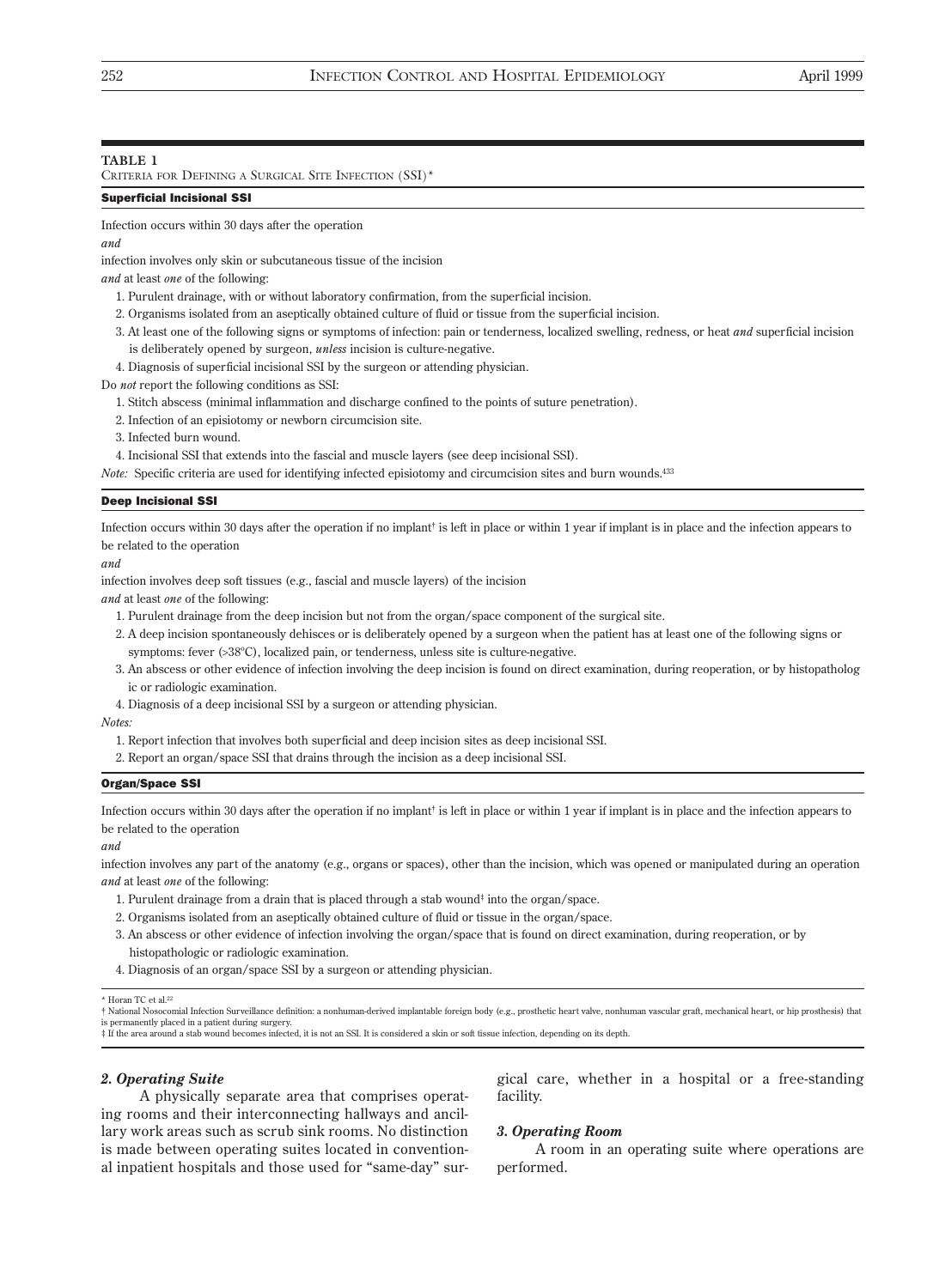## *4. Surgical Personnel*

Any healthcare worker who provides care to surgical patients during the pre-, intra-, or postoperative periods.

#### *5. Surgical Team Member*

Any healthcare worker in an operating room during the operation who has a surgical care role. Members of the surgical team may be "scrubbed" or not; scrubbed members have direct contact with the sterile operating field or sterile instruments or supplies used in the field (refer to "Preoperative Hand/Forearm Antisepsis" section).

#### **C. MICROBIOLOGY**

According to data from the NNIS system, the distribution of pathogens isolated from SSIs has not changed markedly during the last decade (Table 3).26,27 *Staphylococcus aureus,* coagulase-negative staphylococci, *Enterococcus* spp., and *Escherichia coli* remain the most frequently isolated pathogens. An increasing proportion of SSIs are caused by antimicrobial-resistant pathogens, such as methicillin-resistant *S. aureus* (MRSA),28,29 or by *Candida albicans.*<sup>30</sup> From 1991 to 1995, the incidence of fungal SSIs among patients at NNIS hospitals increased from 0.1 to 0.3 per 1,000 discharges.<sup>30</sup> The increased proportion of SSIs caused by resistant pathogens and *Candida* spp. may reflect increasing numbers of severely ill and immunocompromised surgical patients and the impact of widespread use of broad-spectrum antimicrobial agents.

Outbreaks or clusters of SSIs have also been caused by unusual pathogens, such as *Rhizopus oryzae, Clostridium perfringens, Rhodococcus bronchialis, Nocardia farcinica, Legionella pneumophila* and *Legionella dumoffii,* and *Pseudomonas multivorans.* These rare outbreaks have been traced to contaminated adhesive dressings,<sup>31</sup> elastic bandages,32 colonized surgical personnel,33,34 tap water,35 or contaminated disinfectant solutions.36 When a cluster of SSIs involves an unusual organism, a formal epidemiologic investigation should be conducted.

#### **D. PATHOGENESIS**

Microbial contamination of the surgical site is a necessary precursor of SSI. The risk of SSI can be conceptualized according to the following relationship37,38:

#### Dose of bacterial contamination  $\times$  virulence = Risk of surgical site infection Resistance of the host patient

Quantitatively, it has been shown that if a surgical site is contaminated with >105 microorganisms per gram of tissue, the risk of SSI is markedly increased.39 However, the dose of contaminating microorganisms required to produce infection may be much lower when foreign material is present at the site (i.e., 100 staphylococci per gram of tissue introduced on silk sutures).40-42

Microorganisms may contain or produce toxins and other substances that increase their ability to invade a host, produce damage within the host, or survive on or in host tissue. For example, many gram-negative bacteria produce

#### **TABLE 2**

SITE-SPECIFIC CLASSIFICATIONS OF ORGAN/SPACE SURGICAL SITE INFECTION\*

| Arterial or venous infection                                                  |
|-------------------------------------------------------------------------------|
| Breast abscess or mastitis                                                    |
| Disc space                                                                    |
| Ear, mastoid                                                                  |
| Endocarditis                                                                  |
| Endometritis                                                                  |
| Eye, other than conjunctivitis                                                |
| Gastrointestinal tract                                                        |
| Intra-abdominal, not specified elsewhere                                      |
| Intracranial, brain abscess or dura                                           |
| Joint or bursa                                                                |
| Mediastinitis                                                                 |
| Meningitis or ventriculitis                                                   |
| Myocarditis or pericarditis                                                   |
| Oral cavity (mouth, tongue, or gums)                                          |
| Osteomyelitis                                                                 |
| Other infections of the lower respiratory tract (e.g., abscess or<br>empyema) |
| Other male or female reproductive tract                                       |
| <b>Sinusitis</b>                                                              |
| Spinal abscess without meningitis                                             |
| Upper respiratory tract                                                       |
| Vaginal cuff                                                                  |
| * Horan TC et al. <sup>22</sup>                                               |

endotoxin, which stimulates cytokine production. In turn, cytokines can trigger the systemic inflammatory response syndrome that sometimes leads to multiple system organ failure.43-45 One of the most common causes of multiple system organ failure in modern surgical care is intraabdominal infection.46,47 Some bacterial surface components, notably polysaccharide capsules, inhibit phagocytosis,48 a critical and early host defense response to microbial contamination. Certain strains of clostridia and streptococci produce potent exotoxins that disrupt cell membranes or alter cellular metabolism.49 A variety of microorganisms, including gram-positive bacteria such as coagulasenegative staphylococci, produce glycocalyx and an associated component called "slime,"50-55 which physically shields bacteria from phagocytes or inhibits the binding or penetration of antimicrobial agents.<sup>56</sup> Although these and other virulence factors are well defined, their mechanistic relationship to SSI development has not been fully determined.

For most SSIs, the source of pathogens is the endogenous flora of the patient's skin, mucous membranes, or hollow viscera.57 When mucous membranes or skin is incised, the exposed tissues are at risk for contamination with endogenous flora.<sup>58</sup> These organisms are usually aerobic gram-positive cocci (e.g., staphylococci), but may include fecal flora (e.g., anaerobic bacteria and gramnegative aerobes) when incisions are made near the perineum or groin. When a gastrointestinal organ is opened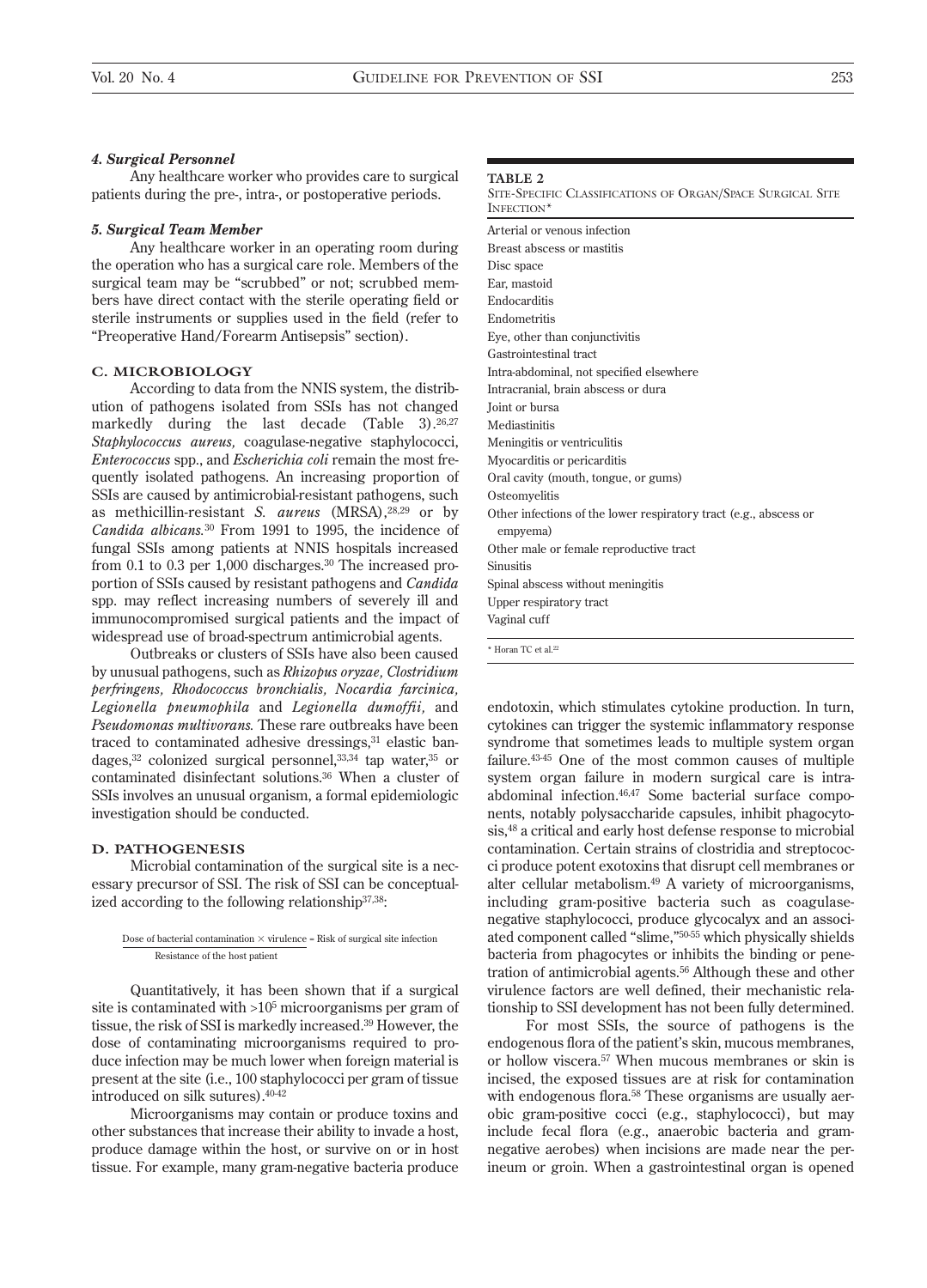DISTRIBUTION OF PATHOGENS ISOLATED\* FROM SURGICAL SITE INFECTIONS, NATIONAL NOSOCOMIAL INFECTIONS SURVEILLANCE SYSTEM, 1986 TO 1996

|                                                                | <b>Percentage of Isolates</b> |              |  |  |  |
|----------------------------------------------------------------|-------------------------------|--------------|--|--|--|
|                                                                | 1986-1989179                  | 1990-199626  |  |  |  |
| Pathogen                                                       | $(N=16,727)$                  | $(N=17,671)$ |  |  |  |
| Staphylococcus aureus                                          | 17                            | 20           |  |  |  |
| Coagulase-negative staphylococci                               | 12                            | 14           |  |  |  |
| <i>Enterococcus</i> spp.                                       | 13                            | 12           |  |  |  |
| Escherichia coli                                               | 10                            | 8            |  |  |  |
| Pseudomonas aeruginosa                                         | 8                             | 8            |  |  |  |
| <i>Enterobacter</i> spp.                                       | 8                             | 7            |  |  |  |
| Proteus mirabilis                                              | 4                             | 3            |  |  |  |
| Klebsiella pneumoniae                                          | 3                             | 3            |  |  |  |
| Other <i>Streptococcus</i> spp.                                | 3                             | 3            |  |  |  |
| Candida albicans                                               | 2                             | 3            |  |  |  |
| Group D streptococci (non-enterococci)                         |                               | 2            |  |  |  |
| Other gram-positive aerobes                                    |                               | 2            |  |  |  |
| Bacteroides fragilis                                           |                               | 2            |  |  |  |
| *Pathogens representing less than 2% of isolates are excluded. |                               |              |  |  |  |

during an operation and is the source of pathogens, gramnegative bacilli (e.g., *E. coli),* gram-positive organisms (e.g., enterococci), and sometimes anaerobes (e.g., *Bacillus fragilis)* are the typical SSI isolates. Table 4 lists operations and the likely SSI pathogens associated with them. Seeding of the operative site from a distant focus of infection can be another source of SSI pathogens,59-68 particularly in patients who have a prosthesis or other implant placed during the operation. Such devices provide a nidus for attachment of the organism.50,69-73

Exogenous sources of SSI pathogens include surgical personnel (especially members of the surgical team),74-78 the operating room environment (including air), and all tools, instruments, and materials brought to the sterile field during an operation (refer to "Intraoperative Issues" section). Exogenous flora are primarily aerobes, especially gram-positive organisms (e.g., staphylococci and streptococci). Fungi from endogenous and exogenous sources rarely cause SSIs, and their pathogenesis is not well understood.79

## **E. RISK AND PREVENTION**

The term *risk factor* has a particular meaning in epidemiology and, in the context of SSI pathophysiology and prevention, strictly refers to a variable that has a significant, independent association with the development of SSI after a specific operation. Risk factors are identified by multivariate analyses in epidemiologic studies. Unfortunately, the term risk factor often is used in the surgical literature in a broad sense to include patient or operation features which, although associated with SSI development in univariate analysis, are not necessarily independent predictors.80 The literature cited in the sections that follow includes risk factors identified by both univariate and multivariate analyses.

Table 5 lists patient and operation characteristics that may influence the risk of SSI development. These characteristics are useful in two ways: (1) they allow stratification of operations, making surveillance data more comprehensible; and, (2) knowledge of risk factors before certain operations may allow for targeted prevention measures. For example, if it is known that a patient has a remote site infection, the surgical team may reduce SSI risk by scheduling an operation after the infection has resolved.

An SSI prevention measure can be defined as an action or set of actions intentionally taken to reduce the risk of an SSI. Many such techniques are directed at reducing opportunities for microbial contamination of the patient's tissues or sterile surgical instruments; others are adjunctive, such as using antimicrobial prophylaxis or avoiding unnecessary traumatic tissue dissection. Optimum application of SSI prevention measures requires that a variety of patient and operation characteristics be carefully considered.

#### *1. Patient Characteristics*

In certain kinds of operations, patient characteristics possibly associated with an increased risk of an SSI include coincident remote site infections59-68 or colonization,81-83 diabetes,84-87 cigarette smoking,85,88-92 systemic steroid use, 84,87,93 obesity (>20% ideal body weight), 85-87,94-97 extremes of age,92,98-102 poor nutritional status,85,94,98,103-105 and perioperative transfusion of certain blood products.106-109

## **a. Diabetes**

The contribution of diabetes to SSI risk is controversial, 84-86, 98, 110 because the independent contribution of diabetes to SSI risk has not typically been assessed after controlling for potential confounding factors. Recent preliminary findings from a study of patients who underwent coronary artery bypass graft showed a significant relationship between increasing levels of HgA1c and SSI rates.<sup>111</sup> Also, increased glucose levels (>200 mg/dL) in the immediate postoperative period (<48 hours) were associated with increased SSI risk.112,113 More studies are needed to assess the efficacy of perioperative blood glucose control as a prevention measure.

#### **b. Nicotine use**

Nicotine use delays primary wound healing and may increase the risk of SSI.85 In a large prospective study, current cigarette smoking was an independent risk factor for sternal and/or mediastinal SSI following cardiac surgery.85 Other studies have corroborated cigarette smoking as an important SSI risk factor.88-92 The limitation of these studies, however, is that terms like *current cigarette smoking* and *active smokers* are not always defined. To appropriately determine the contribution of tobacco use to SSI risk, standardized definitions of smoking history must be adopted and used in studies designed to control for confounding variables.

### **c. Steroid use**

Patients who are receiving steroids or other immuno-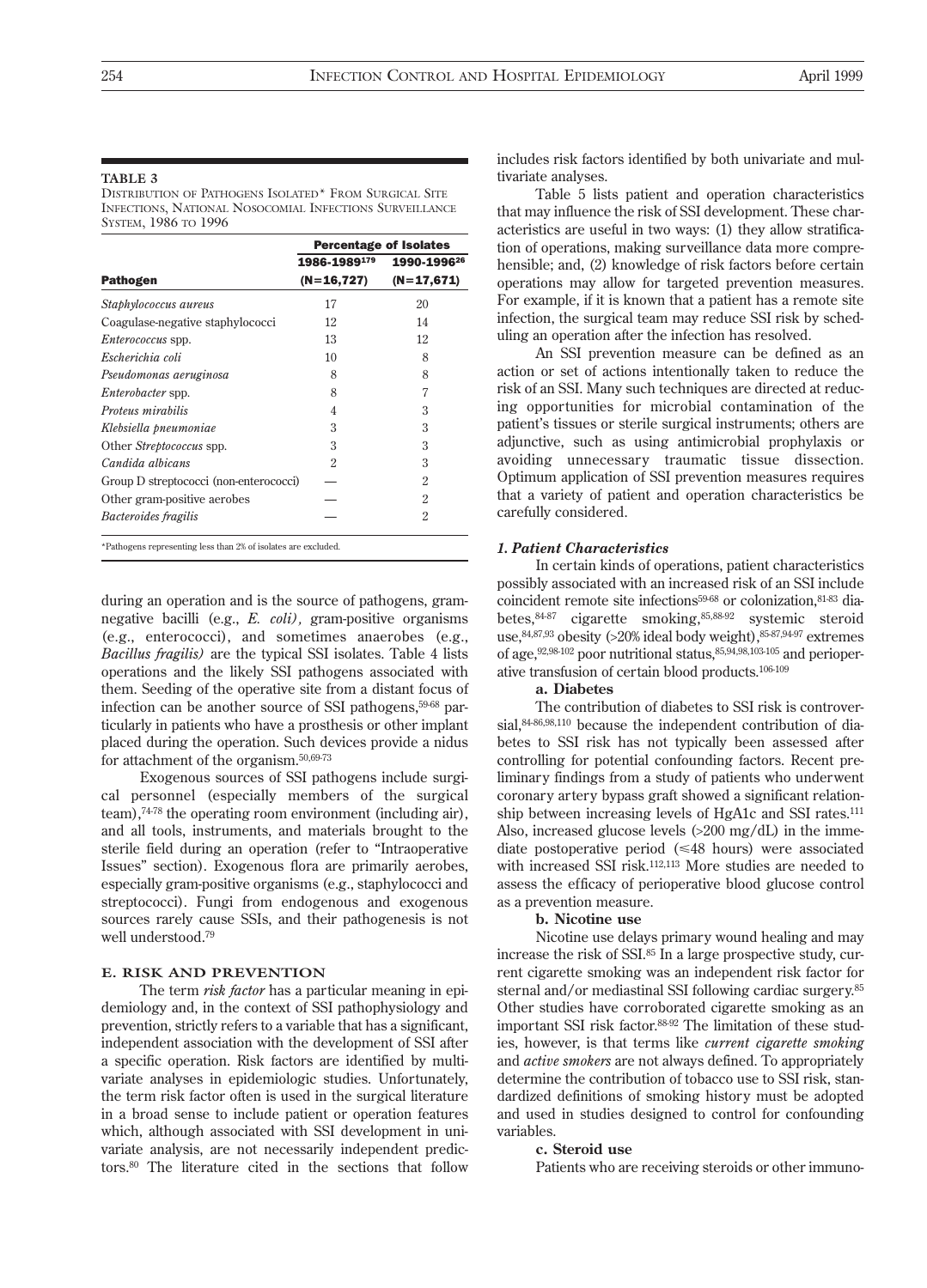OPERATIONS, LIKELY SURGICAL SITE INFECTION (SSI) PATHOGENS, AND REFERENCES ON USE OF ANTIMICROBIAL PROPHYLAXIS\*

| <b>Operations</b>                                | Likely Pathogens <sup>†‡</sup>                             | <b>References</b>           |
|--------------------------------------------------|------------------------------------------------------------|-----------------------------|
| Placement of all grafts, prostheses, or implants | Staphylococcus aureus; coagulase-negative staphylococci    | 269,282-284,290             |
| Cardiac                                          | S. aureus; coagulase-negative staphylococci                | 251-253,462,463             |
| Neurosurgery                                     | S. aureus; coagulase-negative staphylococci                | 241,249,258,259,261,464,465 |
| <b>Breast</b>                                    | S. aureus; coagulase-negative staphylococci                | 242,248                     |
| Ophthalmic                                       | S. aureus; coagulase-negative staphylococci; streptococci; | 466                         |
| Limited data; however, commonly used in          | gram-negative bacilli                                      |                             |
| procedures such as anterior segment resection,   |                                                            |                             |
| vitrectomy, and scleral buckles                  |                                                            |                             |
| Orthopedic                                       | S. aureus; coagulase-negative staphylococci; gram-         | 60,243-246,254,255,467-473  |
| Total joint replacement                          | negative bacilli                                           |                             |
| Closed fractures/use of nails, bone plates,      |                                                            |                             |
| other internal fixation devices                  |                                                            |                             |
| Functional repair without implant/device         |                                                            |                             |
| Trauma                                           |                                                            |                             |
| Noncardiac thoracic                              | S. aureus; coagulase-negative staphylococci;               | 240,247,474,475             |
| Thoracic (lobectomy, pneumonectomy, wedge        | Streptococcus pneumoniae; gram-negative bacilli            |                             |
| resection, other noncardiac mediastinal          |                                                            |                             |
| procedures)                                      |                                                            |                             |
| Closed tube thoracostomy                         |                                                            |                             |
| Vascular                                         | S. aureus; coagulase-negative staphylococci                | 250,463,476,477             |
| Appendectomy                                     | Gram-negative bacilli; anaerobes                           | 263,452,478                 |
| Biliary tract                                    | Gram-negative bacilli; anaerobes                           | 260, 262, 479-484           |
| Colorectal                                       | Gram-negative bacilli; anaerobes                           | 200,239,256,287-289,485-490 |
| Gastroduodenal                                   | Gram-negative bacilli; streptococci; oropharyngeal         | 256, 257, 491-493           |
|                                                  | anaerobes (e.g., peptostreptococci)                        |                             |
| Head and neck (major procedures with             | S. aureus; streptococci; oropharyngeal anaerobes           | 494-497                     |
| incision through oropharyngeal mucosa)           | (e.g., peptostreptococci)                                  |                             |
| Obstetric and gynecologic                        | Gram-negative bacilli; enterococci; group B                | 270-280,435                 |
|                                                  | streptococci; anaerobes                                    |                             |
| Urologic                                         | Gram-negative bacilli                                      | 267                         |
| May not be beneficial if urine is sterile.       |                                                            |                             |

\* Refer to "Antimicrobial prophylaxis in surgery," The Medical Letter, 1997,<sup>266</sup> for current recommendations of antimicrobial agents and doses

† Likely pathogens from both endogenous and exogenous sources. ‡ Staphylococci will be associated with SSI following all types of operations.

suppressive drugs preoperatively may be predisposed to developing SSI,  $84,87$  but the data supporting this relationship are contradictory. In a study of long-term steroid use in patients with Crohn's disease, SSI developed significantly more often in patients receiving preoperative steroids (12.5%) than in patients without steroid use  $(6.7%)$ . <sup>93</sup> In contrast, other investigations have not found a relationship between steroid use and SSI risk.<sup>98,114,115</sup>

#### **d. Malnutrition**

For some types of operations, severe protein-calorie malnutrition is crudely associated with postoperative nosocomial infections, impaired wound healing dynamics, or death.116-124 The National Academy of Sciences/National Research Council (NAS/NRC),<sup>94</sup> Study on the Efficacy of Infection Control (SENIC),125 and NNIS126 schemes for SSI risk stratification do not explicitly incorporate nutritional status as a predictor variable, although it may be represented indirectly in the latter two. In a widely quoted 1987

study of 404 high-risk general surgery operations, Christou and coworkers derived an SSI probability index in which final predictor variables were patient age, operation duration, serum albumin level, delayed hypersensitivity test score, and intrinsic wound contamination level.<sup>117</sup> Although this index predicted SSI risk satisfactorily for 404 subsequent patients and was generally received as a significant advance in SSI risk stratification, it is not widely used in SSI surveillance data analysis, surgical infection research, or analytic epidemiology.

Theoretical arguments can be made for a belief that severe preoperative malnutrition should increase the risk of both incisional and organ/space SSI. However, an epidemiologic association between incisional SSI and malnutrition is difficult to demonstrate consistently for all surgical subspecialties.118-120,124,127-131 Multivariate logistic regression modeling has shown that preoperative proteincalorie malnutrition is not an independent predictor of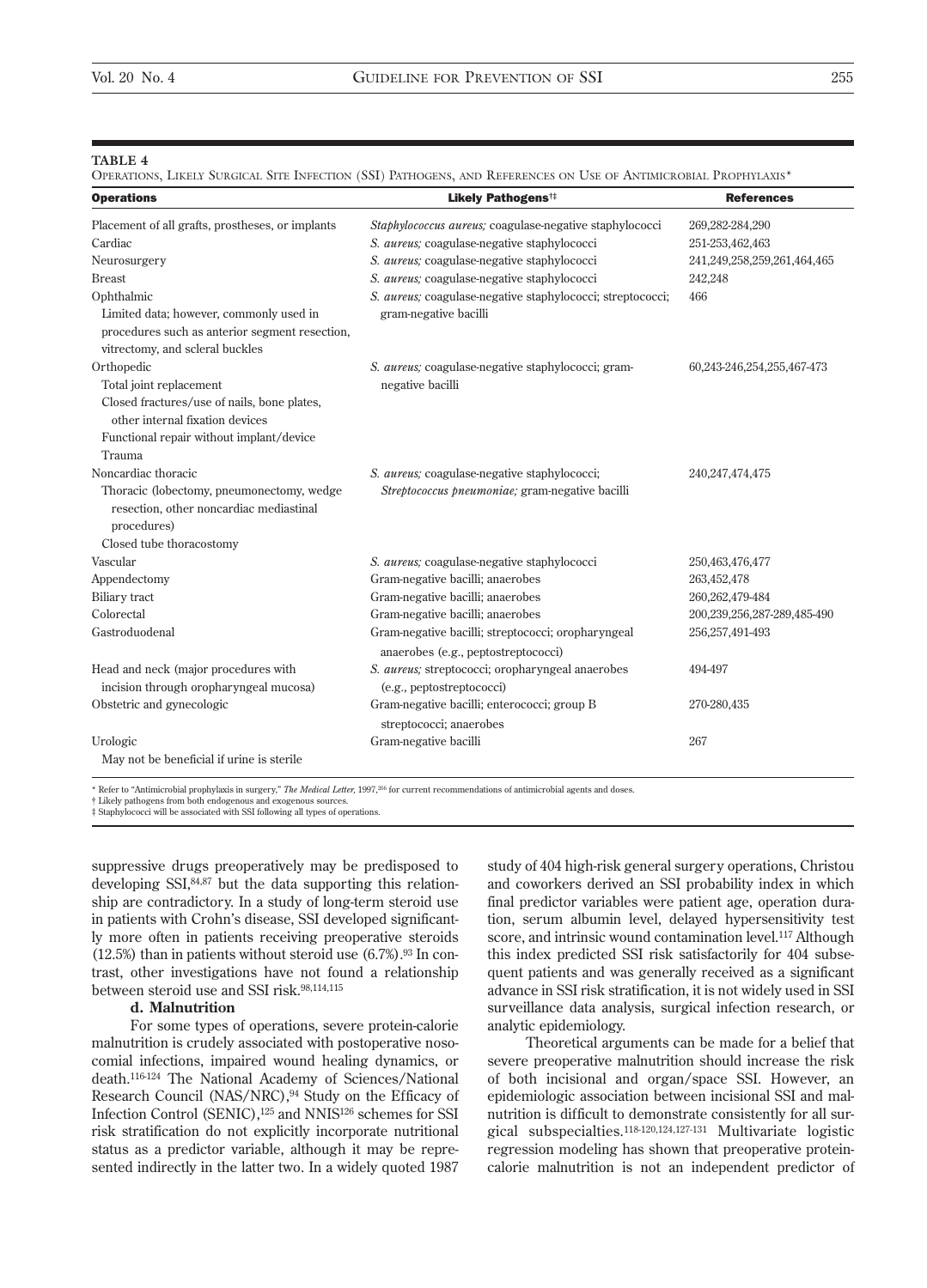PATIENT AND OPERATION CHARACTERISTICS THAT MAY INFLUENCE THE RISK OF SURGICAL SITE INFECTION DEVELOPMENT

| Patient                                     |
|---------------------------------------------|
| Age                                         |
| Nutritional status                          |
| <b>Diabetes</b>                             |
| Smoking                                     |
| Obesity                                     |
| Coexistent infections at a remote body site |
| Colonization with microorganisms            |
| Altered immune response                     |
| Length of preoperative stay                 |
| Operation                                   |
| Duration of surgical scrub                  |
| Skin antisepsis                             |
| Preoperative shaving                        |
| Preoperative skin prep                      |
| Duration of operation                       |
| Antimicrobial prophylaxis                   |
| Operating room ventilation                  |
| Inadequate sterilization of instruments     |
| Foreign material in the surgical site       |
| Surgical drains                             |
| Surgical technique                          |
| Poor hemostasis                             |
| Failure to obliterate dead space            |
| Tissue trauma                               |
| Adapted from references 25, 37.             |

mediastinitis after cardiac bypass operations.85,132

In the modern era, total parenteral nutrition (TPN) and total enteral alimentation (TEA) have enthusiastic acceptance by surgeons and critical care specialists.118,133-137 However, the benefits of preoperative nutritional repletion of malnourished patients in reducing SSI risk are unproven. In two randomized clinical trials, preoperative "nutritional therapy" did not reduce incisional and organ/space SSI risk.138-141 In a recent study of high-risk pancreatectomy patients with cancer, the provision of TPN preoperatively had no beneficial effect on SSI risk.142 A randomized prospective trial involving 395 general and thoracic surgery patients compared outcomes for malnourished patients preoperatively receiving either a 7- to 15-day TPN regimen or a regular preoperative hospital diet. All patients were followed for 90 days postoperatively. There was no detectable benefit of TPN administration on the incidence of incisional or organ/space SSI.143 Administering TPN or TEA may be indicated in a number of circumstances, but such repletion cannot be viewed narrowly as a prevention measure for organ/space or incisional SSI risk. When a major elective operation is necessary in a severely malnourished patient, experienced surgeons often use both pre- and postoperative nutritional support in consideration of the major morbidity associated with numerous potential complications, only one of which is organ/space SSI.118,124,130,133,137,138,144-149 In addition, postoperative nutritional support is important for certain major oncologic operations,135,136 after many operations on major trauma victims,134 or in patients suffering a variety of catastrophic surgical complications that preclude eating or that trigger a hypermetabolic state. Randomized clinical trials will be necessary to determine if nutritional support alters SSI risk in specific patient-operation combinations.

## **e. Prolonged preoperative hospital stay**

Prolonged preoperative hospital stay is frequently suggested as a patient characteristic associated with increased SSI risk. However, length of preoperative stay is likely a surrogate for severity of illness and co-morbid conditions requiring inpatient work-up and/or therapy before the operation.16,26,65,85,94,100,150,151

### **f. Preoperative nares colonization with** *Staphylococcus aureus*

*S. aureus* is a frequent SSI isolate. This pathogen is carried in the nares of 20% to 30% of healthy humans.81 It has been known for years that the development of SSI involving *S. aureus* is definitely associated with preoperative nares carriage of the organism in surgical patients.<sup>81</sup> A recent multivariate analysis demonstrated that such carriage was the most powerful independent risk factor for SSI following cardiothoracic operations.82

Mupirocin ointment is effective as a topical agent for eradicating *S. aureus* from the nares of colonized patients or healthcare workers. A recent report by Kluytmans and coworkers suggested that SSI risk was reduced in patients who had cardiothoracic operations when mupirocin was applied preoperatively to their nares, regardless of carrier status.152 In this study, SSI rates for 752 mupirocin-treated patients were compared with those previously observed for an untreated group of 928 historical control patients, and the significant SSI rate reduction was attributed to the mupirocin treatment. Concerns have been raised regarding the comparability of the two patient groups.153 Additionally, there is concern that mupirocin resistance may emerge, although this seems unlikely when treatment courses are brief.81 A prospective, randomized clinical trial will be necessary to establish definitively that eradication of nasal carriage of *S. aureus* is an effective SSI prevention method in cardiac surgery. Such a trial has recently been completed on 3,909 patients in Iowa.<sup>83</sup> Five types of operations in two facilities were observed. Preliminary analysis showed a significant association between nasal carriage of *S. aureus* and subsequent SSI development. The effect of mupirocin on reducing SSI risk is yet to be determined.

## **g. Perioperative transfusion**

It has been reported that perioperative transfusion of leukocyte-containing allogeneic blood components is an apparent risk factor for the development of postoperative bacterial infections, including SSI.106 In three of five randomized trials conducted in patients undergoing elective colon resection for cancer, the risk of SSI was at least doubled in patients receiving blood transfusions.107-109 However, on the basis of detailed epidemiologic reconsid-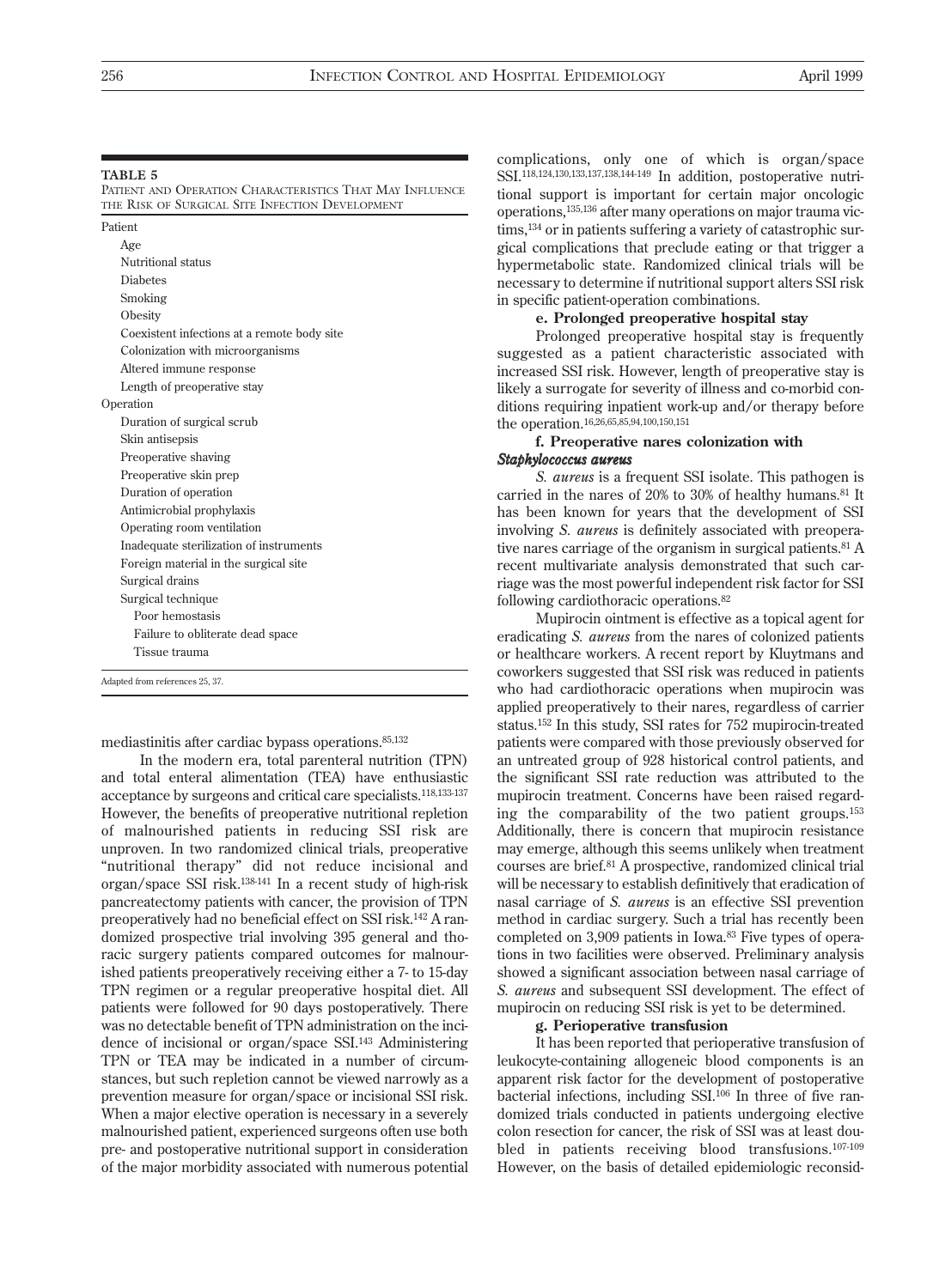MECHANISM AND SPECTRUM OF ACTIVITY OF ANTISEPTIC AGENTS COMMONLY USED FOR PREOPERATIVE SKIN PREPARATION AND SURGICAL **SCRUBS** 

| <b>Agent</b>     | <b>Mechanism of</b><br><b>Action</b>     | Gram-<br><b>Positive</b><br><b>Bacteria</b> | Gram-<br><b>Negative</b><br><b>Bacteria</b> | <b>Mtb</b> | <b>Fungi</b> | <b>Virus</b> | <b>Rapidity</b><br>of Action | <b>Residual</b><br><b>Activity</b> | <b>Toxicity</b>                                                               | <b>Uses</b> |
|------------------|------------------------------------------|---------------------------------------------|---------------------------------------------|------------|--------------|--------------|------------------------------|------------------------------------|-------------------------------------------------------------------------------|-------------|
| Alcohol          | Denature proteins                        | E                                           | E                                           | G          | G            | G            | Most rapid                   | None                               | Drying, volatile                                                              | SP, SS      |
| Chlorhexidine    | Disrupt cell<br>membrane                 | E                                           | G                                           | P          | F            | G            | Intermediate                 | E                                  | Ototoxicity, keratitis                                                        | SP. SS      |
| Iodine/Iodophors | Oxidation/substitution<br>by free jodine | E                                           | G                                           | G          | G            | G            | Intermediate                 |                                    | Minimal Absorption<br>from skin with<br>possible toxicity.<br>skin irritation | SP, SS      |
| <b>PCMX</b>      | Disrupt cell wall                        | G                                           | $F^*$                                       | F          | F            | F            | Intermediate                 | G                                  | More data needed                                                              | SS          |
| Triclosan        | Disrupt cell wall                        | G                                           | G                                           | G          | P            | U            | Intermediate                 | E                                  | More data needed                                                              | <b>SS</b>   |

Abbreviations: E, excellent; F, fair; G, good; Mtb, *Mycobacterium tuberculosis;* P, poor; PCMX, para-chloro-meta-xylenol; SP, skin preparation; SS, surgical scrubs; U, unknown.

Data from Larson E.176

\* Fair, except for *Pseudomonas* spp.; activity improved by addition of chelating agent such as EDTA.

erations, as many as 12 confounding variables may have influenced the reported association, and any effect of transfusion on SSI risk may be either small or nonexistent.106 Because of methodologic problems, including the timing of transfusion, and use of nonstandardized SSI definitions, interpretation of the available data is limited. A metaanalysis of published trials will probably be required for resolution of the controversy.154 There is currently no scientific basis for withholding necessary blood products from surgical patients as a means of either incisional or organ/space SSI risk reduction.

## *2. Operative Characteristics: Preoperative Issues*  **a. Preoperative antiseptic showering**

A preoperative antiseptic shower or bath decreases skin microbial colony counts. In a study of >700 patients who received two preoperative antiseptic showers, chlorhexidine reduced bacterial colony counts ninefold  $(2.8\times10^2$  to 0.3), while povidone-iodine or triclocarbanmedicated soap reduced colony counts by 1.3- and 1.9-fold, respectively.155 Other studies corroborate these findings.156,157 Chlorhexidine gluconate-containing products require several applications to attain maximum antimicrobial benefit, so repeated antiseptic showers are usually indicated.158 Even though preoperative showers reduce the skin's microbial colony counts, they have not definitively been shown to reduce SSI rates.159-165

#### **b. Preoperative hair removal**

Preoperative shaving of the surgical site the night before an operation is associated with a significantly higher SSI risk than either the use of depilatory agents or no hair removal.16,100,166-169 In one study, SSI rates were 5.6% in patients who had hair removed by razor shave compared to a 0.6% rate among those who had hair removed by depilatory or who had no hair removed.166 The increased SSI risk associated with shaving has been attributed to microscopic cuts in the skin that later serve as foci for bacterial multi-

plication. Shaving immediately before the operation compared to shaving within 24 hours preoperatively was associated with decreased SSI rates (3.1% vs 7.1%); if shaving was performed >24 hours prior to operation, the SSI rate exceeded 20%.166 Clipping hair immediately before an operation also has been associated with a lower risk of SSI than shaving or clipping the night before an operation (SSI rates immediately before =  $1.8\%$  vs night before =  $4.0\%$ ).<sup>170-173</sup> Although the use of depilatories has been associated with a lower SSI risk than shaving or clipping,<sup>166,167</sup> depilatories sometimes produce hypersensitivity reactions.<sup>166</sup> Other studies showed that preoperative hair removal by any means was associated with increased SSI rates and suggested that no hair be removed.100,174,175

## **c. Patient skin preparation in the operating room**

Several antiseptic agents are available for preoperative preparation of skin at the incision site (Table 6). The iodophors (e.g., povidone-iodine), alcohol-containing products, and chlorhexidine gluconate are the most commonly used agents. No studies have adequately assessed the comparative effects of these preoperative skin antiseptics on SSI risk in well-controlled, operation-specific studies.

Alcohol is defined by the FDA as having one of the following active ingredients: ethyl alcohol, 60% to 95% by volume in an aqueous solution, or isopropyl alcohol, 50% to 91.3% by volume in an aqueous solution.12 Alcohol is readily available, inexpensive, and remains the most effective and rapid-acting skin antiseptic.176 Aqueous 70% to 92% alcohol solutions have germicidal activity against bacteria, fungi, and viruses, but spores can be resistant.176,177 One potential disadvantage of the use of alcohol in the operating room is its flammability.176-178

Both chlorhexidine gluconate and iodophors have broad spectra of antimicrobial activity.177,179-181 In some comparisons of the two antiseptics when used as preoperative hand scrubs, chlorhexidine gluconate achieved greater reductions in skin microflora than did povidone-iodine and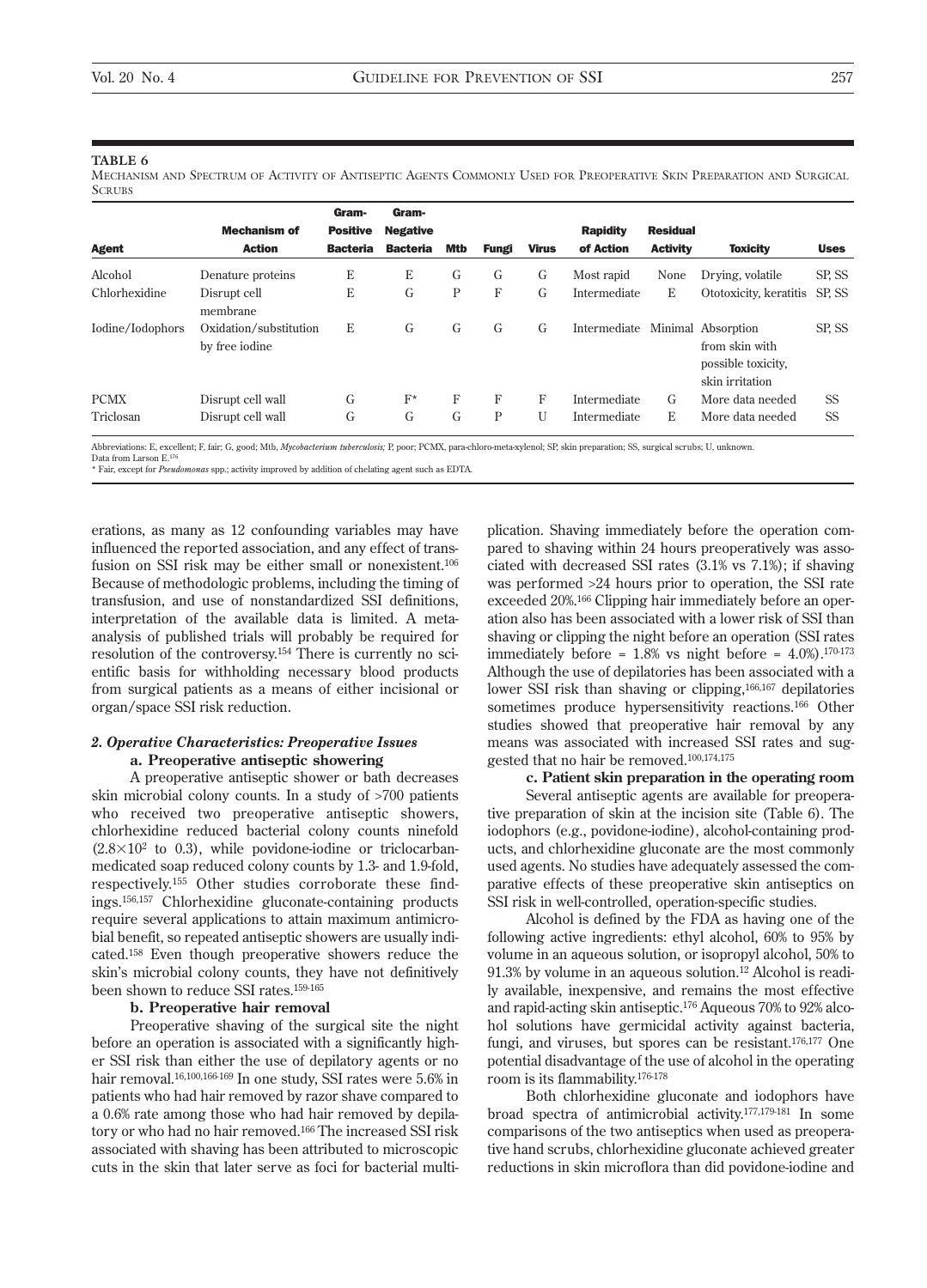also had greater residual activity after a single application.182-184 Further, chlorhexidine gluconate is not inactivated by blood or serum proteins.176,179,185,186 Iodophors may be inactivated by blood or serum proteins, but exert a bacteriostatic effect as long as they are present on the skin.178,179

Before the skin preparation of a patient is initiated, the skin should be free of gross contamination (i.e., dirt, soil, or any other debris).187 The patient's skin is prepared by applying an antiseptic in concentric circles, beginning in the area of the proposed incision. The prepared area should be large enough to extend the incision or create new incisions or drain sites, if necessary.1,177,187 The application of the skin preparation may need to be modified, depending on the condition of the skin (e.g., burns) or location of the incision site (e.g., face).

There are reports of modifications to the procedure for preoperative skin preparation which include: (1) removing or wiping off the skin preparation antiseptic agent after application, (2) using an antiseptic-impregnated adhesive drape, (3) merely painting the skin with an antiseptic in lieu of the skin preparation procedure described above, or (4) using a "clean" versus a "sterile" surgical skin preparation kit.188-191 However, none of these modifications has been shown to represent an advantage.

#### **d. Preoperative hand/forearm antisepsis**

Members of the surgical team who have direct contact with the sterile operating field or sterile instruments or supplies used in the field wash their hands and forearms by performing a traditional procedure known as scrubbing (or the surgical scrub) immediately before donning sterile gowns and gloves. Ideally, the optimum antiseptic used for the scrub should have a broad spectrum of activity, be fastacting, and have a persistent effect.1,192,193 Antiseptic agents commercially available in the United States for this purpose contain alcohol, chlorhexidine, iodine/iodophors, parachloro-meta-xylenol, or triclosan (Table 6).176,177,179,194,195 Alcohol is considered the gold standard for surgical hand preparation in several European countries.196-199 Alcoholcontaining products are used less frequently in the United States than in Europe, possibly because of concerns about flammability and skin irritation. Povidone-iodine and chlorhexidine gluconate are the current agents of choice for most U.S. surgical team members.<sup>177</sup> However, when 7.5% povidone-iodine or 4% chlorhexidine gluconate was compared to alcoholic chlorhexidine (60% isopropanol and 0.5% chlorhexidine gluconate in 70% isopropanol), alcoholic chlorhexidine was found to have greater residual antimicrobial activity.200,201 No agent is ideal for every situation, and a major factor, aside from the efficacy of any product, is its acceptability by operating room personnel after repeated use. Unfortunately, most studies evaluating surgical scrub antiseptics have focused on measuring hand bacterial colony counts. No clinical trials have evaluated the impact of scrub agent choice on SSI risk.195,202-206

Factors other than the choice of antiseptic agent influence the effectiveness of the surgical scrub. Scrubbing technique, the duration of the scrub, the condition of the hands, or the techniques used for drying and gloving are examples of such factors. Recent studies suggest that scrubbing for at least 2 minutes is as effective as the traditional 10-minute scrub in reducing hand bacterial colony counts,207-211 but the optimum duration of scrubbing is not known. The first scrub of the day should include a thorough cleaning underneath fingernails (usually with a brush).180,194,212 It is not clear that such cleaning is a necessary part of subsequent scrubs during the day. After performing the surgical scrub, hands should be kept up and away from the body (elbows in flexed position) so that water runs from the tips of the fingers toward the elbows. Sterile towels should be used for drying the hands and forearms before the donning of a sterile gown and gloves.212

A surgical team member who wears artificial nails may have increased bacterial and fungal colonization of the hands despite performing an adequate hand scrub.<sup>212,213</sup> Hand carriage of gram-negative organisms has been shown to be greater among wearers of artificial nails than among non-wearers.213 An outbreak of *Serratia marcescens* SSIs in cardiovascular surgery patients was found to be associated with a surgical nurse who wore artificial nails.214 While the relationship between nail length and SSI risk is unknown, long nails—artificial or natural may be associated with tears in surgical gloves.177,180,212 The relationship between the wearing of nail polish or jewelry by surgical team members and SSI risk has not been adequately studied.194,212,215-217

## **e. Management of infected or colonized surgical personnel**

Surgical personnel who have active infections or are colonized with certain microorganisms have been linked to outbreaks or clusters of SSIs.33,34,76,218-237 Thus, it is important that healthcare organizations implement policies to prevent transmission of microorganisms from personnel to patients. These policies should address management of jobrelated illnesses, provision of postexposure prophylaxis after job-related exposures and, when necessary, exclusion of ill personnel from work or patient contact. While work exclusion policies should be enforceable and include a statement of authority to exclude ill personnel, they should also be designed to encourage personnel to report their illnesses and exposures and not penalize personnel with loss of wages, benefits, or job status.238

#### **f. Antimicrobial prophylaxis**

Surgical antimicrobial prophylaxis (AMP) refers to a very brief course of an antimicrobial agent initiated just before an operation begins.239-265 AMP is not an attempt to sterilize tissues, but a critically timed adjunct used to reduce the microbial burden of intraoperative contamination to a level that cannot overwhelm host defenses. AMP does not pertain to prevention of SSI caused by postoperative contamination.265 Intravenous infusion is the mode of AMP delivery used most often in modern surgical practice.20,26,242,266-281 Essentially all confirmed AMP indications pertain to elective operations in which skin incisions are closed in the operating room.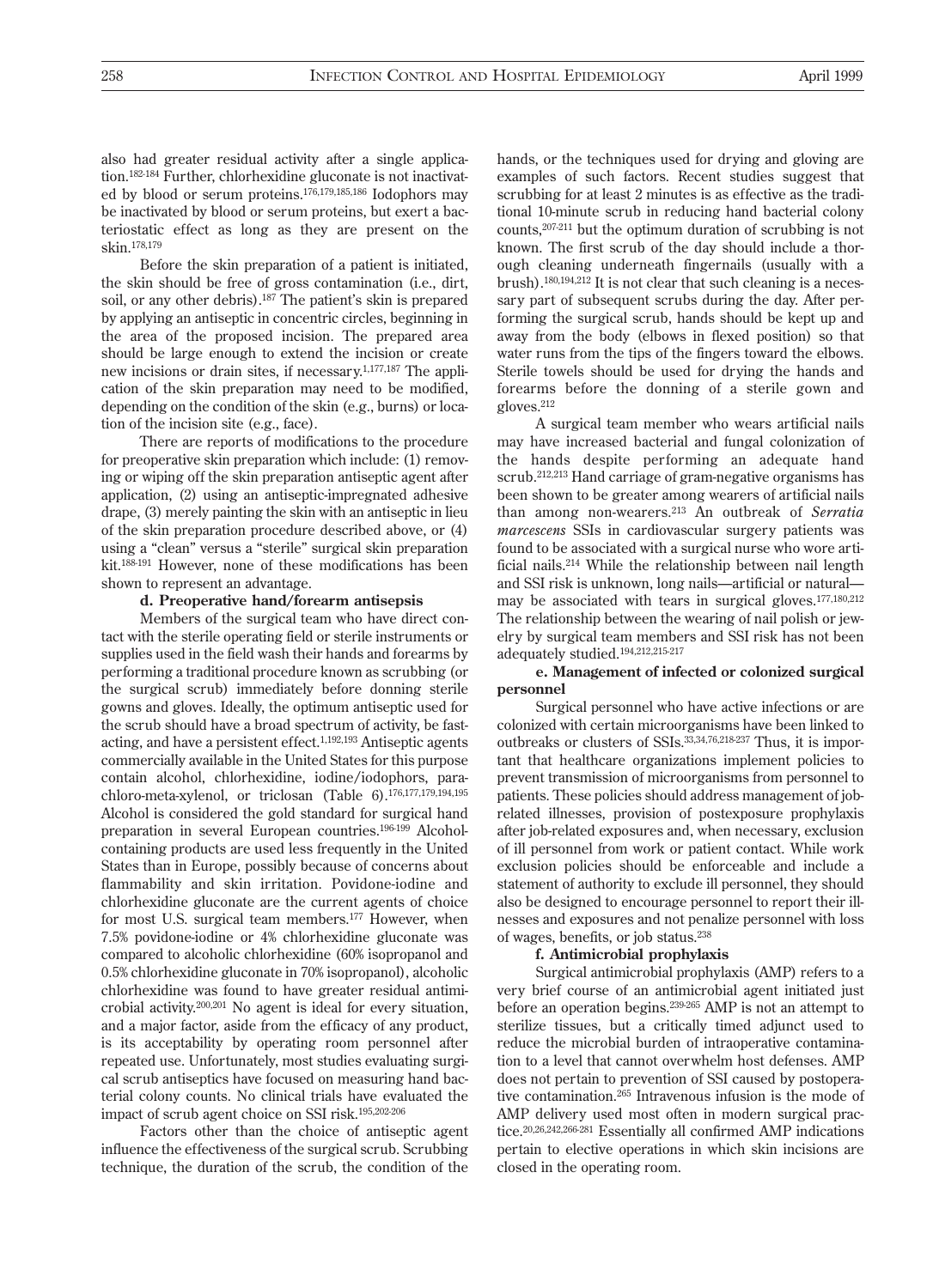#### SURGICAL WOUND CLASSIFICATION

*Class I/Clean:* An uninfected operative wound in which no inflammation is encountered and the respiratory, alimentary, genital, or uninfected urinary tract is not entered. In addition, clean wounds are primarily closed and, if necessary, drained with closed drainage. Operative incisional wounds that follow nonpenetrating (blunt) trauma should be included in this category if they meet the criteria.

*Class II/Clean-Contaminated:* An operative wound in which the respiratory, alimentary, genital, or urinary tracts are entered under controlled conditions and without unusual contamination. Specifically, operations involving the biliary tract, appendix, vagina, and oropharynx are included in this category, provided no evidence of infection or major break in technique is encountered.

*Class III/Contaminated:* Open, fresh, accidental wounds. In addition, operations with major breaks in sterile technique (e.g., open cardiac massage) or gross spillage from the gastrointestinal tract, and incisions in which acute, nonpurulent inflammation is encountered are included in this category.

*Class IV/Dirty-Infected:* Old traumatic wounds with retained devitalized tissue and those that involve existing clinical infection or perforated viscera. This definition suggests that the organisms causing postoperative infection were present in the operative field before the operation.

Garner JS1 and Simmons BP.2

Four principles must be followed to maximize the benefits of AMP:

● Use an AMP agent for all operations or classes of operations in which its use has been shown to reduce SSI rates based on evidence from clinical trials or for those operations after which incisional or organ/space SSI would represent a catastrophe.266,268,269,282-284

● Use an AMP agent that is safe, inexpensive, and bactericidal with an in vitro spectrum that covers the most probable intraoperative contaminants for the operation.

● Time the infusion of the initial dose of antimicrobial agent so that a bactericidal concentration of the drug is established in serum and tissues by the time the skin is incised.285

● Maintain therapeutic levels of the antimicrobial agent in both serum and tissues throughout the operation and until, at most, a few hours after the incision is closed in the operating room.179,266-268,282,284,286 Because clotted blood is present in all surgical wounds, therapeutic serum levels of AMP agents are logically important in addition to therapeutic tissue levels. Fibrin-enmeshed bacteria may be resistant to phagocytosis or to contact with antimicrobial agents that diffuse from the wound space.

Table 4 summarizes typical SSI pathogens according to operation type and cites studies that establish AMP efficacy for these operations. A simple way to organize AMP indications is based on using the surgical wound classification scheme shown in Table 7, which employs descriptive case features to *postoperatively* grade the degree of intraoperative microbial contamination. A surgeon makes the decision to use AMP by anticipating *preoperatively* the surgical wound class for a given operation.

AMP is indicated for all operations that entail entry into a hollow viscus under controlled conditions. The most frequent SSI pathogens for such clean-contaminated operations are listed in Table 4. Certain clean-contaminated operations, such as elective colon resection, low anterior resection of the rectum, and abdominoperineal resection of the rectum, also require an additional preoperative protective maneuver called "preparation of the colon," to empty the bowel of its contents and to reduce the levels of live microorganisms.200,239,256,268,284,287 This maneuver includes the administration of enemas and cathartic agents followed by the oral administration of nonabsorbable antimicrobial agents in divided doses the day before the operation.200,288,289

AMP is sometimes indicated for operations that entail incisions through normal tissue and in which no viscus is entered and no inflammation or infection is encountered. Two well-recognized AMP indications for such clean operations are: (1) when any intravascular prosthetic material or a prosthetic joint will be inserted, and (2) for any operation in which an incisional or organ/space SSI would pose catastrophic risk. Examples are all cardiac operations, including cardiac pacemaker placement,<sup>290</sup> vascular operations involving prosthetic arterial graft placement at any site or the revascularization of the lower extremity, and most neurosurgical operations (Table 4). Some have advocated use of AMP during all operations on the breast.80,242,264

By definition, AMP is not indicated for an operation classified in Table 7 as contaminated or dirty. In such operations, patients are frequently receiving therapeutic antimicrobial agents perioperatively for established infections.

Cephalosporins are the most thoroughly studied AMP agents.<sup>284</sup> These drugs are effective against many gram-positive and gram-negative microorganisms. They also share the features of demonstrated safety, acceptable pharmacokinetics, and a reasonable cost per dose.242 In particular, cefazolin is widely used and generally viewed as the AMP agent of first choice for clean operations.266 If a patient is unable to receive a cephalosporin because of penicillin allergy, an alternative for gram-positive bacterial coverage is either clindamycin or vancomycin.

Cefazolin provides adequate coverage for many clean-contaminated operations,268,291 but AMP for operations on the distal intestinal tract mandates use of an agent such as cefoxitin (or some other second-generation cephalosporin) that provides anaerobic coverage. If a patient cannot safely receive a cephalosporin because of allergy, a reasonable alternative for gram-negative cover-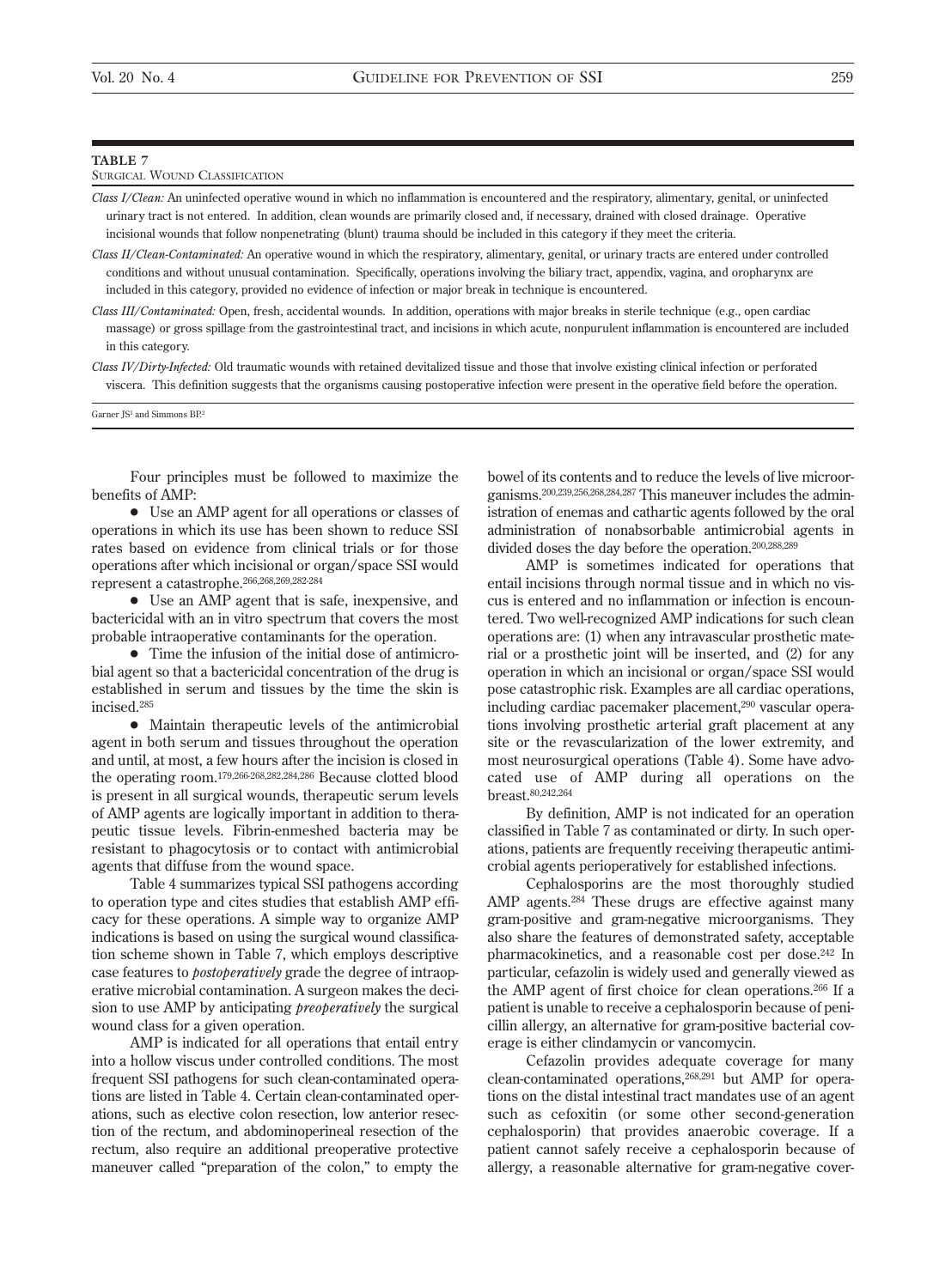| <b>TABLE 8</b><br><b>INSTITUTE OF ARCHITECTS, 1996</b> | PARAMETERS FOR OPERATING ROOM VENTILATION, AMERICAN |
|--------------------------------------------------------|-----------------------------------------------------|
| Temperature                                            | 68-73°F, depending on normal ambient                |
|                                                        | temperatures                                        |
| Relative humidity                                      | 30%60%                                              |
| Air movement                                           | From "clean to less clean" areas                    |
| Air changes                                            | Minimum 15 total air changes per hour               |
|                                                        | Minimum 3 air changes of outdoor air per hour       |
| American Institute of Architects. <sup>299</sup>       |                                                     |

age is aztreonam. However, an agent such as clindamycin or metronidazole should also be included to ensure anaerobic coverage.

The aminoglycosides are seldom recommended as first choices for AMP, either as single drugs or as components of combination regimens.242,264 References cited in Table 4 provide many details regarding AMP choices and dosages, antimicrobial spectra and properties, and other practical clinical information.

The routine use of vancomycin in AMP is not recommended for any kind of operation.242,266,283,292 However, vancomycin may be the AMP agent of choice in certain clinical circumstances, such as when a cluster of MRSA mediastinitis or incisional SSI due to methicillin-resistant coagulase-negative staphylococci has been detected. A threshold has not been scientifically defined that can support the decision to use vancomycin in AMP. The decision should involve consideration of local frequencies of MRSA isolates, SSI rates for particular operations, review of infection prevention practices for compliance, and consultation between surgeons and infectious disease experts. An effective SSI surveillance program must be operational, with careful and timely culturing of SSI isolates to determine species and AMP agent susceptibilities.<sup>80</sup>

Agents most commonly used for AMP (i.e., cephalosporins) exhibit time-dependent bactericidal action. The therapeutic effects of such agents are probably maximized when their levels continuously exceed a threshold value best approximated by the minimal bactericidal concentration value observed for the target pathogens in vitro. When the duration of an operation is expected to exceed the time in which therapeutic levels of the AMP agent can be maintained, additional AMP agent should be infused. That time point for cefazolin is estimated as 3 to 4 hours. In general, the timing of a second (or third, etc.) dose of any AMP drug is estimated from three parameters: tissue levels achieved in normal patients by a standard therapeutic dose, the approximate serum half-life of the drug, and awareness of approximate  $MIC<sub>90</sub>$  values for anticipated SSI pathogens. References in Table 6 should be consulted for these details and important properties of antimicrobial agents used for AMP in various specialties.

Basic "rules of thumb" guide decisions about AMP dose sizes and timing. For example, it is believed that a full therapeutic dose of cefazolin (1-2 g) should be given to adult patients no more than 30 minutes before the skin is incised.242,285 There are a few exceptions to this basic guide. With respect to dosing, it has been demonstrated that larger doses of AMP agents are necessary to achieve optimum effect in morbidly obese patients.293 With respect to timing, an exception occurs for patients undergoing cesarean section in whom AMP is indicated: the initial dose is administered immediately after the umbilical cord is clamped.266,272,273 If vancomycin is used, an infusion period of approximately 1 hour is required for a typical dose. Clearly, the concept of "on-call" infusion of AMP is flawed simply because delays in transport or schedule changes can mean that suboptimal tissue and serum levels may be present when the operation starts.242,294 Simple protocols of AMP timing and oversight responsibility should be locally designed to be practical and effective.

## *3. Operative characteristics: Intraoperative issues*  **a. Operating room environment**

## *(1) Ventilation*

Operating room air may contain microbial-laden dust, lint, skin squames, or respiratory droplets. The microbial level in operating room air is directly proportional to the number of people moving about in the room.295 Therefore, efforts should be made to minimize personnel traffic during operations. Outbreaks of SSIs caused by group A beta-hemolytic streptococci have been traced to airborne transmission of the organism from colonized operating room personnel to patients.233,237,296,297 In these outbreaks, the strain causing the outbreak was recovered from the air in the operating room.237,296 It has been demonstrated that exercising and changing of clothing can lead to airborne dissemination of group A streptococci from vaginal or rectal carriage.233,234,237,297

Operating rooms should be maintained at positive pressure with respect to corridors and adjacent areas.298 Positive pressure prevents airflow from less clean areas into more clean areas. All ventilation or air conditioning systems in hospitals, including those in operating rooms, should have two filter beds in series, with the efficiency of the first filter bed being  $\geq 30\%$  and that of the second filter bed being  $\geq 90\%$ <sup>299</sup> Conventional operating room ventilation systems produce a minimum of about 15 air changes of filtered air per hour, three (20%) of which must be fresh air.299,300 Air should be introduced at the ceiling and exhausted near the floor.300,301 Detailed ventilation parameters for operating rooms have been published by the American Institute of Architects in collaboration with the U.S. Department of Health and Human Services (Table 8).299

Laminar airflow and use of UV radiation have been suggested as additional measures to reduce SSI risk for certain operations. Laminar airflow is designed to move particle-free air (called "ultraclean air") over the aseptic operating field at a uniform velocity (0.3 to 0.5 µm/sec), sweeping away particles in its path. Laminar airflow can be directed vertically or horizontally, and recirculated air is usually passed through a high efficiency particulate air (HEPA)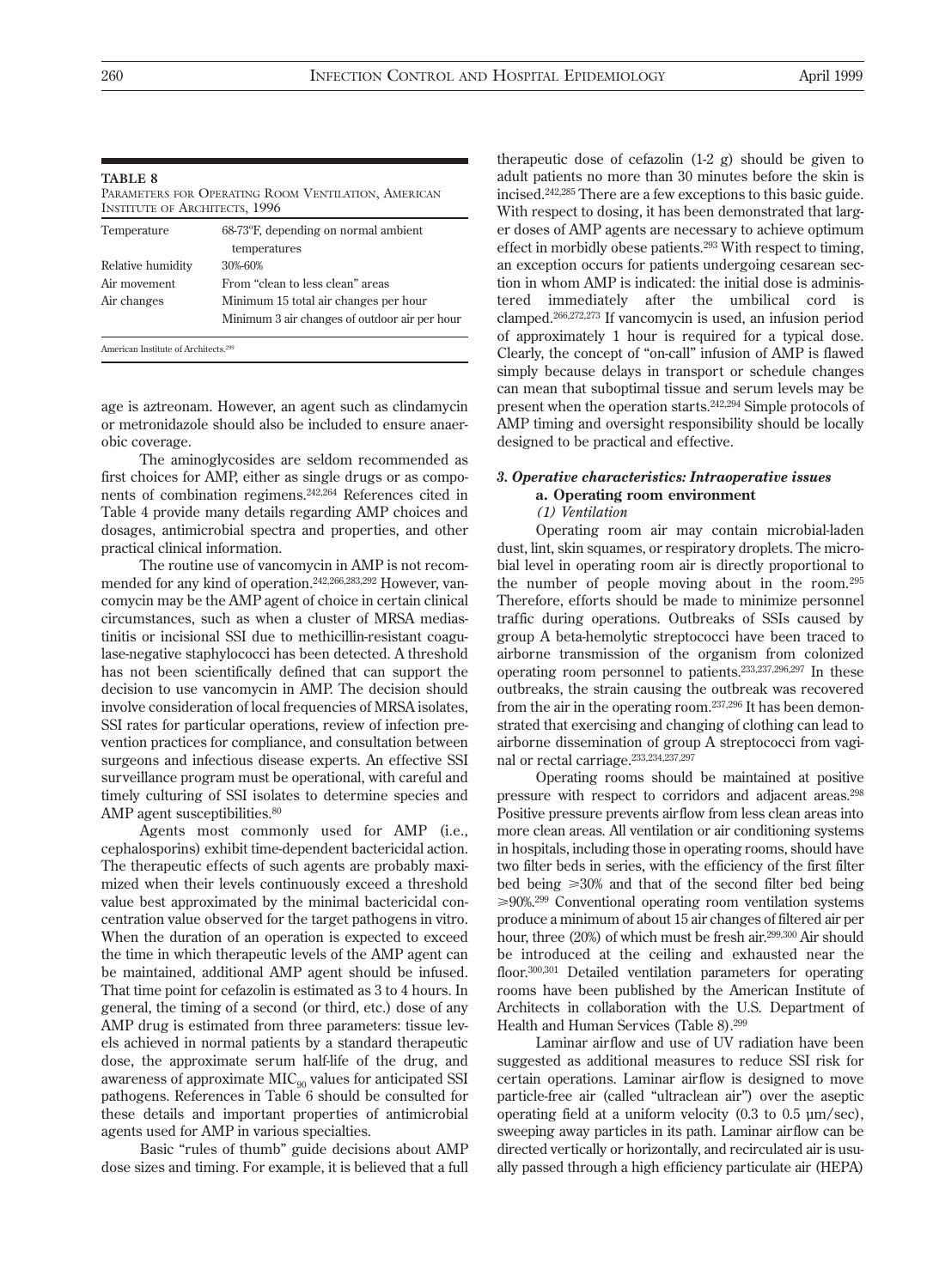filter.<sup>302,303</sup> HEPA filters remove particles  $\geq 0.3$ µm in diameter with an efficiency of 99.97%.64,300,302,304 Most of the studies examining the efficacy of ultraclean air involve only orthopedic operations.298,305-311 Charnley and Eftaknan studied vertical laminar airflow systems and exhaust-ventilated clothing and found that their use decreased the SSI rate from 9% to 1%.305 However, other variables (i.e., surgeon experience and surgical technique) changed at the same time as the type of ventilation, which may have confounded the associations. In a multicenter study examining 8,000 total hip and knee replacements, Lidwell et al. compared the effects of ultraclean air alone, antimicrobial prophylaxis alone, and ultraclean air in combination with antimicrobial prophylaxis on the rate of deep SSIs.307 The SSI rate following operations in which ultraclean air alone was used decreased from 3.4% to 1.6%, whereas the rate for those who received only antimicrobial prophylaxis decreased from 3.4% to 0.8%. When both interventions were used in combination, the SSI rate decreased from 3.4% to 0.7%. These findings suggest that both ultraclean air and antimicrobial prophylaxis can reduce the incidence of SSI following orthopedic implant operations, but antimicrobial prophylaxis is more beneficial than ultraclean air. Intraoperative UV radiation has not been shown to decrease overall SSI risk.94,312

## *(2) Environmental surfaces*

Environmental surfaces in U.S. operating rooms (e.g., tables, floors, walls, ceilings, lights) are rarely implicated as the sources of pathogens important in the development of SSIs. Nevertheless, it is important to perform routine cleaning of these surfaces to reestablish a clean environment after each operation.180,212,300,302 There are no data to support routine disinfecting of environmental surfaces or equipment between operations in the absence of contamination or visible soiling. When visible soiling of surfaces or equipment occurs during an operation, an Environmental Protection Agency (EPA)-approved hospital disinfectant should be used to decontaminate the affected areas before the next operation.180,212,300-302,313-315 This is in keeping with the Occupational Safety and Health Administration (OSHA) requirement that all equipment and environmental surfaces be cleaned and decontaminated after contact with blood or other potentially infectious materials.315 Wet-vacuuming of the floor with an EPAapproved hospital disinfectant is performed routinely after the last operation of the day or night. Care should be taken to ensure that medical equipment left in the operating room be covered so that solutions used during cleaning and disinfecting do not contact sterile devices or equipment.316 There are no data to support special cleaning procedures or closing of an operating room after a contaminated or dirty operation has been performed.300,301

Tacky mats placed outside the entrance to an operating room/suite have not been shown to reduce the number of organisms on shoes or stretcher wheels, nor do they reduce the risk of SSI.1,179,295,301

#### *(3) Microbiologic sampling*

Because there are no standardized parameters by which to compare microbial levels obtained from cultures

of ambient air or environmental surfaces in the operating room, routine microbiologic sampling cannot be justified. Such environmental sampling should only be performed as part of an epidemiologic investigation.

*(4) Conventional sterilization of surgical instruments*  Inadequate sterilization of surgical instruments has resulted in SSI outbreaks.302,317,318 Surgical instruments can be sterilized by steam under pressure, dry heat, ethylene oxide, or other approved methods. The importance of routinely monitoring the quality of sterilization procedures has been established.1,180,212,299 Microbial monitoring of steam autoclave performance is necessary and can be accomplished by use of a biological indicator.212,314,319 Detailed recommendations for sterilization of surgical instruments have been published.212,314,320,321

#### *(5) Flash sterilization of surgical instruments*

The Association for the Advancement of Medical Instrumentation defines flash sterilization as "the process designated for the steam sterilization of patient care items for immediate use."321 During any operation, the need for emergency sterilization of equipment may arise (e.g., to reprocess an inadvertently dropped instrument). However, flash sterilization is not intended to be used for either reasons of convenience or as an alternative to purchasing additional instrument sets or to save time. Also, flash sterilization is not recommended for implantable devices(\*) because of the potential for serious infections.314,320,321

Flash sterilization is not recommended as a routine sterilization method because of the lack of timely biologic indicators to monitor performance, absence of protective packaging following sterilization, possibility for contamination of processed items during transportation to operating rooms, and use of minimal sterilization cycle parameters (i.e., time, temperature, pressure).319 To address some of these concerns, many hospitals have placed equipment for flash sterilization in close proximity to operating rooms and new biologic indicators that provide results in 1 to 3 hours are now available for flash-sterilized items.322-325 Nevertheless, flash sterilization should be restricted to its intended purpose until studies are performed that can demonstrate comparability with conventional sterilization methods regarding risk of SSI. Sterilization cycle parameters for flash sterilization are shown in Table 9.

## **b. Surgical attire and drapes**

In this section the term *surgical attire* refers to scrub suits, caps/hoods, shoe covers, masks, gloves, and gowns. Although experimental data show that live microorganisms are shed from hair, exposed skin, and mucous membranes of operating room personnel,75,181,326-330 few controlled clinical studies have evaluated the relationship between the use of surgical attire and SSI risk. Nevertheless, the use of barriers seems prudent to minimize a patient's exposure to the skin, mucous membranes, or hair of surgical team mem-

*\* According to the FDA, an implantable device is a "device that is placed into a surgically or naturally formed cavity of the human body if it is intended to remain there for a period of 30 days or more."321*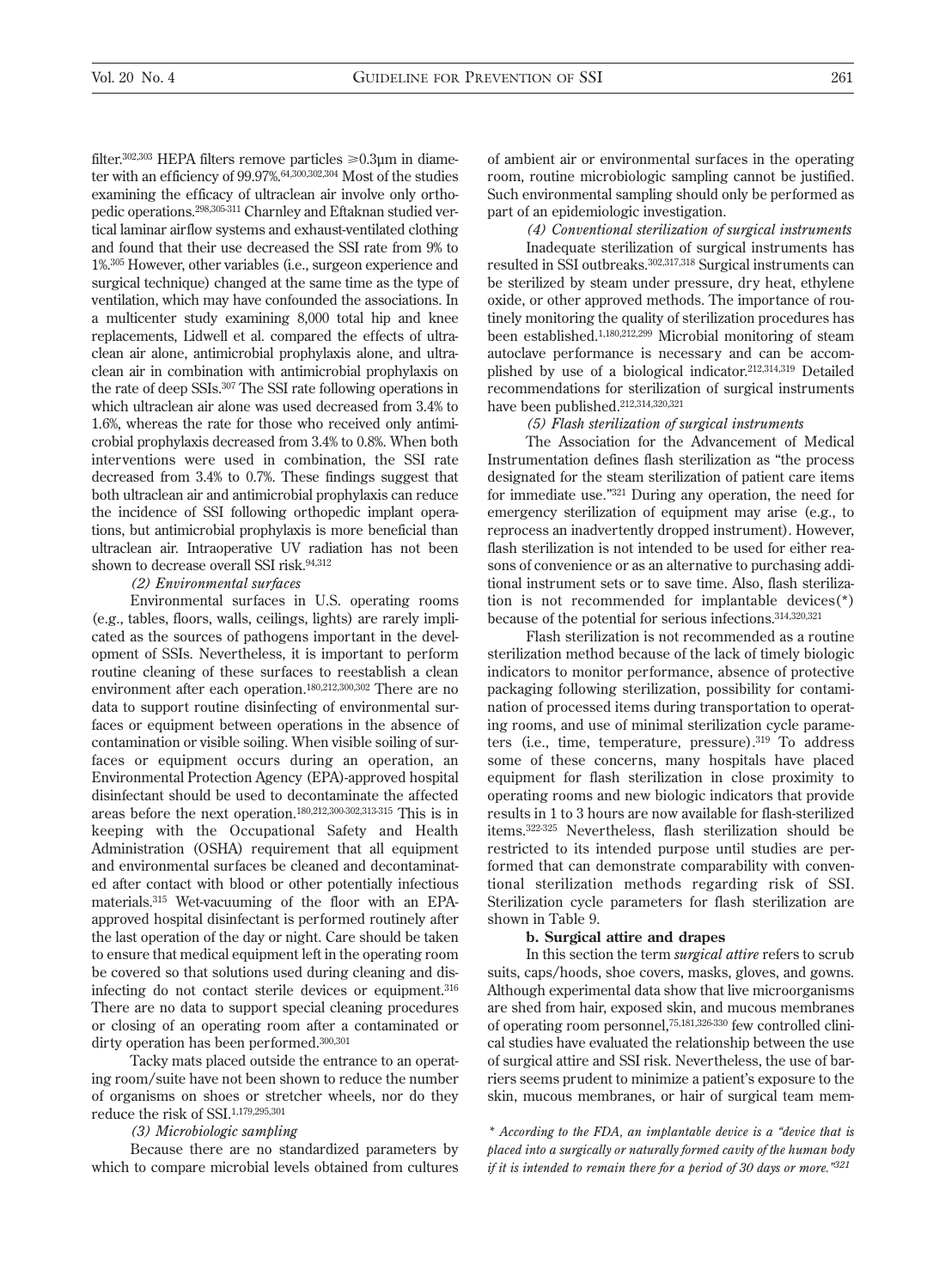| <b>Gravity-Displacement</b> | <b>Minimum Exposure Time and Temperature</b> |                           |  |  |  |
|-----------------------------|----------------------------------------------|---------------------------|--|--|--|
|                             | Nonporous <i>items</i>                       | 3 min at 132 °C (270 °F)  |  |  |  |
|                             | Nonporous and porous items                   | 10 min at 132 °C (270 °F) |  |  |  |
| <b>Prevacuum</b>            | <b>Minimum Exposure Time and Temperature</b> |                           |  |  |  |
|                             | Nonporous <i>items</i>                       | 3 min at 132 °C (270 °F)  |  |  |  |
|                             | Nonporous and porous items                   | 4 min at 132 °C (270 °F)  |  |  |  |
|                             |                                              |                           |  |  |  |

PARAMETERS FOR FLASH STERILIZATION CYCLES, ASSOCIATION FOR THE ADVANCEMENT OF MEDICAL INSTRUMENTATION

bers, as well as to protect surgical team members from exposure to blood and bloodborne pathogens (e.g., human immunodeficiency virus and hepatitis viruses).

## *(1) Scrub suits*

Surgical team members often wear a uniform called a "scrub suit" that consists of pants and a shirt. Policies for laundering, wearing, covering, and changing scrub suits vary greatly. Some policies restrict the laundering of scrub suits to the facility, while other facilities have policies that allow laundering by employees. There are no wellcontrolled studies evaluating scrub suit laundering as an SSI risk factor.331 Some facilities have policies that restrict the wearing of scrub suits to the operating suite, while other facilities allow the wearing of cover gowns over scrub suits when personnel leave the suite. The Association of Operating Room Nurses recommends that scrub suits be changed after they become visibly soiled and that they be laundered only in an approved and monitored laundry facility.212 Additionally, OSHA regulations require that "if a garment(s) is penetrated by blood or other potentially infectious materials, the garment(s) shall be removed immediately or as soon as feasible."315

#### *(2) Masks*

The wearing of surgical masks during operations to prevent potential microbial contamination of incisions is a longstanding surgical tradition. However, some studies have raised questions about the efficacy and cost-benefit of surgical masks in reducing SSI risk.<sup>328,332-338</sup> Nevertheless, wearing a mask can be beneficial since it protects the wearer's nose and mouth from inadvertent exposures (i.e., splashes) to blood and other body fluids. OSHA regulations require that masks in combination with protective eyewear, such as goggles or glasses with solid shields, or chinlength face shields be worn whenever splashes, spray, spatter, or droplets of blood or other potentially infectious material may be generated and eye, nose, or mouth contamination can be reasonably anticipated.315 In addition, a respirator certified by the National Institute for Occupational Safety and Health with protection factor N95 or higher is required when the patient has or is suspected of having infectious tuberculosis.339

#### *(3) Surgical caps/hoods and shoe covers*

Surgical caps/hoods are inexpensive and reduce contamination of the surgical field by organisms shed from the hair and scalp. SSI outbreaks have occasionally been traced to organisms isolated from the hair or scalp (*S. aureus* and group A *Streptococcus),*75,76 even when caps were worn by personnel during the operation and in the operating suites.

The use of shoe covers has never been shown to decrease SSI risk or to decrease bacteria counts on the operating room floor.340,341 Shoe covers may, however, protect surgical team members from exposure to blood and other body fluids during an operation. OSHA regulations require that surgical caps or hoods and shoe covers or boots be worn in situations when gross contamination can reasonably be anticipated (e.g., orthopedic operations, penetrating trauma cases).315

#### *(4) Sterile gloves*

Sterile gloves are put on after donning sterile gowns. A strong theoretical rationale supports the wearing of sterile gloves by all scrubbed members of the surgical team. Sterile gloves are worn to minimize transmission of microorganisms from the hands of team members to patients and to prevent contamination of team members' hands with patients' blood and body fluids. If the integrity of a glove is compromised (e.g., punctured), it should be changed as promptly as safety permits.315,342,343 Wearing two pairs of gloves (double-gloving) has been shown to reduce hand contact with patients' blood and body fluids when compared to wearing only a single pair.<sup>344,345</sup>

#### *(5) Gowns and drapes*

Sterile surgical gowns and drapes are used to create a barrier between the surgical field and potential sources of bacteria. Gowns are worn by all scrubbed surgical team members and drapes are placed over the patient. There are limited data that can be used to understand the relationship of gown or drape characteristics with SSI risk. The wide variation in the products and study designs make interpretation of the literature difficult.329,346-350

Gowns and drapes are classified as disposable (single use) or reusable (multiple use). Regardless of the material used to manufacture gowns and drapes, these items should be impermeable to liquids and viruses.351,352 In general, only gowns reinforced with films, coatings, or membranes appear to meet standards developed by the American Society for Testing and Materials.351-353 However, such "liquid-proof" gowns may be uncomfortable because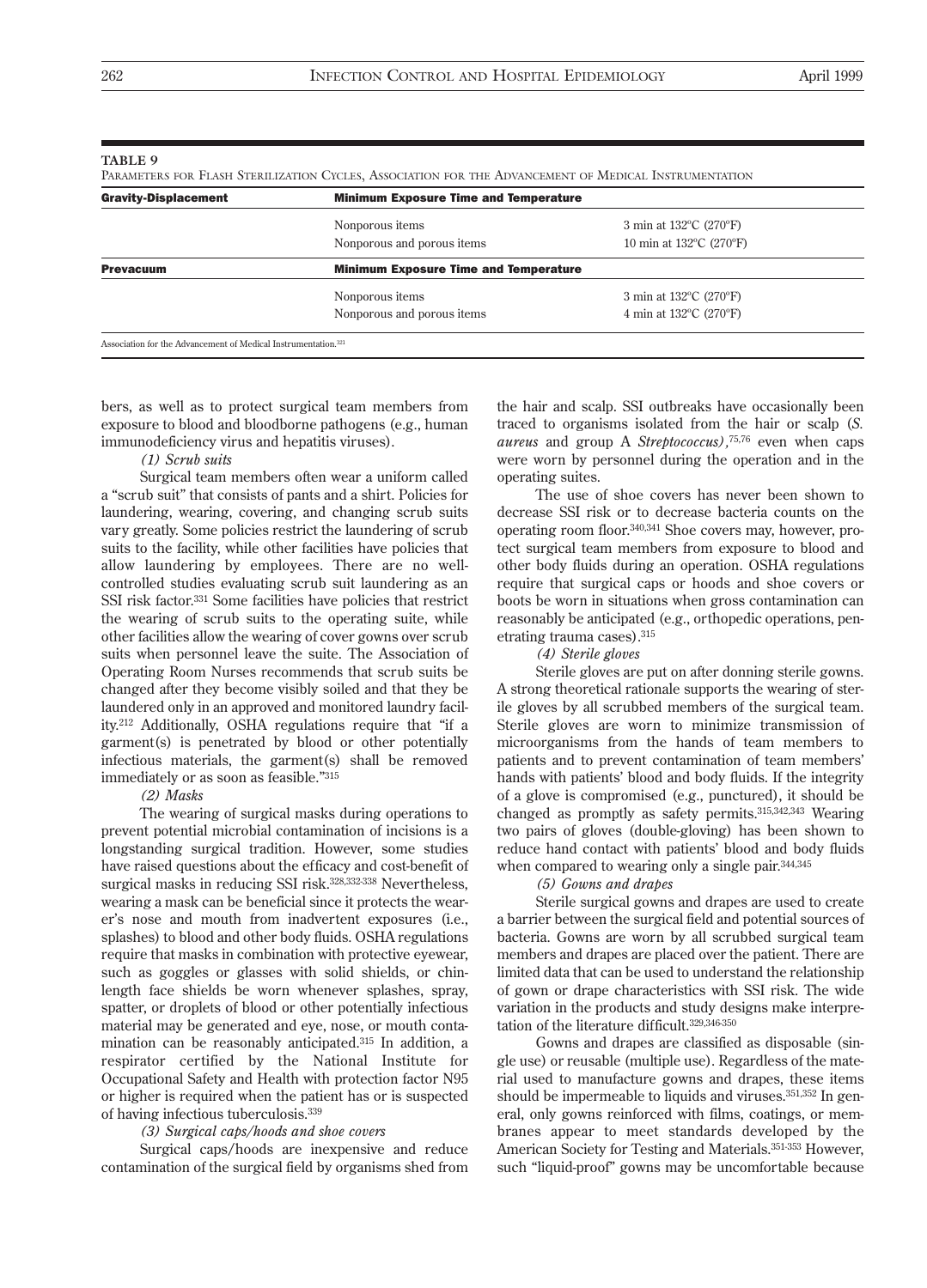they also inhibit heat loss and the evaporation of sweat from the wearer's body. These factors should be considered when selecting gowns.353,354 A discussion of the role of gowns and drapes in preventing the transmission of bloodborne pathogens is beyond the scope of this document.355

#### **c. Asepsis and surgical technique**

*(1) Asepsis* 

Rigorous adherence to the principles of asepsis by all scrubbed personnel is the foundation of surgical site infection prevention. Others who work in close proximity to the sterile surgical field, such as anesthesia personnel who are separated from the field only by a drape barrier, also must abide by these principles. SSIs have occurred in which anesthesia personnel were implicated as the source of the pathogen.34,231,234,356-358 Anesthesiologists and nurse anesthetists perform a variety of invasive procedures such as placement of intravascular devices and endotracheal tubes, and administration of intravenous drugs and solutions. Lack of adherence to the principles of asepsis during such procedures,<sup>359</sup> including use of common syringes<sup>360,361</sup> and contaminated infusion pumps,359,362-364 and the assembly of equipment and solutions in advance of procedures, 316,360 have been associated with outbreaks of postoperative infections, including SSI. Recommendations for infection control practices in anesthesiology have been published.212,365-367

### *(2) Surgical technique*

Excellent surgical technique is widely believed to reduce the risk of SSI.26,49,179,180,368,369 Such techniques include maintaining effective hemostasis while preserving adequate blood supply, preventing hypothermia, gently handling tissues, avoiding inadvertent entries into a hollow viscus, removing devitalized (e.g., necrotic or charred) tissues, using drains and suture material appropriately, eradicating dead space, and appropriately managing the postoperative incision.

Any foreign body, including suture material, a prosthesis, or drain, may promote inflammation at the surgical site<sup>94</sup> and may increase the probability of SSI after otherwise benign levels of tissue contamination. Extensive research compares different types of suture material and their presumed relationships to SSI risk.370-379 In general, monofilament sutures appear to have the lowest infectionpromoting effects.3,94,179,180

A discussion of appropriate surgical drain use and details of drain placement exceed the scope of this document, but general points should be briefly noted. Drains placed through an operative incision increase incisional SSI risk.380 Many authorities suggest placing drains through a separate incision distant from the operative incision.283,381 It appears that SSI risk also decreases when closed suction drains are used rather than open drains.174 Closed suction drains can effectively evacuate postoperative hematomas or seromas, but timing of drain removal is important. Bacterial colonization of initially sterile drain tracts increases with the duration of time the drain is left in place.382

Hypothermia in surgical patients, defined as a core body temperature below 36ºC, may result from general anesthesia, exposure to cold, or intentional cooling such as

is done to protect the myocardium and central nervous system during cardiac operations.302,383,384 In one study of patients undergoing colorectal operations, hypothermia was associated with an increased SSI risk.385 Mild hypothermia appears to increase incisional SSI risk by causing vasoconstriction, decreased delivery of oxygen to the wound space, and subsequent impairment of function of phagocytic leukocytes (i.e., neutrophils).386-390 In animal models, supplemental oxygen administration has been shown to reverse the dysfunction of phagocytes in fresh incisions.391 In recent human experiments, controlled local heating of incisions with an electrically powered bandage has been shown to improve tissue oxygenation.<sup>392</sup> Randomized clinical trials are needed to establish that measures which improve wound space oxygenation can reduce SSI risk.

## *4. Operative Characteristics: Postoperative Issues*  **a. Incision care**

The type of postoperative incision care is determined by whether the incision is closed primarily (i.e., the skin edges are re-approximated at the end of the operation), left open to be closed later, or left open to heal by second intention. When a surgical incision is closed primarily, as most are, the incision is usually covered with a sterile dressing for 24 to 48 hours.393,394 Beyond 48 hours, it is unclear whether an incision must be covered by a dressing or whether showering or bathing is detrimental to healing. When a surgical incision is left open at the skin level for a few days before it is closed (delayed primary closure), a surgeon has determined that it is likely to be contaminated or that the patient's condition prevents primary closure (e.g., edema at the site). When such is the case, the incision is packed with a sterile dressing. When a surgical incision is left open to heal by second intention, it is also packed with sterile moist gauze and covered with a sterile dressing. The American College of Surgeons, CDC, and others have recommended using sterile gloves and equipment (sterile technique) when changing dressings on any type of surgical incision.180,395-397

## **b. Discharge planning**

In current practice, many patients are discharged very soon after their operation, before surgical incisions have fully healed.398 The lack of optimum protocols for home incision care dictates that much of what is done at home by the patient, family, or home care agency practitioners must be individualized. The intent of discharge planning is to maintain integrity of the healing incision, educate the patient about the signs and symptoms of infection, and advise the patient about whom to contact to report any problems.

## **F. SSI SURVEILLANCE**

Surveillance of SSI with feedback of appropriate data to surgeons has been shown to be an important component of strategies to reduce SSI risk.16,399,400 A successful surveillance program includes the use of epidemiologically sound infection definitions (Tables 1 and 2) and effective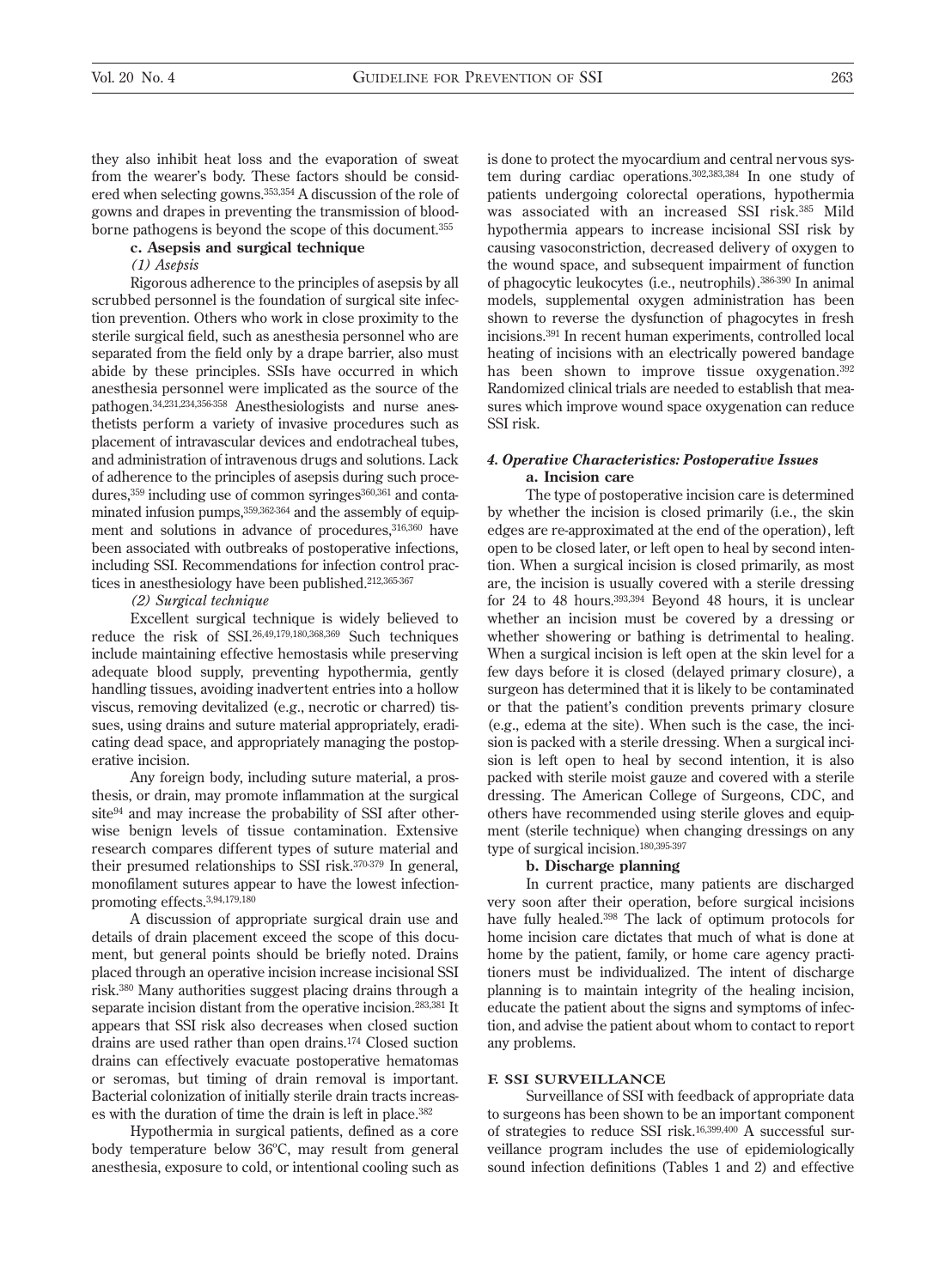|                     | PHYSICAL STATUS CLASSIFICATION, AMERICAN SOCIETY OF ANESTHESIOLOGISTS*                 |  |  |  |
|---------------------|----------------------------------------------------------------------------------------|--|--|--|
| <b>Code</b>         | <b>Patient's Preoperative Physical Status</b>                                          |  |  |  |
|                     | Normally healthy patient                                                               |  |  |  |
|                     | Patient with mild systemic disease                                                     |  |  |  |
| 3                   | Patient with severe systemic disease that is not incapacitating                        |  |  |  |
| 4                   | Patient with an incapacitating systemic disease that is a constant threat to life      |  |  |  |
| <sub>5</sub>        | Moribund patient who is not expected to survive for 24 hours with or without operation |  |  |  |
| $*$ Reference $406$ |                                                                                        |  |  |  |

\* Reference 406. Note: The above is the version of the ASA Physical Status Classification System that was current at the time of development of, and still is used in, the NNIS Risk Index. Meanwhile, the American Society of Anesthesiologists has revised their classification system; the most recent version is available at http://www.asahq.org/profinfo/physicalstatus.html

surveillance methods, stratification of SSI rates according to risk factors associated with SSI development, and data feedback.25

## *1. SSI Risk Stratification*

## **a. Concepts**

Three categories of variables have proven to be reliable predictors of SSI risk: (1) those that estimate the intrinsic degree of microbial contamination of the surgical site, (2) those that measure the duration of an operation, and (3) those that serve as markers for host susceptibility.25 A widely accepted scheme for classifying the degree of intrinsic microbial contamination of a surgical site was developed by the 1964 NAS/NRC Cooperative Research Study and modified in 1982 by CDC for use in SSI surveillance (Table 7).2,94 In this scheme, a member of the surgical team classifies the patient's wound at the completion of the operation. Because of its ease of use and wide availability, the surgical wound classification has been used to predict SSI risk.<sup>16,94,126,401-405</sup> Some researchers have suggested that surgeons compare clean wound SSI rates with those of other surgeons.16,399 However, two CDC efforts—the SENIC Project and the NNIS system—incorporated other predictor variables into SSI risk indices. These showed that even within the category of clean wounds, the SSI risk varied by risk category from 1.1% to 15.8% (SENIC) and from 1.0% to 5.4% (NNIS).125,126 In addition, sometimes an incision is incorrectly classified by a surgical team member or not classified at all, calling into question the reliability of the classification. Therefore, reporting SSI rates stratified by wound class alone is not recommended.

Data on 10 variables collected in the SENIC Project were analyzed by using logistic regression modeling to develop a simple additive SSI risk index.125 Four of these were found to be independently associated with SSI risk: (1) an abdominal operation, (2) an operation lasting >2 hours, (3) a surgical site with a wound classification of either contaminated or dirty/infected, and (4) an operation performed on a patient having  $\geq 3$  discharge diagnoses. Each of these equally weighted factors contributes a point when present, such that the risk index values range from 0 to 4. By using these factors, the SENIC index predicted SSI risk twice as well as the traditional wound classification scheme alone.

The NNIS risk index is operation-specific and applied to prospectively collected surveillance data. The index values range from 0 to 3 points and are defined by three independent and equally weighted variables. One point is scored for each of the following when present: (1) American Society of Anesthesiologists (ASA) Physical Status Classification of >2 (Table 10), (2) either contaminated or dirty/infected wound classification (Table 7), and (3) length of operation  $\geq$ T hours, where T is the approximate 75th percentile of the duration of the specific operation being performed.126 The ASA class replaced discharge diagnoses of the SENIC risk index as a surrogate for the patient's underlying severity of illness (host susceptibility)406,407 and has the advantage of being readily available in the chart during the patient's hospital stay. Unlike SENIC's constant 2-hour cut-point for duration of operation, the operation-specific cut-points used in the NNIS risk index increase its discriminatory power compared to the SENIC index.126

#### **b. Issues**

Adjustment for variables known to confound rate estimates is critical if valid comparisons of SSI rates are to be made between surgeons or hospitals.408 Risk stratification, as described above, has proven useful for this purpose, but relies on the ability of surveillance personnel to find and record data consistently and correctly. For the three variables used in the NNIS risk index, only one study has focused on how accurately any of them are recorded. Cardo et al. found that surgical team members' accuracy in assessing wound classification for general and trauma surgery was 88% (95% CI: 82%-94%).<sup>409</sup> However, there are sufficient ambiguities in the wound class definitions themselves to warrant concern about the reproducibility of Cardo's results. The accuracy of recording the duration of operation (i.e., time from skin incision to skin closure) and the ASA class has not been studied. In an unpublished report from the NNIS system, there was evidence that overreporting of high ASA class existed in some hospitals. Further validation of the reliability of the recorded risk index variables is needed.

Additionally, the NNIS risk index does not adequately discriminate the SSI risk for all types of operations.27,410 It seems likely that a combination of risk factors specific to patients undergoing an operation will be more predictive. A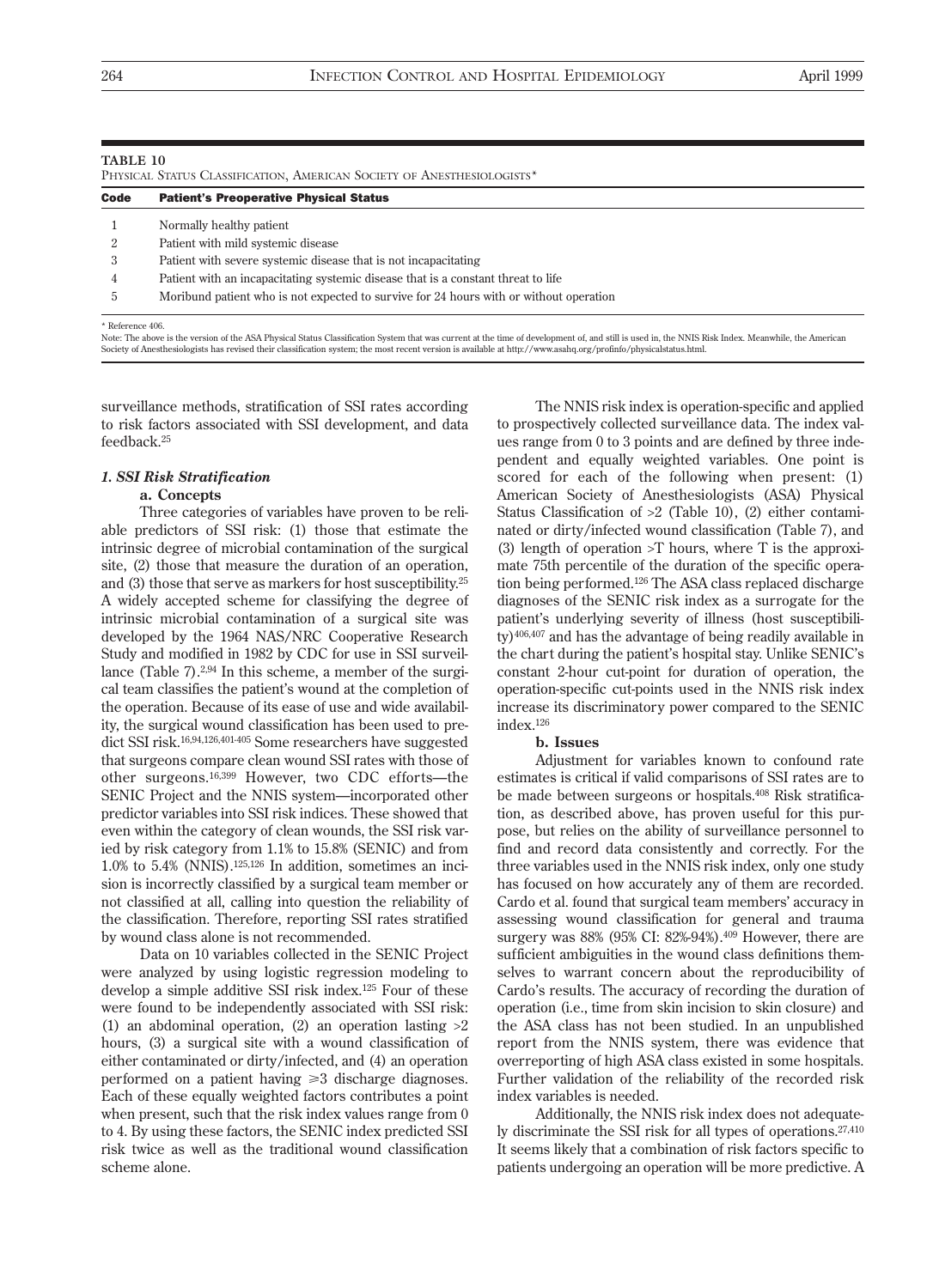few studies have been performed to develop procedurespecific risk indices<sup>218,411-414</sup> and research in this area continues within CDC's NNIS system.

#### *2. SSI Surveillance Methods*

SSI surveillance methods used in both the SENIC Project and the NNIS system were designed for monitoring inpatients at acute-care hospitals. Over the past decade, the shift from inpatient to outpatient surgical care (also called ambulatory or day surgery) has been dramatic. It has been estimated that 75% of all operations in the United States will be performed in outpatient settings by the year 2000.4 While it may be appropriate to use common definitions of SSI for inpatients and outpatients,<sup>415</sup> the types of operations monitored, the risk factors assessed, and the case-finding methods used may differ. New predictor variables may emerge from analyses of SSIs among outpatient surgery patients, which may lead to different ways of estimating SSI risk in this population.

The choice of which operations to monitor should be made jointly by surgeons and infection control personnel. Most hospitals do not have the resources to monitor all surgical patients all the time, nor is it likely that the same intensity of surveillance is necessary for certain low-risk procedures. Instead, hospitals should target surveillance efforts toward high-risk procedures.416

### **a. Inpatient SSI surveillance**

Two methods, alone or together, have been used to identify inpatients with SSIs: (1) direct observation of the surgical site by the surgeon, trained nurse surveyor, or infection control personnel16,97,399,402,409,417-420 and (2) indirect detection by infection control personnel through review of laboratory reports, patient records, and discussions with primary care providers.15,84,399,402,404,409,418,421-427 The surgical literature suggests that direct observation of surgical sites is the most accurate method to detect SSIs, although sensitivity data are lacking.16,399,402,417,418 Much of the SSI data reported in the infection control literature has been generated by indirect case-finding methods,125,126,422,425,426,428-430 but some studies of direct methods also have been conducted.97,409 Some studies use both methods of detection.84,409,424,427,431 A study that focused solely on the sensitivity and specificity of SSIs detected by indirect methods found a sensitivity of 83.8% (95% CI: 75.7%- 91.9%) and a specificity of 99.8% (95% CI: 99%-100%).409 Another study showed that chart review triggered by a computer-generated report of antibiotic orders for postcesarean section patients had a sensitivity of 89% for detecting endometritis.432

Indirect SSI detection can readily be performed by infection control personnel during surveillance rounds. The work includes gathering demographic, infection, surgical, and laboratory data on patients who have undergone operations of interest.433 These data can be obtained from patients' medical records, including microbiology, histopathology, laboratory, and pharmacy data; radiology reports; and records from the operating room. Additionally, inpatient admissions, emergency room, and clinic visit records are sources of data for those postdischarge surgical patients who are readmitted or seek follow-up care.

The optimum frequency of SSI case-finding by either method is unknown and varies from daily to  $\leq 3$  times per week, continuing until the patient is discharged from the hospital. Because duration of hospitalization is often very short, postdischarge SSI surveillance has become increasingly important to obtain accurate SSI rates (refer to "Postdischarge SSI Surveillance" section).

To calculate meaningful SSI rates, data must be collected on all patients undergoing the operations of interest (i.e., the population at risk). Because one of its purposes is to develop strategies for risk stratification, the NNIS system collects the following data on all surgical patients surveyed: operation date; NNIS operative procedure category;434 surgeon identifier; patient identifier; age and sex; duration of operation; wound class; use of general anesthesia; ASA class; emergency; trauma; multiple procedures; endoscopic approach; and discharge date.433 With the exception of discharge date, these data can be obtained manually from operating room logs or be electronically downloaded into surveillance software, thereby substantially reducing manual transcription and data entry errors.433 Depending on the needs for risk-stratified SSI rates by personnel in infection control, surgery, and quality assurance, not all data elements may be pertinent for every type of operation. At minimum, however, variables found to be predictive of increased SSI risk should be collected (refer to "SSI Risk Stratification" section).

## **b. Postdischarge SSI surveillance**

Between 12% and 84% of SSIs are detected after patients are discharged from the hospital.98,337,402,428,435-454 At least two studies have shown that most SSIs become evident within 21 days after operation.446,447 Since the length of postoperative hospitalization continues to decrease, many SSIs may not be detected for several weeks after discharge and may not require readmission to the operating hospital. Dependence solely on inpatient case-finding will result in underestimates of SSI rates for some operations (e.g., coronary artery bypass graft) (CDC/NNIS system, unpublished data, 1998). Any comparison of SSI rates must take into account whether case-finding included SSIs detected after discharge. For comparisons to be valid, even in the same institution over time, the postdischarge surveillance methods must be the same.

Postdischarge surveillance methods have been used with varying degrees of success for different procedures and among hospitals and include (1) direct examination of patients' wounds during follow-up visits to either surgery clinics or physicians' offices,150,399,402,404,430,436,440,441,447,452,455 (2) review of medical records of surgery clinic patients,404,430,439 (3) patient surveys by mail or telephone,435,437,438,441,442,444,445,448,449,455-457 or (4) surgeon surveys by mail or telephone.98,428,430,437-439,443,444,446,448,450,451,455 One study found that patients have difficulty assessing their own wounds for infection (52% specificity, 26% positive predictive value),458 suggesting that data obtained by patient questionnaire may inaccurately represent actual SSI rates.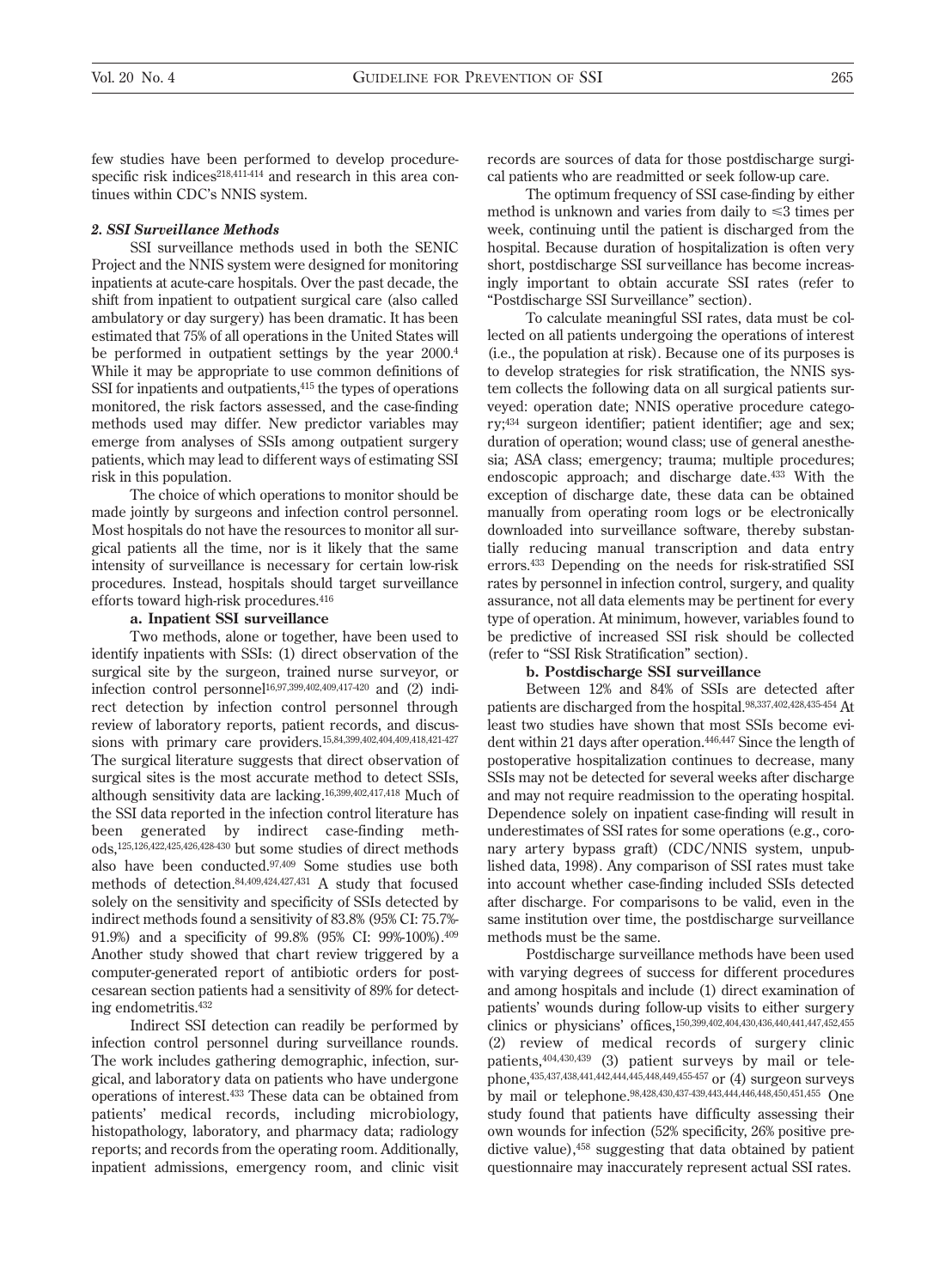Recently, Sands et al. performed a computerized search of three databases to determine which best identified SSIs: ambulatory encounter records for diagnostic, testing, and treatment codes; pharmacy records for specific antimicrobial prescriptions; and administrative records for rehospitalizations and emergency room visits.446 This study found that pharmacy records indicating a patient had received antimicrobial agents commonly used to treat soft tissue infections had the highest sensitivity (50%) and positive predictive value (19%), although even this approach alone was not very effective.

As integrated health information systems expand, tracking surgical patients through the entire course of care may become more feasible, practical, and effective. At this time, no consensus exists on which postdischarge surveillance methods are the most sensitive, specific, and practical. Methods chosen will necessarily reflect the hospital's unique mix of operations, personnel resources, and data needs.

### **c. Outpatient SSI surveillance**

Both direct and indirect methods have been used to detect SSIs that complicate outpatient operations. One 8 year study of operations for hernia and varicose veins used home visits by district health nurses combined with a survey completed by the surgeon at the patient's 2-week postoperative clinic visit to identify SSIs.459 While ascertainment was essentially 100%, this method is impractical for widespread implementation. High response rates have been obtained from questionnaires mailed to surgeons (72%->90%).443,444,446,455,459-461 Response rates from telephone questionnaires administered to patients were more variable (38%,444 81%,457 and 85%455), and response rates from questionnaires mailed to patients were quite low (15%455 and 33%446). At this time, no single detection method can be recommended. Available resources and data needs determine which method(s) should be used and which operations should be monitored. Regardless of which detection method is used, it is recommended that the CDC NNIS definitions of SSI (Tables 1 and 2) be used without modification in the outpatient setting.

#### **G. GUIDELINE EVALUATION PROCESS**

The value of the HICPAC guidelines is determined by those who use them. To help assess that value, HICPAC is developing an evaluation tool to learn how guidelines meet user expectations, and how and when these guidelines are disseminated and implemented.

## **II. RECOMMENDATIONS FOR PREVENTION OF SURGICAL SITE INFECTION**

## **A. RATIONALE**

The Guideline for Prevention of Surgical Site Infection, 1999, provides recommendations concerning reduction of surgical site infection risk. Each recommendation is categorized on the basis of existing scientific data, theoretical rationale, and applicability. However, the previous CDC system for categorizing recommendations has been modified slightly.

Category I recommendations, including IA and IB, are those recommendations that are viewed as effective by HICPAC and experts in the fields of surgery, infectious diseases, and infection control. Both Category IA and IB recommendations are applicable for, and should be adopted by, all healthcare facilities; IA and IB recommendations differ only in the strength of the supporting scientific evidence.

Category II recommendations are supported by less scientific data than Category I recommendations; such recommendations may be appropriate for addressing specific nosocomial problems or specific patient populations.

No recommendation is offered for some practices, either because there is a lack of consensus regarding their efficacy or because the available scientific evidence is insufficient to support their adoption. For such unresolved issues, practitioners should use judgement to determine a policy regarding these practices within their organization. Recommendations that are based on federal regulation are denoted with an asterisk.

#### **B. RANKINGS**

*Category IA.*Strongly recommended for implementation and supported by well-designed experimental, clinical, or epidemiological studies.

*Category IB.*Strongly recommended for implementation and supported by some experimental, clinical, or epidemiological studies and strong theoretical rationale.

*Category II.* Suggested for implementation and supported by suggestive clinical or epidemiological studies or theoretical rationale.

*No recommendation; unresolved issue.* Practices for which insufficient evidence or no consensus regarding efficacy exists.

Practices required by federal regulation are denoted with an asterisk (\*).

#### **C. RECOMMENDATIONS**

#### *1. Preoperative*

## **a. Preparation of the patient**

1. Whenever possible, identify and treat all infections remote to the surgical site before elective operation and postpone elective operations on patients with remote site infections until the infection has resolved. *Category IA*

2. Do not remove hair preoperatively unless the hair at or around the incision site will interfere with the operation. *Category IA*

3. If hair is removed, remove immediately before the operation, preferably with electric clippers. *Category IA*

4. Adequately control serum blood glucose levels in all diabetic patients and particularly avoid hyperglycemia perioperatively. *Category IB*

5. Encourage tobacco cessation. At minimum, instruct patients to abstain for at least 30 days before elective operation from smoking cigarettes, cigars, pipes, or any other form of tobacco consumption (e.g., chewing/dipping). *Category IB*

6. Do not withhold necessary blood products from surgical patients as a means to prevent SSI. *Category IB*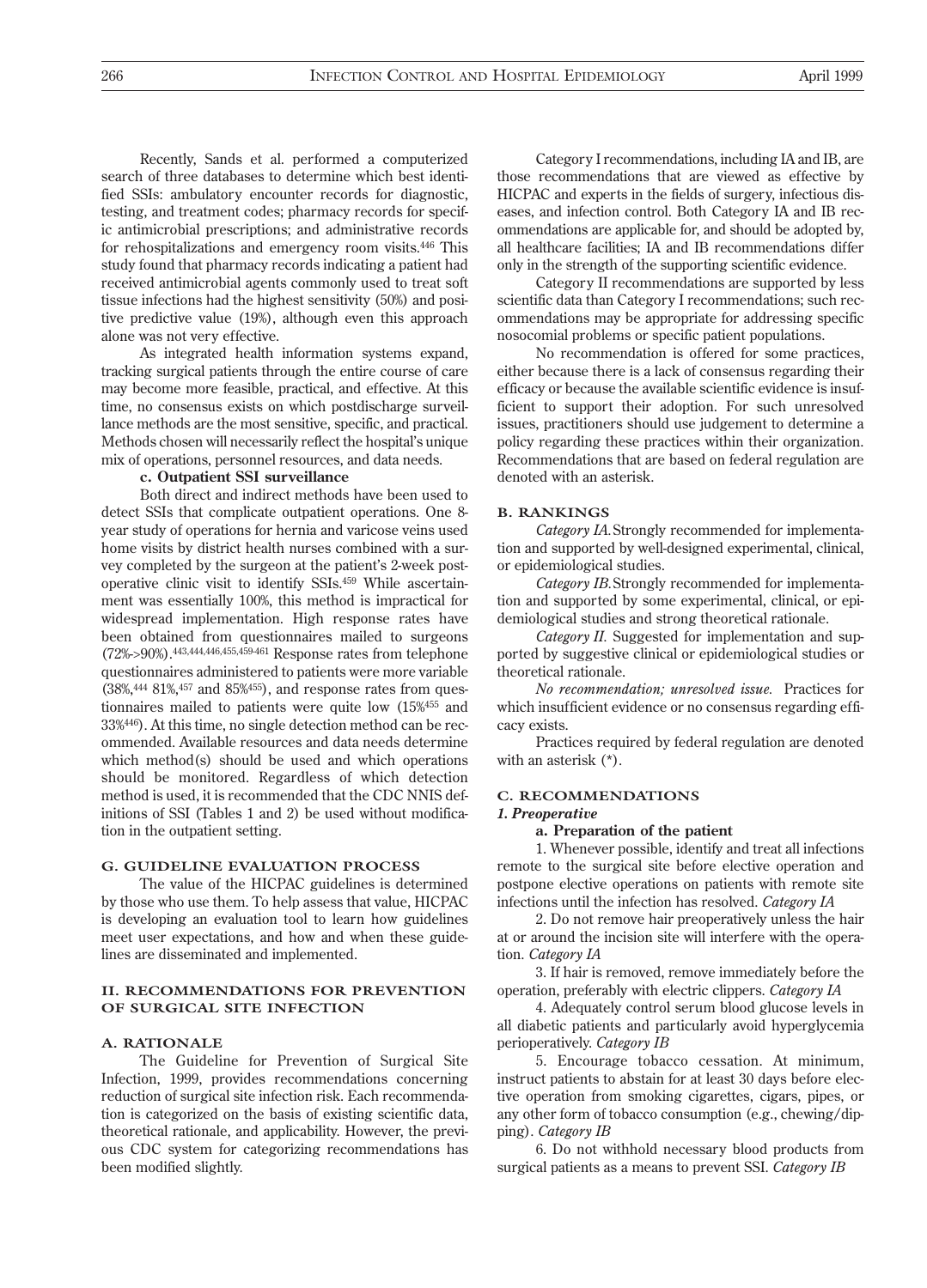7. Require patients to shower or bathe with an antiseptic agent on at least the night before the operative day. *Category IB*

8. Thoroughly wash and clean at and around the incision site to remove gross contamination before performing antiseptic skin preparation. *Category IB*

9. Use an appropriate antiseptic agent for skin preparation (Table 6). *Category IB*

10. Apply preoperative antiseptic skin preparation in concentric circles moving toward the periphery. The prepared area must be large enough to extend the incision or create new incisions or drain sites, if necessary. *Category II*

11. Keep preoperative hospital stay as short as possible while allowing for adequate preoperative preparation of the patient. *Category II*

12. No recommendation to taper or discontinue systemic steroid use (when medically permissible) before elective operation. *Unresolved issue*

13. No recommendation to enhance nutritional support for surgical patients solely as a means to prevent SSI. *Unresolved issue*

14. No recommendation to preoperatively apply mupirocin to nares to prevent SSI. *Unresolved issue*

15. No recommendation to provide measures that enhance wound space oxygenation to prevent SSI. *Unresolved issue*

**b. Hand/forearm antisepsis for surgical team members** 

1. Keep nails short and do not wear artificial nails. *Category IB*

2. Perform a preoperative surgical scrub for at least 2 to 5 minutes using an appropriate antiseptic (Table 6). Scrub the hands and forearms up to the elbows. *Category IB*

3. After performing the surgical scrub, keep hands up and away from the body (elbows in flexed position) so that water runs from the tips of the fingers toward the elbows. Dry hands with a sterile towel and don a sterile gown and gloves. *Category IB*

4. Clean underneath each fingernail prior to performing the first surgical scrub of the day. *Category II*

5. Do not wear hand or arm jewelry. *Category II*

6. No recommendation on wearing nail polish. *Unresolved Issue*

## **c. Management of infected or colonized surgical personnel**

1. Educate and encourage surgical personnel who have signs and symptoms of a transmissible infectious illness to report conditions promptly to their supervisory and occupational health service personnel. *Category IB*

2. Develop well-defined policies concerning patientcare responsibilities when personnel have potentially transmissible infectious conditions. These policies should govern (a) personnel responsibility in using the health service and reporting illness, (b) work restrictions, and (c) clearance to resume work after an illness that required work restriction. The policies also should identify persons who have the authority to remove personnel from duty. *Category IB*

3. Obtain appropriate cultures from, and exclude

from duty, surgical personnel who have draining skin lesions until infection has been ruled out or personnel have received adequate therapy and infection has resolved. *Category IB*

4. Do not routinely exclude surgical personnel who are colonized with organisms such as *S. aureus* (nose, hands, or other body site) or group A *Streptococcus,* unless such personnel have been linked epidemiologically to dissemination of the organism in the healthcare setting. *Category IB*

#### **d. Antimicrobial prophylaxis**

1. Administer a prophylactic antimicrobial agent only when indicated, and select it based on its efficacy against the most common pathogens causing SSI for a specific operation (Table 4) and published recommendations.266,268,269,282-284 *Category IA*

2. Administer by the intravenous route the initial dose of prophylactic antimicrobial agent, timed such that a bactericidal concentration of the drug is established in serum and tissues when the incision is made. Maintain therapeutic levels of the agent in serum and tissues throughout the operation and until, at most, a few hours after the incision is closed in the operating room. *Category IA*

3. Before elective colorectal operations in addition to d2 above, mechanically prepare the colon by use of enemas and cathartic agents. Administer nonabsorbable oral antimicrobial agents in divided doses on the day before the operation. *Category IA*

4. For high-risk cesarean section, administer the prophylactic antimicrobial agent immediately after the umbilical cord is clamped. *Category IA*

5. Do not routinely use vancomycin for antimicrobial prophylaxis. *Category IB*

## *2. Intraoperative*

## **a. Ventilation**

1. Maintain positive-pressure ventilation in the operating room with respect to the corridors and adjacent areas. *Category IB*

2. Maintain a minimum of 15 air changes per hour, of which at least 3 should be fresh air. *Category IB*

3. Filter all air, recirculated and fresh, through the appropriate filters per the American Institute of Architects' recommendations.299 *Category IB*

4. Introduce all air at the ceiling, and exhaust near the floor. *Category IB*

5. Do not use UV radiation in the operating room to prevent SSI. *Category IB*

6. Keep operating room doors closed except as needed for passage of equipment, personnel, and the patient. *Category IB*

7. Consider performing orthopedic implant operations in operating rooms supplied with ultraclean air. *Category II* 

8. Limit the number of personnel entering the operating room to necessary personnel. *Category II*

**b. Cleaning and disinfection of environmental surfaces**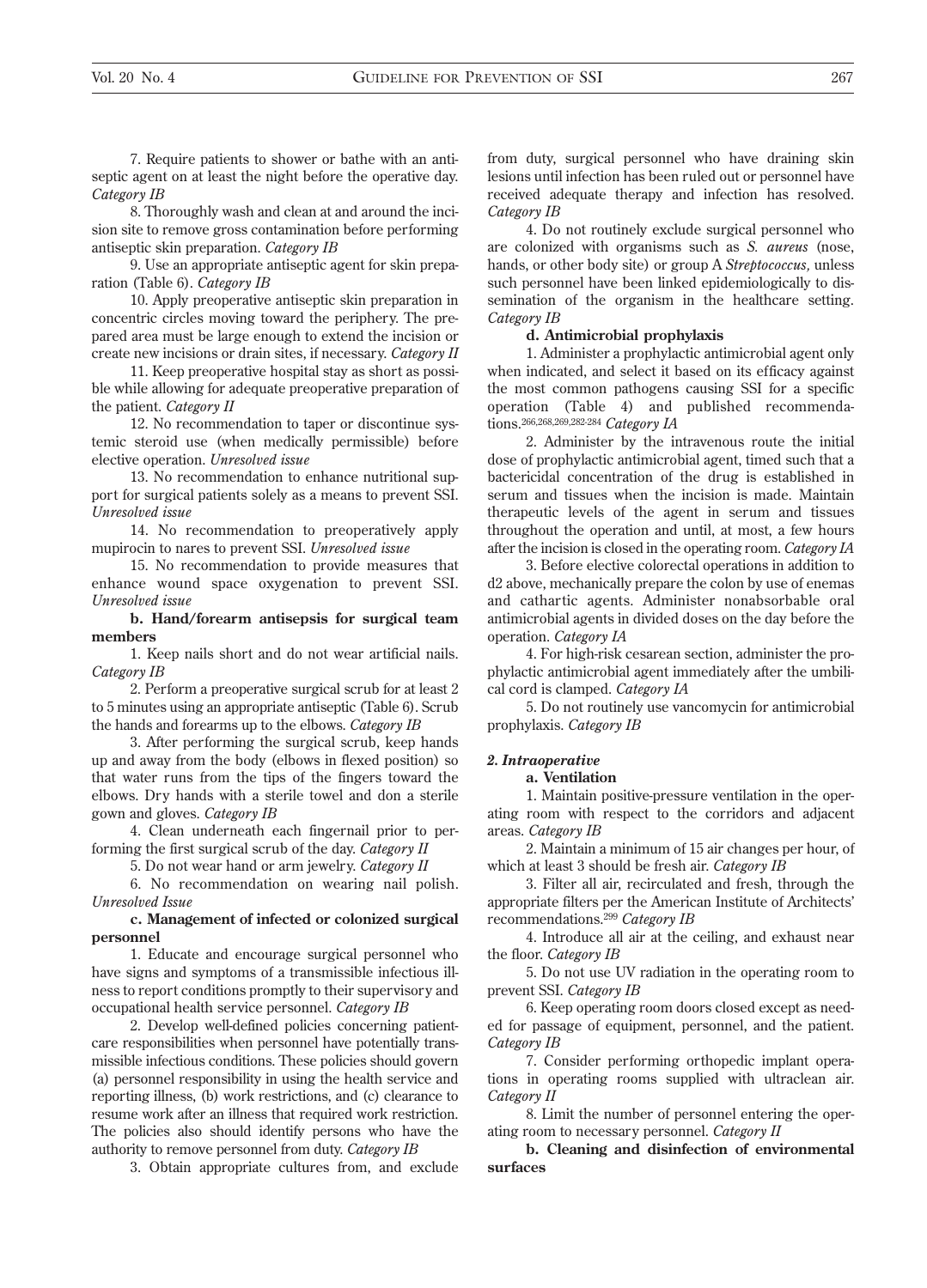1. When visible soiling or contamination with blood or other body fluids of surfaces or equipment occurs during an operation, use an EPA-approved hospital disinfectant to clean the affected areas before the next operation. *Category IB\**

2. Do not perform special cleaning or closing of operating rooms after contaminated or dirty operations. *Category IB*

3. Do not use tacky mats at the entrance to the operating room suite or individual operating rooms for infection control. *Category IB*

4. Wet vacuum the operating room floor after the last operation of the day or night with an EPA-approved hospital disinfectant. *Category II*

5. No recommendation on disinfecting environmental surfaces or equipment used in operating rooms between operations in the absence of visible soiling. *Unresolved issue*

## **c. Microbiologic sampling**

1. Do not perform routine environmental sampling of the operating room. Perform microbiologic sampling of operating room environmental surfaces or air only as part of an epidemiologic investigation. *Category IB*

#### **d. Sterilization of surgical instruments**

1. Sterilize all surgical instruments according to published guidelines.212,299,314,321 *Category IB*

2. Perform flash sterilization only for patient care items that will be used immediately (e.g., to reprocess an inadvertently dropped instrument). Do not use flash sterilization for reasons of convenience, as an alternative to purchasing additional instrument sets, or to save time. *Category IB*

#### **e. Surgical attire and drapes**

1. Wear a surgical mask that fully covers the mouth and nose when entering the operating room if an operation is about to begin or already under way, or if sterile instruments are exposed. Wear the mask throughout the operation. *Category IB\**

2. Wear a cap or hood to fully cover hair on the head and face when entering the operating room. *Category IB\**

3. Do not wear shoe covers for the prevention of SSI. *Category IB\**

4. Wear sterile gloves if a scrubbed surgical team member. Put on gloves after donning a sterile gown. *Category IB\** 

5. Use surgical gowns and drapes that are effective barriers when wet (i.e., materials that resist liquid penetration). *Category IB*

6. Change scrub suits that are visibly soiled, contaminated, and/or penetrated by blood or other potentially infectious materials. *Category IB\**

7. No recommendations on how or where to launder scrub suits, on restricting use of scrub suits to the operating suite, or for covering scrub suits when out of the operating suite. *Unresolved issue*

#### **f. Asepsis and surgical technique**

1. Adhere to principles of asepsis when placing

intravascular devices (e.g., central venous catheters), spinal or epidural anesthesia catheters, or when dispensing and administering intravenous drugs. *Category IA*

2. Assemble sterile equipment and solutions immediately prior to use. *Category II*

3. Handle tissue gently, maintain effective hemostasis, minimize devitalized tissue and foreign bodies (i.e., sutures, charred tissues, necrotic debris), and eradicate dead space at the surgical site. *Category IB* 

4. Use delayed primary skin closure or leave an incision open to heal by second intention if the surgeon considers the surgical site to be heavily contaminated (e.g., Class III and Class IV). *Category IB* 

5. If drainage is necessary, use a closed suction drain. Place a drain through a separate incision distant from the operative incision. Remove the drain as soon as possible. *Category IB*

#### *3. Postoperative incision care*

a. Protect with a sterile dressing for 24 to 48 hours postoperatively an incision that has been closed primarily. *Category IB*

b. Wash hands before and after dressing changes and any contact with the surgical site. *Category IB*

c. When an incision dressing must be changed, use sterile technique. *Category II*

d. Educate the patient and family regarding proper incision care, symptoms of SSI, and the need to report such symptoms. *Category II* 

e. No recommendation to cover an incision closed primarily beyond 48 hours, nor on the appropriate time to shower or bathe with an uncovered incision. *Unresolved issue*

## *4. Surveillance*

a. Use CDC definitions of SSI (Table 1) without modification for identifying SSI among surgical inpatients and outpatients. *Category IB*

b. For inpatient case-finding (including readmissions), use direct prospective observation, indirect prospective detection, or a combination of both direct and indirect methods for the duration of the patient's hospitalization. *Category IB*

c. When postdischarge surveillance is performed for detecting SSI following certain operations (e.g., coronary artery bypass graft), use a method that accommodates available resources and data needs. *Category II*

d. For outpatient case-finding, use a method that accommodates available resources and data needs. *Category IB*

e. Assign the surgical wound classification upon completion of an operation. A surgical team member should make the assignment. *Category II*

f. For each patient undergoing an operation chosen for surveillance, record those variables shown to be associated with increased SSI risk (e.g., surgical wound class, ASA class, and duration of operation). *Category IB*

*\* Federal regulation: OSHA.* g. Periodically calculate operation-specific SSI rates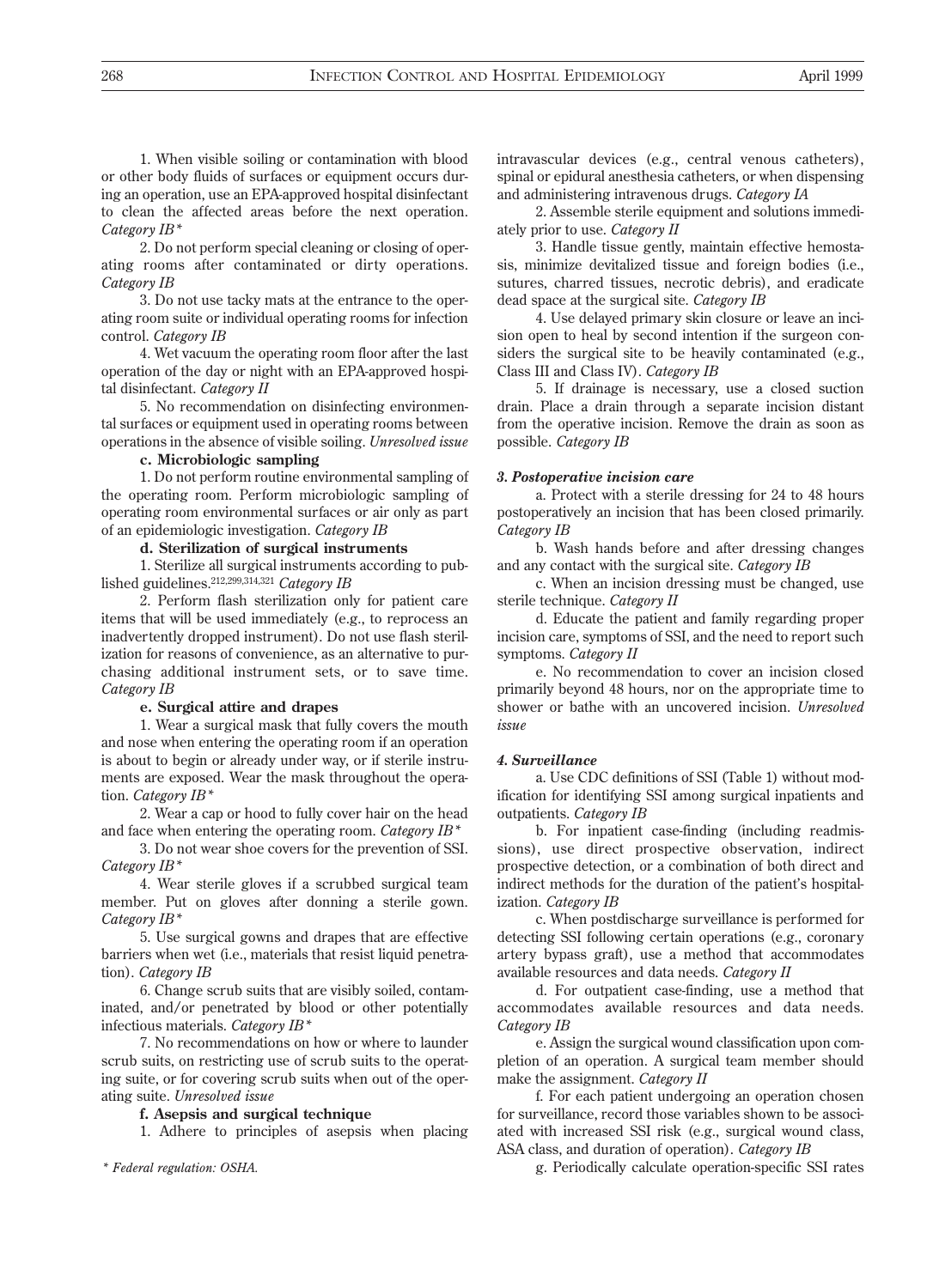stratified by variables shown to be associated with increased SSI risk (e.g., NNIS risk index). *Category IB*

h. Report appropriately stratified, operation-specific SSI rates to surgical team members. The optimum frequency and format for such rate computations will be determined by stratified case-load sizes (denominators) and the objectives of local, continuous quality improvement initiatives. *Category IB*

i. No recommendation to make available to the infection control committee coded surgeon-specific data. *Unresolved issue*

#### **REFERENCES**

- 1. Garner JS. CDC guideline for prevention of surgical wound infections, 1985. Supercedes guideline for prevention of surgical wound infections published in 1982. (Originally published in 1995). Revised. *Infect Control* 1986;7(3):193-200.
- 2. Simmons BP. Guideline for prevention of surgical wound infections. *Infect Control* 1982;3:185-196.
- 3. Garner JS. The CDC Hospital Infection Control Practices Advisory Committee. *Am J Infect Control* 1993;21:160-2.
- 4. Hecht AD. Creating greater efficiency in ambulatory surgery. *J Clin Anesth* 1995;7:581-4.
- 5. Horwitz JR, Chwals WJ, Doski JJ, Suescun EA, Cheu HW, Lally KP. Pediatric wound infections: a prospective multicenter study. *Ann Surg* 1998;227:553-8.
- 6. Golub R, Siddiqui F, Pohl D. Laparoscopic versus open appendectomy: a metaanalysis. *J Am Coll Surg* 1998;186:545-53.
- 7. Mayol J, Garcia-Aguilar J, Ortiz-Oshiro E, De-Diego Carmona JA, Ferndandez-Represa JA. Risks of the minimal access approach for laparoscopic surgery: multivariate analysis of morbidity related to umbilical trocar insertion. *World J Surg* 1997;21:529-33.
- 8. Lacy AM, Garcia-Valdecasas JC, Delgado S, Grande L, Fuster J, Tabet J, et al. Postoperative complications of laparoscopic-assisted colectomy. *Surg Endosc* 1997;11:119-22.
- 9. Pagni S, Salloum EJ, Tobin GR, VanHimbergen DJ, Spence PA. Serious wound infections after minimally invasive coronary bypass procedures. *Ann Thorac Surg* 1998;66:92-4.
- 10. The Southern Surgeons Club. A prospective analysis of 1518 laparoscopic cholecystectomies. *N Engl J Med* 1991;324:1073-8.
- 11. Centers for Disease Control and Prevention. National Nosocomial Infections Surveillance (NNIS) report, data summary from October 1986-April 1997, issued May 1997. *Am J Infect Control* 1997;25:477-87.
- 12. Food and Drug Administration. Topical antimicrobial drug products for over-the-counter human use: tentative final monograph for health-care antiseptic drug products—proposed rule (21 CFR Parts 333 and 369). *Federal Register* 1994;59:31441-52.
- 13. Centers for Disease Control and Prevention, National Center for Health Statistics. *Vital and Health Statistics, Detailed Diagnoses and Procedures, National Hospital Discharge Survey, 1994.* Vol 127. Hyattsville, Maryland: DHHS Publication; 1997.
- 14. Emori TG, Gaynes RP. An overview of nosocomial infections, including the role of the microbiology laboratory. *Clin Microbiol Rev* 1993;6(4):428-42.
- 15. Cruse P. Wound infection surveillance. *Rev Infect Dis* 1981;4(3):734-7.
- 16. Cruse PJ, Foord R. The epidemiology of wound infection: a 10-year prospective study of 62,939 wounds. *Surg Clin North Am* 1980;60(1): 27-40.
- 17. Martone WJ, Jarvis WR, Culver DH, Haley RW. Incidence and nature of endemic and epidemic nosocomial infections. In: Bennett JV, Brachman PS, eds. *Hospital Infections.* 3rd ed. Boston: Little, Brown and Co; 1992. p. 577-96.
- 18. Boyce JM, Potter-Bynoe G, Dziobek L. Hospital reimbursement patterns among patients with surgical wound infections following open heart surgery. *Infect Control Hosp Epidemiol* 1990;11(2):89-93.
- 19. Poulsen KB, Bremmelgaard A, Sorensen AI, Raahave D, Petersen JV. Estimated costs of postoperative wound infections. A case-control study of marginal hospital and social security costs. *Epidemiol Infect* 1994;113(2):283-95.
- 20. Vegas AA, Jodra VM, Garcia ML. Nosocomial infection in surgery wards: a controlled study of increased duration of hospital stays and direct cost of hospitalization. *Eur J Epidemiol* 1993;9(5):504-10.
- 21. Albers BA, Patka P, Haarman HJ, Kostense PJ. Cost effectiveness of preventive antibiotic administration for lowering risk of infection by 0.25%. [German]. *Unfallchirurg* 1994;97(12):625-8.
- 22. Horan TC, Gaynes RP, Martone WJ, Jarvis WR, Emori TG. CDC definitions of nosocomial surgical site infections, 1992: a modification of CDC definitions of surgical wound infections. *Infect Control Hosp Epidemiol* 1992;13(10):606-8.
- 23. Ehrenkranz NJ, Richter EI, Phillips PM, Shultz JM. An apparent excess of operative site infections: analyses to evaluate false-positive diagnoses. *Infect Control Hosp Epidemiol* 1995;16(12):712-6.
- 24. Taylor G, McKenzie M, Kirkland T, Wiens R. Effect of surgeon's diagnosis on surgical wound infection rates. *Am J Infect Control*  $1990:18(5):295.9$ .
- 25. SHEA, APIC, CDC, SIS. Consensus paper on the surveillance of surgical wound infections. *Infect Control Hosp Epidemiol* 1992;13(10): 599-605.
- 26. Nooyen SM, Overbeek BP, Brutel de la Riviere A, Storm AJ, Langemeyer JM. Prospective randomised comparison of single-dose versus multiple-dose cefuroxime for prophylaxis in coronary artery bypass grafting. *Eur J Clin Microbiol Infect Dis* 1994;13:1033-7.
- 27. Centers for Disease Control and Prevention. National Nosocomial Infections Surveillance (NNIS) report, data summary from October 1986-April 1996, issued May 1996. A report from the National Nosocomial Infections Surveillance (NNIS) System. *Am J Infect Control* 1996;24:380-8.
- 28. Schaberg DR. Resistant gram-positive organisms. *Ann Emerg Med* 1994;24(3):462-4.
- 29. Schaberg DR, Culver DH, Gaynes RP. Major trends in the microbial etiology of nosocomial infection. *Am J Med* 1991;91(3B):72S-5S.
- 30. Jarvis WR. Epidemiology of nosocomial fungal infections, with emphasis on *Candida* species. *Clin Infect Dis* 1995;20:1526-30.
- 31. Centers for Disease Control. Nosocomial outbreak of *Rhizopus* infections associated with Elastoplast wound dressings—Minnesota. *MMWR* 1978;27:33-4.
- 32. Pearson RD, Valenti WM, Steigbigel RT. *Clostridium perfringens* wound infections associated with elastic bandages. *JAMA* 1980;244:1128-30.
- 33. Richet HM, Craven PC, Brown JM, Lasker BA, Cox CD, McNeil MM, et al. A cluster of *Rhodococcus (Gordona) bronchialis* sternal-wound infections after coronary-artery bypass surgery. *N Engl J Med* 1991;324:104-9.
- 34. Wenger PN, Brown JM, McNeil MM, Jarvis WR. *Nocardia farcinica* sternotomy site infections in patients following open heart surgery. *J Infect Dis* 1998;178:1539-43.
- 35. Lowry PW, Blankenship RJ, Gridley W, Troup NJ, Tompkins LS. A cluster of *Legionella* sternal-wound infections due to postoperative topical exposure to contaminated tap water. *N Engl J Med* 1991;324: 109-13.
- 36. Bassett DC, Stokes KJ, Thomas WR. Wound infection with *Pseudomonas multivorans:* a water-borne contaminant of disinfectant solutions. *Lancet* 1970;1:1188-91.
- 37. Cruse PJ. Surgical wound infection. In: Wonsiewicz MJ, ed. *Infectious Diseases.* Philadelphia: W.B. Saunders Co; 1992. p. 758-64.
- 38. Altemeier WA, Culbertson WR. Surgical infection. In: Moyer CA, Rhoads JE, Allen JG, Harkins HN, eds. *Surgery, principles and practice.* 3rd ed. Philadelphia: JB Lippincott; 1965. p. 51-77.
- 39. Krizek TJ, Robson MC. Evolution of quantitative bacteriology in wound management. *Am J Surg* 1975;130:579-84.
- 40. Elek SD, Conen PE. The virulence of *Staphylococcus pyogenes* for man: a study of problems with wound infection. *Br J Exp Pathol* 1957;38: 573-86.
- 41. Noble WC. The production of subcutaneous staphylococcal skin lesions in mice. *Br J Exp Pathol* 1965;46:254-62.
- 42. James RC, MacLeod CJ. Induction of staphylococcal infections in mice with small inocula introduced on sutures. *Br J Exp Pathol* 1961;42: 266-77.
- 43. Henderson B, Poole S, Wilson M. Microbial/host interactions in health and disease: who controls the cytokine network? *Immunopharmacology* 1996;35:1-21.
- 44. Morrison DC, Ryan JL. Endotoxins and disease mechanisms. *Ann Rev Med* 1987;38:417-32.
- 45. Demling R, LaLonde C, Saldinger P, Knox J. Multiple-organ dysfunction in the surgical patient: pathophysiology, prevention, and treatment. *Curr Probl Surg* 1993;30:345-414.
- 46. Eiseman B, Beart R, Norton L. Multiple organ failure. *Surg Gynecol Obstet* 1977;14:323-6.
- 47. Fry DE, Pearlstein L, Fulton RL, Polk HC, Jr. Multiple system organ failure: the role of uncontrolled infection. *Arch Surg* 1980;115:136-40.
- 48. Kasper DL. Bacterial capsule—old dogmas and new tricks. *J Infect Dis* 1986;153:407-15.
- 49. Dellinger EP. Surgical infections and choice of antibiotics. In: Sabiston DC, ed. *Textbook of Surgery. The Biological Basis of Modern Surgical Practice.* 15th ed. Philadelphia: W.B. Saunders Co; 1997. p. 264-80.
- 50. Goeau-Brissonniere O, Leport C, Guidoin R, Lebrault C, Pechere JC,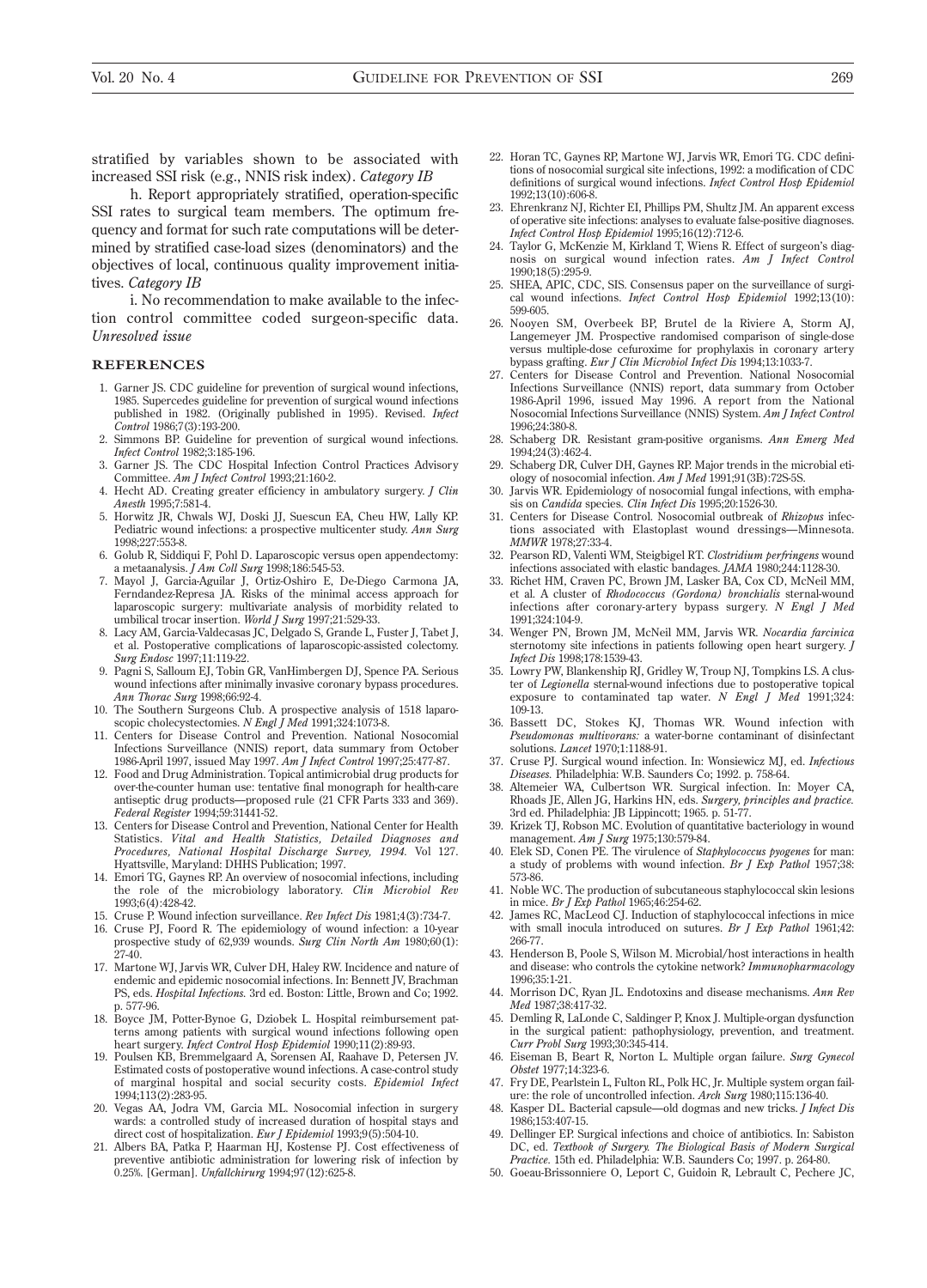Bacourt F. Experimental colonization of an expanded polytetrafluoroethylene vascular graft with *Staphylococcus aureus:* a quantitative and morphologic study. *J Vasc Surg* 1987;5(5):743-8.

- 51. Bergamini TM, Corpus RA Jr., Brittian KR, Peyton JC, Cheadle WG. The natural history of bacterial biofilm graft infection. *J Surg Res* 1994;56:393-6.
- 52. Baddour LM, Christensen GD, Hester MG, Bisno AL. Production of experimental endocarditis by coagulase-negative staphylococci: variability in species virulence. *J Infect Dis* 1984;150:721-7.
- 53. Christensen GD, Baddour LM, Simpson WA. Phenotypic variation of *Staphylococcus epidermidis* slime production in vitro and in vivo. *Infect Immun* 1987;55:2870-7.
- 54. Mayberry-Carson KJ, Tober-Meyer B, Smith JK, Lambe DW Jr., Costerton JW. Bacterial adherence and glycocalyx formation in osteomyelitis experimentally induced with *Staphylococcus aureus. Infect Immun* 1984;43:825-33.
- 55. Mills J, Pulliam L, Dall L, Marzouk J, Wilson W, Costerton JW. Exopolysaccharide production by *viridans* streptococci in experimental endocarditis. *Infect Immun* 1984;43:359-67.
- 56. Kaebnick HW, Bandyk DF, Bergamini TM, Towne JB. The microbiology of explanted vascular prostheses. *Surgery* 1987;102:756-61.
- 57. Altemeier WA, Culbertson WR, Hummel RP. Surgical considerations of endogenous infections—sources, types, and methods of control. *Surg Clin North Am* 1968;48:227-40.
- 58. Wiley AM, Ha'eri GB. Routes of infection: a study of using "tracer particles" in the orthopedic operating room. *Clin Orthop* 1979;139: 150-5.
- 59. Slaughter L, Morris JE, Starr A. Prosthetic valvular endocarditis. A 12 year review. *Circulation* 1973;47:1319-26.
- 60. Carlsson AK, Lidgren L, Lindberg L. Prophylactic antibiotics against early and late deep infections after total hip replacements. *Acta Orthop Scand* 1977;48:405-10.
- 61. Hunter JG, Padilla M, Cooper-Vastola S. Late *Clostridium perfringens* breast implant infection after dental treatment. *Ann Plast Surg* 1996;36(3):309-12.
- 62. Stuesse DC, Robinson JH, Durzinsky DS. A late sternal wound infection caused by hematogenous spread of bacteria. *Chest* 1995;108(6):1742-3.
- 63. Howe CW. Experimental wound sepsis from transient *Escherichia coli* bacteremia. *Surgery* 1969;66:570-4.
- 64. Velasco E, Thuler LC, Martins CA, Dias LM, Conalves VM. Risk factors for infectious complications after abdominal surgery for malignant disease. *Am J Infect Control* 1996;24(1):1-6.
- 65. Bruun JN. Post-operative wound infection. Predisposing factors and the effect of a reduction in the dissemination of staphylococci. *Acta Med Scand Suppl* 1970;514(Suppl):3-89.
- 66. Simchen E, Rozin R, Wax Y. The Israeli Study of Surgical Infection of drains and the risk of wound infection in operations for hernia. *Surg Gynecol Obstet* 1990;170:331-7.
- 67. Edwards LD. The epidemiology of 2056 remote site infections and 1966 surgical wound infections occurring in 1865 patients: a four year study of 40,923 operations at Rush-Presbyterian-St. Luke's Hospital, Chicago. *Ann Surg* 1976;184:758-66.
- 68. Valentine RJ, Weigelt JA, Dryer D, Rodgers C. Effect of remote infections on clean wound infection rates. *Am J Infect Control* 1986;14:64-7.
- 69. Cioffi GA, Terezhalmy GT, Taybos GM. Total joint replacement: a consideration for antimicrobial prophylaxis. *Oral Surg Oral Med Oral Pathol* 1988;66(1):124-9.
- 70. Heggeness MH, Esses SI, Errico T, Yuan HA. Late infection of spinal instrumentation by hematogenous seeding. *Spine* 1993;18(4):492-6.
- 71. Mont MA, Waldman B, Banerjee C, Pacheco IH, Hungerford DS. Multiple irrigation, debridement, and retention of components in infected total knee arthroplasty. *J Arthroplasty* 1997;12(4):426-33.
- 72. Ozuna RM, Delamarter RB. Pyogenic vertebral osteomyelitis and postsurgical disc space infections. *Ortho Clin North Am* 1996;27(1): 87-94.
- 73. Schmalzried TP, Amstutz HC, Au MK, Dorey FJ. Etiology of deep sepsis in total hip arthroplasty. The significance of hematogenous and recurrent infections. *Clin Orthop* 1992;280:200-7.
- 74. Calia FM, Wolinsky E, Mortimer EA Jr., Abrams JS, Rammelkamp CH Jr. Importance of the carrier state as a source of *Staphylococcus aureus* in wound sepsis. *J Hyg (Lond)* 1969;67:49-57.
- 75. Dineen P, Drusin L. Epidemics of postoperative wound infections asso-ciated with hair carriers. *Lancet* 1973;2(7839):1157-9.
- 76. Mastro TD, Farley TA, Elliott JA, Facklam RR, Perks JR, Hadler JL, et al. An outbreak of surgical-wound infections due to group A streptococcus carried on the scalp. *N Engl J Med* 1990;323:968-72.
- 77. Ford CR, Peterson DE, Mitchell CR. An appraisal of the role of surgical face masks. *Am J Surg* 1967;113:787-90.
- 78. Letts RM, Doermer E. Conversation in the operating theater as a cause of airborne bacterial contamination. *J Bone Joint Surg [Am]* 1983;65:357-62.
- 79. Giamarellou H, Antoniadou A. Epidemiology, diagnosis, and therapy of fungal infections in surgery. *Infect Control Hosp Epidemiol* 1996;17(8):558-64.
- 80. Lee JT. Surgical wound infections: surveillance for quality improvement. In: Fry DE, ed. *Surgical Infections.* Boston: Little, Brown and Co; 1995. p. 145-59.
- 81. Perl TM, Golub JE. New approaches to reduce *Staphylococcus aureus* nosocomial infection rates: treating *S. aureus* nasal carriage. *Ann Pharmacother* 1998;32:S7-S16.
- 82. Kluytmans JA, Mouton JW, Ijzerman EP, Vandenbroucke-Grauls CM, Maat AW, Wagenvoort JH, et al. Nasal carriage of *Staphylococcus aureus* as a major risk factor for wound infections after cardiac surgery. *J Infect Dis* 1995;171:216-9.
- 83. Perl TM, Cullen JJ, Pfaller MA, Wenzel RP, Herwaldt LA, The MARS Study Team. A randomized, double-blind, placebo-controlled clinical trial of intranasal mupirocin ointment (IM) for prevention of *S. aureus* surgical site infections (SSI) [abstract]. Abstracts of the IDSA 36th Annual Meeting 1998;91(88).
- 84. Gil-Egea MJ, Pi-Sunyer MT, Verdaguer A, Sanz F, Sitges-Serra A, Eleizegui LT. Surgical wound infections: prospective study of 4,486 clean wounds. *Infect Control* 1987;8(7):277-80.
- 85. Nagachinta T, Stephens M, Reitz B, Polk BF. Risk factors for surgicalwound infection following cardiac surgery. *J Infect Dis* 1987;156:967-73.
- 86. Lilienfeld DE, Vlahov D, Tenney JH, McLaughlin JS. Obesity and diabetes as risk factors for postoperative wound infections after cardiac surgery. *Am J Infect Control* 1988;16:3-6.
- 87. Slaughter MS, Olson MM, Lee JT Jr., Ward HB. A fifteen-year wound surveillance study after coronary artery bypass. *Ann Thorac Surg* 1993;56(5):1063-8.
- 88. Bryan AJ, Lamarra M, Angelini GD, West RR, Breckenridge IM. Median sternotomy wound dehiscence: a retrospective case control study of risk factors and outcome. *J R Coll Surg Edinb* 1992;37:305-8.
- Jones JK, Triplett RG. The relationship of cigarette smoking to impaired intraoral wound healing: a review of evidence and implications for patient care. *J Oral Maxillofac Surg* 1992;50(3):237-9; discussion 239-40.
- 90. Vinton AL, Traverso LW, Jolly PC. Wound complications after modified radical mastectomy compared with tylectomy with axillary lymph node dissection. *Am J Surg* 1991;161(5):584-8.
- 91. Holley DT, Toursarkissian B, Vansconez HC, Wells MD, Kenady DE, Sloan DA. The ramifications of immediate reconstruction in the management of breast cancer. *Am Surg* 1995;61(1):60-5.
- 92. Beitsch P, Balch C. Operative morbidity and risk factor assessment in melanoma patients undergoing inguinal lymph node dissection. *Am J Surg* 1992;164(5):462-6; discussion 465-6.
- 93. Post S, Betzler M, vonDitfurth B, Schurmann G, Kuppers P, Herfarth C. Risks of intestinal anastomoses in Crohn's disease. *Ann Surg* 1991;213(1):37-42.
- 94. B'erard F, Gandon J. Postoperative wound infections: the influence of ultraviolet irradiation of the operating room and of various other factors. *Ann Surg* 1964;160(Suppl 1):1-192.
- 95. Nystrom PO, Jonstam A, Hojer H, Ling L. Incisional infection after colorectal surgery in obese patients. *Acta Chir Scand* 1987;153:225-7.
- 96. He GW, Ryan WH, Acuff TE, Bowman RT, Douthit MB, Yang CQ, et al. Risk factors for operative mortality and sternal wound infection in bilateral internal mammary artery grafting. *J Thorac Cardiovasc Surg* 1994;107(1):196-202.
- 97. Barber GR, Miransky J, Brown AE, Coit DG, Lewis FM, Thaler HT, et al. Direct observations of surgical wound infections at a comprehensive cancer center. *Arch Surg* 1995;130(10):1042-7.
- 98. Cruse PJ, Foord R. A five-year prospective study of 23,649 surgical wounds. *Arch Surg* 1973;107:206-10.
- 99. Claesson BE, Holmlund DE. Predictors of intraoperative bacterial contamination and postoperative infection in elective colorectal surgery. *J Hosp Infect* 1988;11:127-35.
- 100. Mishriki SF, Law DJ, Jeffery PJ. Factors affecting the incidence of post-operative wound infection. *J Hosp Infect* 1990;16:223-30.
- 101. Doig CM, Wilkinson AW. Wound infection in a children's hospital. *Br J Surg* 1976;63:647-50.
- 102. Sharma LK, Sharma PK. Postoperative wound infection in a pediatric surgical service. *J Pediatr Surg* 1986;21:889-91.
- 103. Casey J, Flinn WR, Yao JS, Fahey V, Pawlowski J, Bergan JJ. Correlation of immune and nutritional status with wound complications in patients undergoing vascular operations. *Surgery* 1983;93(6):822-7.
- 104. Greene KA, Wilde AH, Stulberg BN. Preoperative nutritional status of total joint patients. Relationship to postoperative wound complications. *J Arthroplasty* 1991;6(4):321-5.
- 105. Weber TR. A prospective analysis of factors influencing outcome after fundoplication. *J Pediatr Surg* 1995;30(7):1061-3; discussion 1063-4.
- 106. Vamvakas EC, Carven JH. Transfusion of white-cell-containing allogeneic blood components and postoperative wound infection: effect of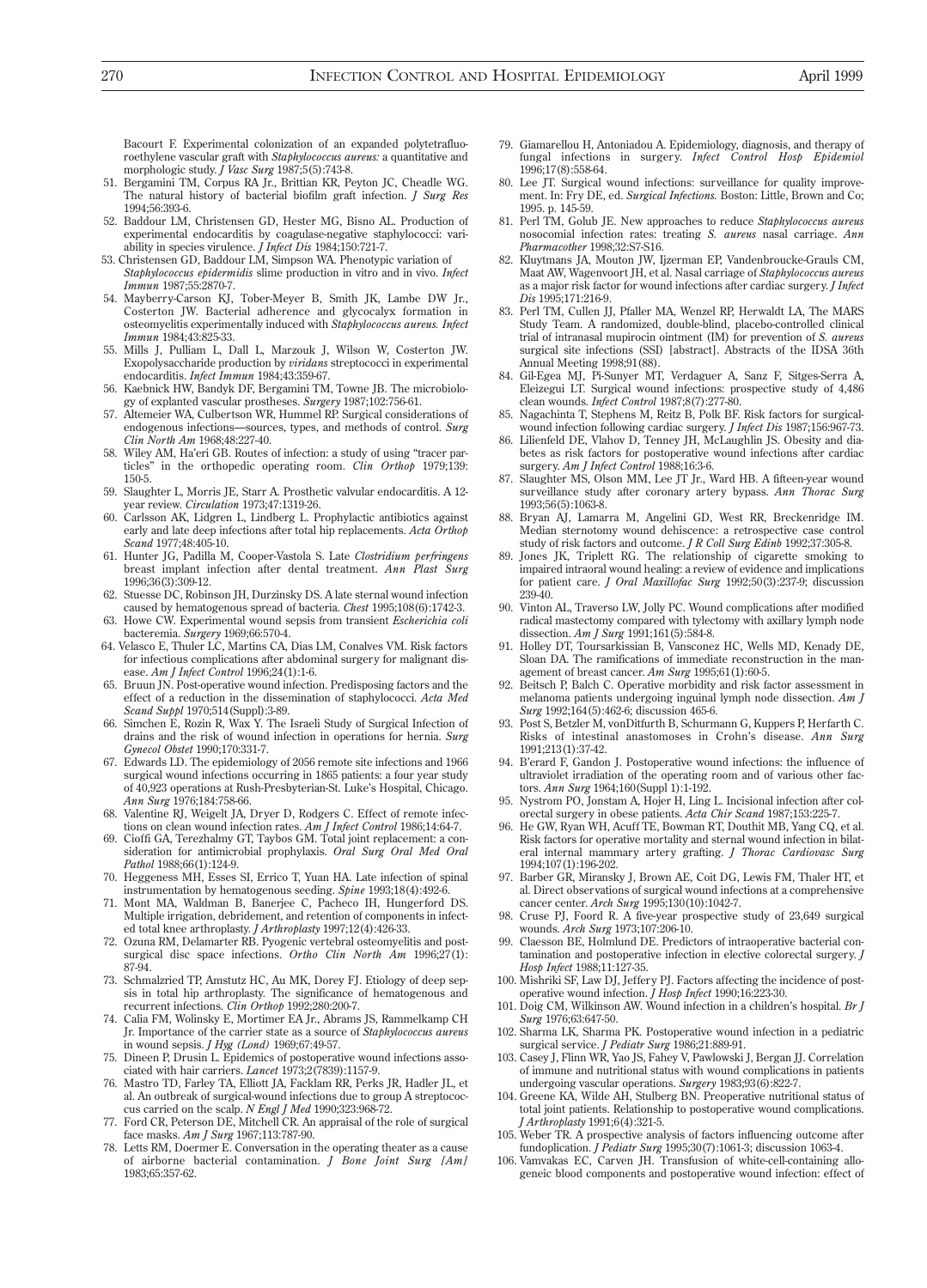confounding factors. *Transfus Med* 1998;8:29-36.

- 107. Vamvakas EC, Carven JH, Hibberd PL. Blood transfusion and infection after colorectal cancer surgery. *Transfusion* 1996;36:1000-8.
- 108. Jensen LS, Kissmeyer-Nielsen P, Wolff B, Qvist N. Randomised comparison of leucocyte-depleted versus buffy-coat-poor blood transfusion and complications after colorectal surgery. *Lancet* 1996;348:841-5.
- 109. Heiss MM, Mempel W, Jauch KW, Delanoff C, Mayer G, Mempel M, et al. Beneficial effect of autologous blood transfusion on infectious complications after colorectal cancer surgery. *Lancet* 1993;342:1328-33.
- 110. Lidgren L. Postoperative orthopaedic infections in patients with diabetes mellitus. *Acta Orthop Scand* 1973;44:149-51.
- 111. Gordon SM, Serkey JM, Barr C, Cosgrove D, Potts W. The relationship between glycosylated hemoglobin (HgA1c) levels and postoperative infections in patients undergoing primary coronary artery bypass surgery (CABG) [abstract]. *Infect Control Hosp Epidemiol* 1997; 18(No. 5, Part 2):29(58).
- 112. Zerr KJ, Furnary AP, Grunkemeier GL, Bookin S, Kanhere V, Starr A. Glucose control lowers the risk of wound infection in diabetics after open heart operations. *Ann Thorac Surg* 1997;63(2):356-61.
- 113. Terranova A. The effects of diabetes mellitus on wound healing. *Plast Surg Nurs* 1991;11(1):20-5.
- 114. Ziv Y, Church JM, Fazio VW, King TM, Lavery IC. Effect of systemic steroids on ileal pouch-anal anastomosis in patients with ulcerative colitis. *Dis Colon Rectum* 1996;39(5):504-8.
- 115. Pons VG, Denlinger SL, Guglielmo BJ, Octavio J, Flaherty J, Derish PA, et al. Ceftizoxime versus vancomycin and gentamicin in neurosurgical prophylaxis: a randomized, prospective, blinded clinical study. *Neurosurgery* 1993;33(3):416-22; discussion 422-3.
- 116. Brown IW Jr, Moor GF, Hummel BW, Marshall WG Jr, Collins JP. Toward further reducing wound infections in cardiac operations. *Ann Thorac Surg* 1996;62(6):1783-9.
- 117. Christou NV, Nohr CW, Meakins JL. Assessing operative site infection in surgical patients. *Arch Surg* 1987;122:165-9.
- 118. Hu SS, Fontaine F, Kelly B, Bradford DS. Nutritional depletion in staged spinal reconstructive surgery. The effect of total parenteral nutrition. *Spine* 1998;23:1401-5.
- 119. Schackert HK, Betzler M, Zimmermann GF, Decker R, Geelhaar H, Edler L, et al. The predictive role of delayed cutaneous hypersensitivity testing in postoperative complications. *Surg Gynecol Obstet* 1986;162:563-8.
- 120. Katelaris PH, Bennett GB, Smith RC. Prediction of postoperative complications by clinical and nutritional assessment. *Aust N Z J Surg* 1986;56:743-7.
- 121. Leite JF, Antunes CF, Monteiro JC, Pereira BT. Value of nutritional parameters in the prediction of postoperative complications in elective gastrointestinal surgery. *Br J Surg* 1987;74:426-9.
- 122. Mullen JL, Gertner MH, Buzby GP, Goodhart GL, Rosato EF. Implications of malnutrition in the surgical patient. *Arch Surg* 1979;114:121-5.
- 123. Buzby GP, Mullen JL, Matthews DC, Hobbs CL, Rosato EF. Prognostic nutritional index in gastrointestinal surgery. *Am J Surg* 1980;139:160-7.
- 124. Ellis LM, Copeland EM 3rd, Souba WW. Perioperative nutritional support. *Surg Clin North Am* 1991;71:493-507.
- 125. Haley RW, Culver DH, Morgan WM, White JW, Emori TG, Hooton TM. Identifying patients at high risk of surgical wound infection. A simple multivariate index of patient susceptibility and wound contamination. *Am J Epidemiol* 1985;121:206-15.
- 126. Culver DH, Horan TC, Gaynes RP, Martone WJ, Jarvis WR, Emori TG, et al. Surgical wound infection rates by wound class, operative procedure, and patient risk index. National Nosocomial Infections Surveillance System. *Am J Med* 1991;91(Suppl 3B):152S-7S.
- 127. Windsor JA, Hill GL. Weight loss with physiologic impairment. A basic indicator of surgical risk. *Ann Surg* 1988;207:290-6.
- 128. Campos AC, Meguid MM. A critical appraisal of the usefulness of perioperative nutritional support. *Am J Clin Nutr* 1992;55:117-30.
- 129. McPhee IB, Williams RP, Swanson CE. Factors influencing wound healing after surgery for metastatic disease of the spine. *Spine* 1998;23: 726-33; discussion 732-3.
- 130. Mullen JL, Buzby GP, Matthews DC, Smale BF, Rosato EF. Reduction of operative morbidity and mortality by combined preoperative and postoperative nutritional support. *Ann Surg* 1980;192:604-13.
- 131. Windsor JA, Hill GL. Protein depletion and surgical risk. *Aust N Z J Surg* 1988;58:711-5.
- 132. Ulicny KS Jr, Hiratzka LF, Williams RB, Grunkemeier GL, Flege JB Jr, Wright CB, et al. Sternotomy infection: poor prediction by acute phase response and delayed hypersensitivity. *Ann Thorac Surg* 1990;50:949-58.
- 133. Shukla HS, Rao RR, Banu N, Gupta RM, Yadav RC. Enteral hyperalimentation in malnourished surgical patients. *Indian J Med Res* 1984;80:339-46.
- 134. Moore EE, Jones TN. Benefits of immediate jejunostomy feeding after major abdominal trauma—a prospective, randomized study. *J Trauma*

1986;26:874-81.

- 135. Daly JM, Lieberman MD, Goldfine J, Shou J, Weintraub F, Rosato EF, et al. Enteral nutrition with supplemental arginine, RNA, and omega-3 fatty acids in patients after operation: immunologic, metabolic, and clinical outcome. *Surgery* 1992;112:56-67.
- 136. Daly JM, Weintraub FN, Shou J, Rosato EF, Lucia M. Enteral nutrition during multimodality therapy in upper gastrointestinal cancer patients. *Ann Surg* 1995;221:327-38.
- 137. Moore FA, Feliciano DV, Andrassy RJ, McArdle AH, Booth FV, Morgenstein-Wagner TB, et al. Early enteral feeding, compared with parenteral, reduces postoperative septic complications. The results of a meta-analysis. *Ann Surg* 1992;216:172-83.
- 138. Starker PM, Lasala PA, Askanazi J, Gump FE, Forse RA, Kinney JM. The response to TPN: a form of nutritional assessment. *Ann Surg* 1983;198:720-4.
- 139. Muller JM, Brenner U, Dienst C, Pichlmaier H. Preoperative parenteral feeding in patients with gastrointestinal carcinoma. *Lancet* 1982;1: 68-71.
- 140. Holter AR, Fischer JE. The effects of perioperative hyperalimentation on complications in patients with carcinoma and weight loss. *J Surg Res* 1977;23:31-4.
- 141. Thompson BR, Julian TB, Stremple JF. Perioperative total parenteral nutrition in patients with gastrointestinal cancer. *J Surg Res* 1981;30: 497-500.
- 142. Brennan MF, Pisters PW, Posner M, Quesada O, Shike M. A prospective randomized trial of total parenteral nutrition after major pancreatic resection for malignancy. *Ann Surg* 1994;220:436-41; discussion 441-4.
- 143. The Veterans Affairs Total Parenteral Nutrition Cooperative Study Group. Perioperative total parenteral nutrition in surgical patients. *N Engl J Med* 1991;325:525-32.
- 144. Starker PM, LaSala PA, Askanazi J, Todd G, Hensle TW, Kinney JM. The influence of preoperative total parenteral nutrition upon morbidity and mortality. *Surg Gynecol Obstet* 1986;162:569-74.
- 145. Senkal M, Mumme A, Eickhoff U, Geier B, Spath G, Wulfert D, et al. Early postoperative enteral immunonutrition: clinical outcome and costcomparison analysis in surgical patients. *Crit Care Med* 1997;25:1489-96.
- 146. Heatley RV, Williams RH, Lewis MH. Pre-operative intravenous feeding—a controlled trial. *Postgrad Med J* 1979;55:541-5.
- 147. Muller JM, Keller HW, Brenner U, Walter M, Holzmuller W. Indications and effects of preoperative parenteral nutrition. *World J Surg* 1986;10: 53-63.
- 148. Daly JM, Massar E, Giacco G, Frazier OH, Mountain CF, Dudrick SJ, et al. Parenteral nutrition in esophageal cancer patients. *Ann Surg* 1982;196:203-8.
- 149. Klein JD, Hey LA, Yu CS, Klein BB, Coufal FJ, Young EP, et al. Perioperative nutrition and postoperative complications in patients undergoing spinal surgery. *Spine* 1996;21:2676-82.
- 150. Garibaldi RA, Cushing D, Lerer T. Risk factors for postoperative infection. *Am J Med* 1991;91(Suppl 3B):158S-63S.
- 151. Lee JT. Operative complications and quality improvement. *Am J Surg* 1996;171:545-7.
- 152. Kluytmans JA, Mouton JW, VandenBergh MF, Manders MJ, Maat AP, et al. Reduction of surgical-site infections in cardiothoracic surgery by elimination of nasal carriage of *Staphylococcus aureus. Infect Control Hosp Epidemiol* 1996;17:780-5.
- 153. Boyce JM. Preventing staphylococcal infections by eradicating nasal carriage of *Staphylococcus aureus:* proceeding with caution. *Infect Control Hosp Epidemiol* 1996;17:775-9.
- 154. Blajchman MA. Allogeneic blood transfusions, immunomodulation, and postoperative bacterial infection: do we have the answers yet? *Transfusion* 1997;37:121-5.
- 155. Garibaldi RA. Prevention of intraoperative wound contamination with chlorhexidine shower and scrub. *J Hosp Infect* 1988;11(Suppl B):5-9.
- 156. Paulson DS. Efficacy evaluation of a 4% chlorhexidine gluconate as a full-body shower wash. *Am J Infect Control* 1993;21(4):205-9.
- 157. Hayek LJ, Emerson JM, Gardner AM. A placebo-controlled trial of the effect of two preoperative baths or showers with chlorhexidine detergent on postoperative wound infection rates. *J Hosp Infect* 1987;10: 165-72.
- 158. Kaiser AB, Kernodle DS, Barg NL, Petracek MR. Influence of preoperative showers on staphylococcal skin colonization: a comparative trial of antiseptic skin cleansers. *Ann Thorac Surg* 1988;45:35-8.
- 159. Rotter ML, Larsen SO, Cooke EM, Dankert J, Daschner F, Greco D, et al. A comparison of the effects of preoperative whole-body bathing with detergent alone and with detergent containing chlorhexidine gluconate on the frequency of wound infections after clean surgery. The European Working Party on Control of Hospital Infections. *J Hosp Infect* 1988;11:310-20.
- 160. Leigh DA, Stronge JL, Marriner J, Sedgwick J. Total body bathing with 'Hibiscrub' (chlorhexidine) in surgical patients: a controlled trial. *J Hosp Infect* 1983;4:229-35.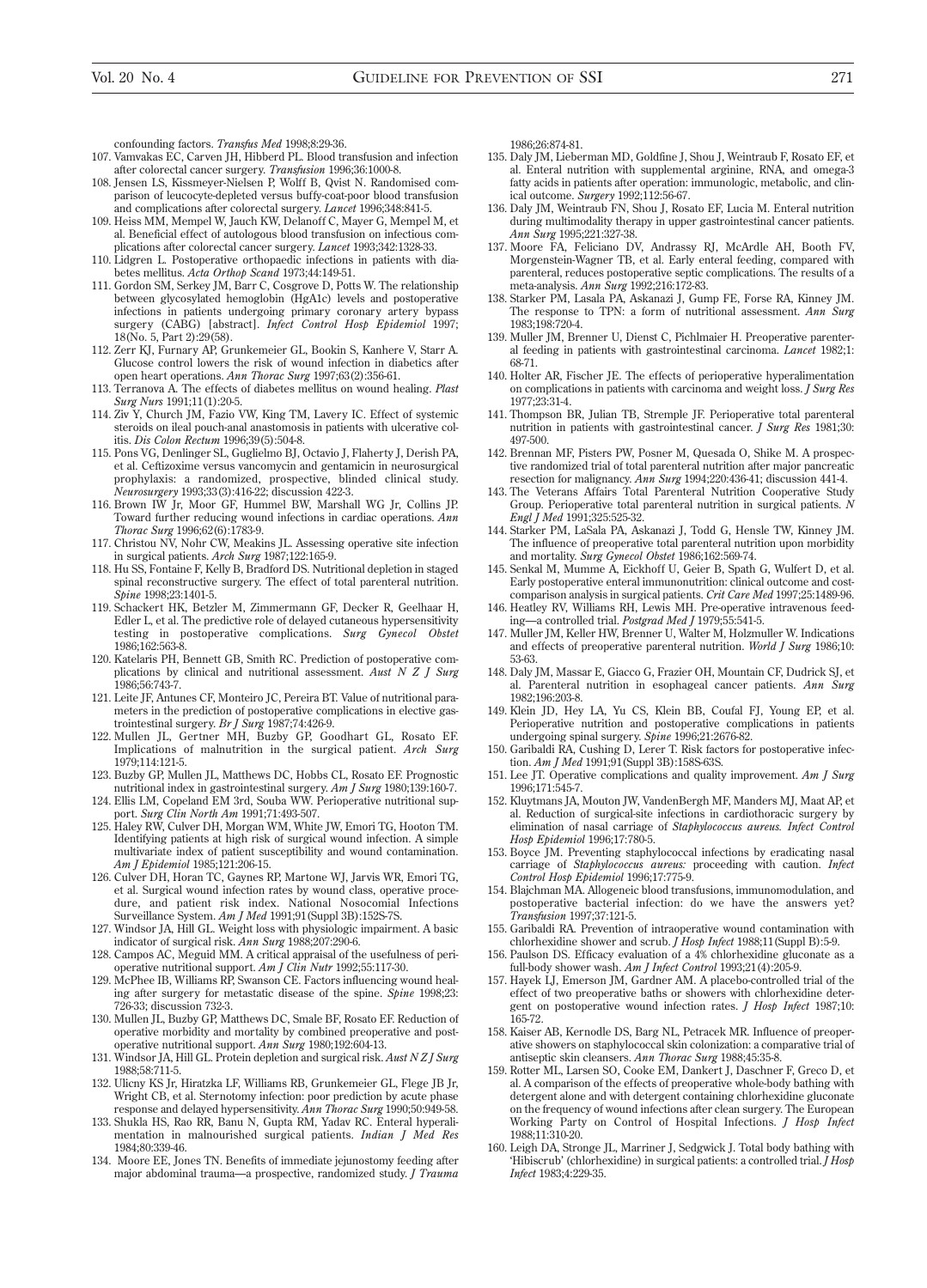- 161. Ayliffe GA, Noy MF, Babb JR, Davies JG, Jackson J. A comparison of pre-operative bathing with chlorhexidine-detergent and non-medicated soap in the prevention of wound infection. *J Hosp Infect* 1983;4:237-44.
- 162. Lynch W, Davey PG, Malek M, Byrne DJ, Napier A. Cost-effectiveness analysis of the use of chlorhexidine detergent in preoperative wholebody disinfection in wound infection prophylaxis. *J Hosp Infect* 1992;21:179-91.
- 163. Brady LM, Thomson M, Palmer MA, Harkness JL. Successful control of endemic MRSA in a cardiothoracic surgical unit. *Med J Aust* 1990;152:240-5.
- 164. Tuffnell DJ, Croton RS, Hemingway DM, Hartley MN, Wake PN, Garvey RJ. Methicillin-resistant *Staphylococcus aureus;* the role of antisepsis in the control of an outbreak. *J Hosp Infect* 1987;10:255-9.
- 165. Bartzokas CA, Paton JH, Gibson MF, Graham F, McLoughlin GA, Croton RS. Control and eradication of methicillin-resistant *Staphylococcus aureus* on a surgical unit. *N Engl J Med* 1984;311:1422-5.
- 166. Seropian R, Reynolds BM. Wound infections after preoperative depilatory versus razor preparation. *Am J Surg* 1971;121:251-4.
- 167. Hamilton HW, Hamilton KR, Lone FJ. Preoperative hair removal. *Can J Surg* 1977;20:269-71, 274-5.
- 168. Olson MM, MacCallum J, McQuarrie DG. Preoperative hair removal with clippers does not increase infection rate in clean surgical wounds. *Surg Gynecol Obstet* 1986;162:181-2.
- 169. Mehta G, Prakash B, Karmoker S. Computer assisted analysis of wound infection in neurosurgery. *J Hosp Infect* 1988;11:244-52.
- 170. Alexander JW, Fischer JE, Boyajian M, Palmquist J, Morris MJ. The influence of hair-removal methods on wound infections. *Arch Surg* 1983;118(3):347-52.
- 171. Masterson TM, Rodeheaver GT, Morgan RF, Edlich RF. Bacteriologic evaluation of electric clippers for surgical hair removal. *Am J Surg* 1984;148:301-2.
- 172. Sellick JA Jr., Stelmach M, Mylotte JM. Surveillance of surgical wound infections following open heart surgery. *Infect Control Hosp Epidemiol* 1991;12(10):591-6.
- 173. Ko W, Lazenby WD, Zelano JA, Isom W, Krieger KH. Effects of shaving methods and intraoperative irrigation on suppurative mediastinitis after bypass operations. *Ann Thorac Surg* 1992;53:301-5.
- 174. Moro ML, Carrieri MP, Tozzi AE, Lana S, Greco D. Risk factors for surgical wound infections in clean surgery: a multicenter study. Italian PRINOS Study Group. *Ann Ital Chir* 1996;67:13-9.
- 175. Winston KR. Hair and neurosurgery. *Neurosurgery* 1992;31(2):320-9.
- 176. Larson E. Guideline for use of topical antimicrobial agents. *Am J Infect Control* 1988;16:253-66.
- 177. Hardin WD, Nichols RL. Handwashing and patient skin preparation. In: Malangoni MA, ed. *Critical Issues in Operating Room Management.* Philadelphia: Lippincott-Raven; 1997. p. 133-49.
- 178. Ritter MA, French ML, Eitzen HE, Gioe TJ. The antimicrobial effectiveness of operative-site preparative agents: a microbiological and clinical study. *J Bone Joint Surg Am* 1980;62(5):826-8.
- 179. Mayhall CG. Surgical infections including burns. In: Wenzel RP, ed. *Prevention and Control of Nosocomial Infections.* 2nd ed. Baltimore: Williams & Wilkins; 1993. p. 614-64.
- 180. Committee on Control of Surgical Infections of the Committee on Preand Postoperative Care, American College of Surgeons. *Manual on Control of Infection in Surgical Patients.* Philadelphia: J.B. Lippincott Co; 1984.
- 181. Hardin WD, Nichols RL. Aseptic technique in the operating room. In: Fry DE, ed. *Surgical Infections.* Boston: Little, Brown and Co; 1995. p. 109-18.
- 182. Lowbury EJ, Lilly HA. Use of 4 percent chlorhexidine detergent solution (Hibiscrub) and other methods of skin disinfection. *Br Med J* 1973;1:510-5.
- 183. Aly R, Maibach HI. Comparative antibacterial efficacy of a 2-minute surgical scrub with chlorhexidine gluconate, povidone-iodine, and chloroxylenol sponge-brushes. *Am J Infect Control* 1988;16:173-7.
- 184. Peterson AF, Rosenberg A, Alatary SD. Comparative evaluation of surgical scrub preparations. *Surg Gynecol Obstet* 1978;146:63-5.
- 185. Brown TR, Ehrlich CE, Stehman FB, Golichowski AM, Madura JA, Eitzen HE. A clinical evaluation of chlorhexidine gluconate spray as compared with iodophor scrub for preoperative skin preparation. *Surg Gynecol Obstet* 1984;158:363-6.
- 186. Lowbury EJ, Lilly HA. The effect of blood on disinfection of surgeons' hands. *Br J Surg* 1974;61:19-21.
- 187. Association of Operating Room Nurses. Recommended practices for skin preparation of patients. *AORN J* 1996;64(5):813-6.
- 188. Kutarski PW, Grundy HC. To dry or not to dry? An assessment of the possible degradation in efficiency of preoperative skin preparation caused by wiping skin dry. *Ann R Coll Surg Engl* 1993;75(3):181-5.
- 189. Gauthier DK, O'Fallon PT, Coppage D. Clean vs sterile surgical skin preparation kits. Cost, safety, effectiveness. *AORN J* 1993;58(3):486-95.
- 190. Hagen KS, Treston-Aurand J. A comparison of two skin preps used in

cardiac surgical procedures. *AORN J* 1995;62(3):393-402.

- 191. Shirahatti RG, Joshi RM, Vishwanath YK, Shinkre N, Rao S, Sankpal JS, et al. Effect of pre-operative skin preparation on post-operative wound infection. *J Postgrad Med* 1993;39(3):134-6.
- 192. Larson EL, Butz AM, Gullette DL, Laughon BA. Alcohol for surgical scrubbing? *Infect Control Hosp Epidemiol* 1990;11(3):139-43.
- 193. Faoagali J, Fong J, George N, Mahoney P, O'Rouke V. Comparison of the immediate, residual, and cumulative antibacterial effects of Novaderm R\*, Novascrub R\*, Betadine Surgical Scrub, Hibiclens, and liquid soap. *Am J Infect Control* 1995;23(6):337-43.
- 194. Larson EL. APIC guideline for handwashing and hand antisepsis in health care settings. *Am J Infect Control* 1995;23:251-69.
- 195. Rubio PA. Septisol antiseptic foam: a sensible alternative to the conventional surgical scrub. *Int Surg* 1987;72(4):243-6.
- 196. Lowbury EJ, Lilly HA, Ayliffe GA. Preoperative disinfection of surgeons' hands: use of alcoholic solutions and effects of gloves on skin flora. *Br Med J* 1974;4:369-72.
- 197. Rotter ML. Hygienic hand disinfection. *Infect Control* 1984;5:18-22.
- 198. Ayliffe GA. Surgical scrub and skin disinfection. *Infect Control* 1984;5:23-7.
- 199. Lilly HA, Lowbury EJ, Wilkins MD, Zaggy A. Delayed antimicrobial effects of skin disinfection by alcohol. *J Hyg (Lond)* 1979;82:497-500.
- 200. Nichols RL, Smith JW, Garcia RY, Waterman RS, Holmes JW. Current practices of preoperative bowel preparation among North American colorectal surgeons. *Clin Infect Dis* 1997;24:609-19.
- 201. Wade JJ, Casewell MW. The evaluation of residual antimicrobial activity on hands and its clinical relevance. *J Hosp Infect* 1991;18(Suppl B):23-8.
- 202. Babb JR, Davies JG, Ayliffe GA. A test procedure for evaluating surgical hand disinfection. *J Hosp Infect* 1991;18(Suppl B):41-9.
- 203. Holloway PM, Platt JH, Reybrouck G, Lilly HA, Mehtar S, Drabu Y. A multi-centre evaluation of two chlorhexidine-containing formulations for surgical hand disinfection. *J Hosp Infect* 1990;16:151-9.
- 204. Kobayashi H. Evaluation of surgical scrubbing. *J Hosp Infect* 1991;18(Suppl B):29-34.
- 205. Nicoletti G, Boghossian V, Borland R. Hygienic hand disinfection: a comparative study with chlorhexidine detergents and soap. *J Hosp Infect* 1990;15:323-37.
- 206. Rotter ML, Koller W. Surgical hand disinfection: effect of sequential use of two chlorhexidine preparations. *J Hosp Infect* 1990;16:161-6.
- 207. O'Shaughnessy M, O'Malley VP, Corbett G, Given HF. Optimum duration of surgical scrub-time. *Br J Surg* 1991;78(6):685-6.
- 208. Hingst V, Juditzki I, Heeg P, Sonntag HG. Evaluation of the efficacy of surgical hand disinfection following a reduced application time of 3 instead of 5 min. *J Hosp Infect* 1992;20(2):79-86.
- 209. Wheelock SM, Lookinland S. Effect of surgical hand scrub time on subsequent bacterial growth. *AORN J* 1997;65:1087-92, 1094-8.
- 210. Deshmukh N, Kramer JW, Kjellberg SI. A comparison of 5-minute povidone-iodine scrub and 1-minute povidone-iodine scrub followed by alcohol foam. *Mil Med* 1998;163:145-7.
- 211. Masterson BJ. Cleansing the surgeon's hands. *Scientific American Surgeon* 1996;2:3-9.
- 212. Association of Operating Room Nurses. *Standards, Recommended Practices, Guidelines.* Denver: Association of Operating Room Nurses; 1999.
- 213. Pottinger J, Burns S, Manske C. Bacterial carriage by artificial versus natural nails. *Am J Infect Control* 1989;17:340-4.
- 214. Passaro DJ, Waring L, Armstrong R, Bolding F, Bouvier B, Rosenberg J, et al. Postoperative *Serratia marcescens* wound infections traced to an out-of-hospital source. *J Infect Dis* 1997;175(4):992-5.
- 215. Baumgardner CA, Maragos CS, Walz J, Larson E. Effects of nail polish on microbial growth of fingernails. Dispelling sacred cows. *AORN J* 1993;58:84-8.
- 216. Jacobson G, Thiele JE, McCune JH, Farrell LD. Handwashing: ringwearing and number of microorganisms. *Nurs Res* 1985;34:186-8.
- 217. Hoffman PN, Cooke EM, McCarville MR, Emmerson AM. Microorganisms isolated from skin under wedding rings worn by hospital staff. *Br Med J (Clin Res Ed)* 1985;290:206-7.
- 218. Richet HM, Chidiac C, Prat A, Pol A, David M, Maccario M, et al. Analysis of risk factors for surgical wound infections following vascular surgery. *Am J Med* 1991;91(Suppl 3B):170S-172S.
- 219. Centers for Disease Control. Epidemic keratoconjunctivitis in an ophthalmology clinic—California. *MMWR* 1990;39:598-601.
- 220. Ford E, Nelson KE, Warren D. Epidemiology of epidemic keratoconjunctivitis. *Epidemiol Rev* 1987;9:244-61.
- 221. Birenbaum E, Linder N, Varsano N, Azar R, Kuint J, Spierer A, et al. Adenovirus type 8 conjunctivitis outbreak in a neonatal intensive care unit. *Arch Dis Child* 1993;68(5 Spec No):610-1.
- 222. Warren D, Nelson KE, Farrar JA, Hurwitz E, Hierholzer J, Ford E, et al. A large outbreak of epidemic keratoconjunctivitis: problems in controlling nosocomial spread. *J Infect Dis* 1989;160:938-43.
- 223. Jernigan JA, Lowry BS, Hayden FG, Kyger SA, Conway BP, Groschel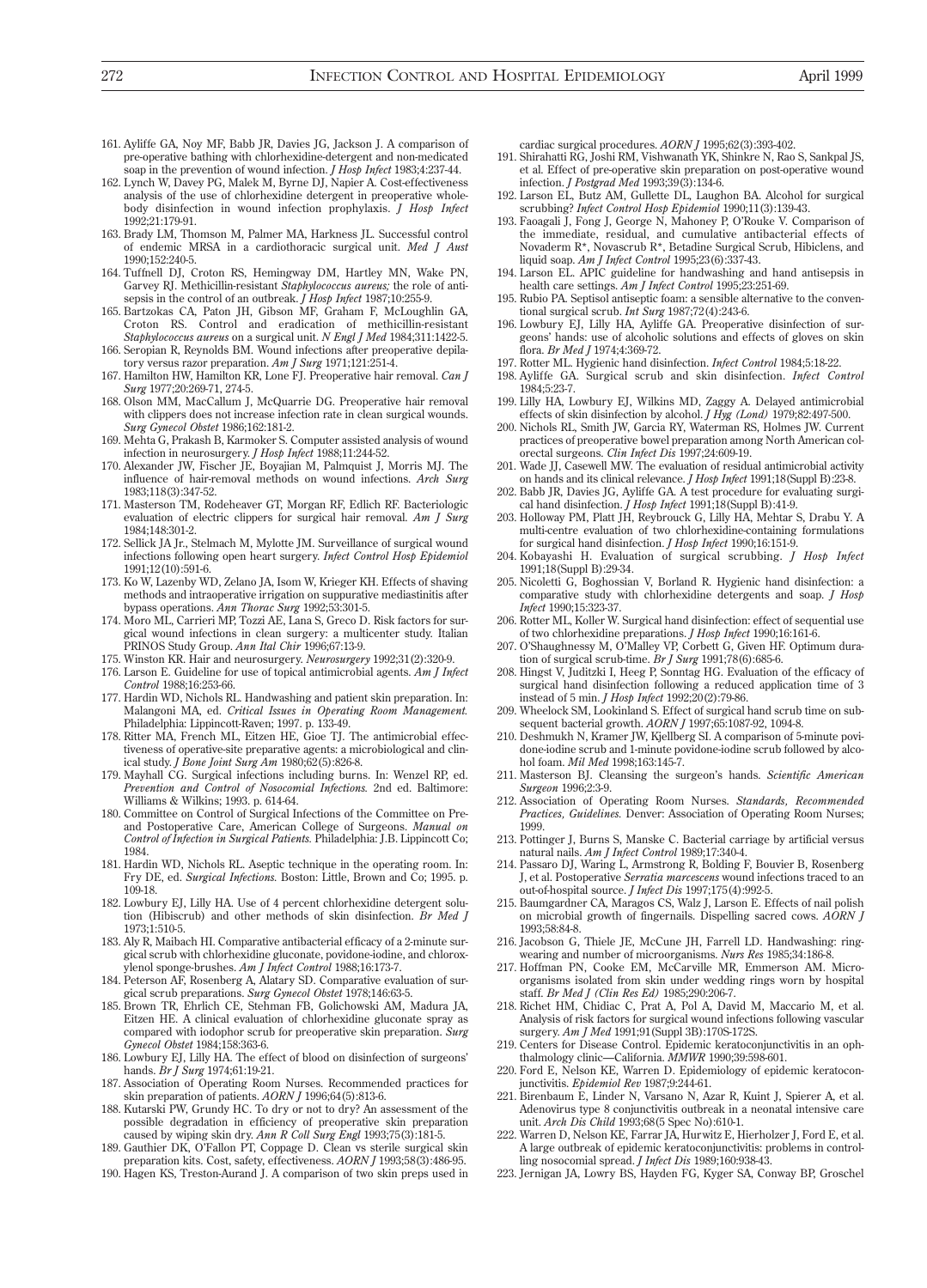DH, et al. Adenovirus type 8 epidemic keratoconjunctivitis in an eye clinic: risk factors and control. *J Infect Dis* 1993;167:1307-13.

- 224. Boyce JM. Should we vigorously try to contain and control methicillinresistant *Staphylococcus aureus? Infect Control Hosp Epidemiol* 1991;12:46-54.
- 225. Boyce JM, Opal SM, Potter-Bynoe G, Medeiros AA. Spread of methicillin-resistant *Staphylococcus aureus* in a hospital after exposure to a health care worker with chronic sinusitis. *Clin Infect Dis* 1993;17: 496-504.
- 226. Sheretz RJ, Reagan DR, Hampton KD, Robertson KL, Streed SA, Hoen HM, et al. A cloud adult: the *Staphylococcus aureus-*virus interaction revisited. *Ann Intern Med* 1996;124:539-47.
- 227. Belani A, Sherertz RJ, Sullivan ML, Russell BA, Reumen PD. Outbreak of staphylococcal infection in two hospital nurseries traced to a single nasal carrier. *Infect Control* 1986;7:487-90.
- 228. Kreiswirth BN, Kravitz GR, Schlievert PM, Novick RP. Nosocomial transmission of a strain of *Staphylococcus aureus* causing toxic shock syndrome. *Ann Intern Med* 1986;105:704-7.
- 229. Weber DJ, Rutala WA, Denny FW Jr. Management of healthcare workers with pharyngitis or suspected streptococcal infections. *Infect Control Hosp Epidemiol* 1996;17:753-61.
- 230. Viglionese A, Nottebart VF, Bodman HA, Platt R. Recurrent group A streptococcal carriage in a health care worker associated with widely separated nosocomial outbreaks. *Am J Med* 1991;91(3B):329S-33S.
- 231. Paul SM, Genese C, Spitalny K. Postoperative group A beta-hemolytic streptococcus outbreak with the pathogen traced to a member of a healthcare worker's household. *Infect Control Hosp Epidemiol* 1990;11:643-6.
- 232. Ridgway EJ, Allen KD. Clustering of group A streptococcal infections on a burns unit: important lessons in outbreak management. *J Hosp Infect* 1993;25:173-82.
- 233. Berkelman RL, Martin D, Graham DR, Mowry J, Freisem R, Weber JA, et al. Streptococcal wound infection caused by a vaginal carrier. *JAMA* 1982;247:2680-2.
- 234. Schaffner W, Lefkowitz LB Jr., Goodman JS, Koenig MG. Hospital outbreak of infections with group A streptococci traced to an asymptomatic anal carrier. *N Engl J Med* 1969;280:1224-5.
- 235. Richman DD, Breton SJ, Goldman DA. Scarlet fever and group A streptococcal surgical wound infection traced to an anal carrier. *J Pediatr* 1977;90:387-90.
- 236. Stromberg A, Schwan A, Cars O. Throat carrier rates of beta-hemolytic streptococci among healthy adults and children. *Scand J Infect Dis* 1988;20:411-7.
- 237. Stamm WE, Feeley JC, Facklam RR. Wound infection due to group A streptococcus traced to a vaginal carrier. *J Infect Dis* 1978;138:287-92.
- 238. Bolyard EA, Tablan OC, Williams WW, Pearson ML, Shapiro CN, Deitchman SD, et al. Guideline for infection control in healthcare personnel, 1998. Hospital Infection Control Practices Advisory Committee. *Am J Infect Control* 1998;26:289-354.
- 239. Nichols RL, Holmes JW. Prophylaxis in bowel surgery. *Curr Clin Top Infect Dis* 1995;15:76-96.
- 240. Nichols RL, Smith JW, Muzik AC, Love EJ, McSwain NE, Timberlake G, et al. Preventive antibiotic usage in traumatic thoracic injuries requiring closed tube thoracostomy. *Chest* 1994;106(5):1493-8.
- 241. Bullock R, van Dellen JR, Ketelbey W, Reinach SG. A double-blind placebo-controlled trial of perioperative prophylactic antibiotics for elective neurosurgery. *J Neurosurg* 1988;69(5):687-91.
- 242. Page CP, Bohnen JM, Fletcher JR, McManus AT, Solomkin JS, Wittmann DH. Antimicrobial prophylaxis for surgical wounds. Guidelines for clinical care. *Arch Surg* 1993;128(1):79-88.
- 243. McQueen M, Littlejohn A, Hughes SP. A comparison of systemic cefuroxime and cefuroxime loaded bone cement in the prevention of early infection after total joint replacement. *Int Orthop* 1987;11:241-3.
- 244. Henley MB, Jones RE, Wyatt RWB, Hofmann A, Cohen RL. Prophylaxis with cefamandole nafate in elective orthopedic surgery. *Clin Orthop* 1986;209:249-54.
- 245. Buckley R, Hughes GN, Snodgrass T, Huchcroft SA. Perioperative cefazolin prophylaxis in hip fracture surgery. *Can J Surg* 1990;33:122-7.
- 246. Boyd RJ, Burke JF, Colton T. A double-blind clinical trial of prophylactic antibiotic in hip fractures. *J Bone Joint Surg [Am]* 1973;55A:1251-8.
- 247. Bernard A, Pillet M, Goudet P, Viard H. Antibiotic prophylaxis in pulmonary surgery. A prospective randomized double-blind trial of flash cefuroxime versus forty-eight-hour cefuroxime. *J Thorac Cardiovasc Surg* 1994;107(3):896-900.
- 248. Platt R, Zucker JR, Zaleznik DF, Hopkins CC, Dellinger EP, Karchmer AW, et al. Perioperative antibiotic prophylaxis and wound infection following breast surgery. *J Antimicrob Chemother* 1993;31(Suppl B):43-8.
- 249. Rimoldi RL, Haye W. The use of antibiotics for wound prophylaxis in spinal surgery. *Orthop Clin North Am* 1996;27(1):47-52.
- 250. Bennion RS, Hiatt JR, Williams RA, Wilson SE. A randomized, prospective study of perioperative antimicrobial prophylaxis for vascular access

surgery. *J Cardiovasc Surg (Torino)* 1985;26:270-4.

- 251. Kaiser AB, Petracek MR, Lea JW 4th, Kernodle DS, Roach AC, Alford WC Jr, et al. Efficacy of cefazolin, cefamandole, and gentamicin as prophylactic agents in cardiac surgery. Results of a prospective, randomized, double-blind trial in 1030 patients. *Ann Surg* 1987;206(6):791-7.
- 252. Miedzinski LJ, Callaghan JC, Fanning EA, Gelfand ET, Goldsand G, Modry D, et al. Antimicrobial prophylaxis for open heart operations. *Ann Thorac Surg* 1990;50:800-7.
- 253. Doebbeling BN, Pfaller MA, Kuhns KR, Massanari RM, Behrendt DM, Wenzel RP. Cardiovascular surgery prophylaxis. A randomized, controlled comparison of cefazolin and cefuroxime. *J Thorac Cardiovasc Surg* 1990;99:981-9.
- 254. Madsen MS, Neumann L, Andersen JA. Penicillin prophylaxis in complicated wounds of hands and feet: a randomized, double-blind trial. *Injury* 1996;27(4):275-8.
- 255. Burnett JW, Gustilo RB, Williams DN, Kind AC. Prophylactic antibiotics in hip fractures. A double-blind, prospective study. *J Bone Joint Surg [Am]*1980;62(3):457-62.
- 256. Nichols RL, Webb WR, Jones JW, Smith JW, LoCicero J 3rd. Efficacy of antibiotic prophylaxis in high risk gastroduodenal operations. *Am J Surg* 1982;143:94-8.
- 257. Lewis RT, Goodall RG, Marien B, Park M, Lloyd-Smith W, Wiegand FM. Efficacy and distribution of single-dose preoperative antibiotic prophylaxis in high-risk gastroduodenal surgery. *Can J Surg* 1991;34:117-22.
- 258. Young RF, Lawner PM. Perioperative antibiotic prophylaxis for prevention of postoperative neurosurgical infections. A randomized clinical trial. *J Neurosurg* 1987;66:701-5.
- 259. Djindjian M, Lepresle E, Homs JB. Antibiotic prophylaxis during prolonged clean neurosurgery. Results of a randomized double-blind study using oxacillin. *J Neurosurg* 1990;73:383-6.
- 260. Targarona EM, Garau J, Munoz-Ramos C, Roset F, Lite J, Matas E, et al. Single-dose antibiotic prophylaxis in patients at high risk for infection in biliary surgery: a prospective and randomized study comparing cefonicid with mezlocillin. *Surgery* 1990;107:327-34.
- 261. van Ek B, Dijkmans BA, van Dulken H, van Furth R. Antibiotic prophylaxis in craniotomy: a prospective double-blind placebo-controlled study. *Scand J Infect Dis* 1988;20:633-9.
- 262. Krige JE, Isaacs S, Stapleton GN, McNally J. Prospective, randomized study comparing amoxycillin-clavulanic acid and cefamandole for the prevention of wound infection in high-risk patients undergoing elective biliary surgery. *J Hosp Infect* 1992;22 (Suppl A):33-41.
- 263. Browder W, Smith JW, Vivoda LM, Nicholas RL. Nonperforative appendicitis: a continuing surgical dilemma. *J Infect Dis* 1989;159(6):1088-94.
- 264. Platt R. Guidelines for perioperative antibiotic prophylaxis. In: Abrutyn E, Goldmann DA, Scheckler WE, eds. *Saunders Infection Control Reference Service.* Philadelphia: W.B. Saunders Co; 1997. p. 229-34.
- 265. Sanderson PJ. Antimicrobial prophylaxis in surgery: microbiological factors. *J Antimicrob Chemother* 1993;31(Suppl B):1-9.
- 266. Anonymous. Antimicrobial prophylaxis in surgery. *Med Lett Drugs Ther* 1997;39(1012):97-102.
- 267. Scher KS. Studies on the duration of antibiotic administration for surgical prophylaxis. *Am Surg* 1997;63:59-62.
- 268. Nichols RL. Antibiotic prophylaxis in surgery. *J Chemother* 1989;1(3):170-8.
- 269. Ehrenkranz NJ. Antimicrobial prophylaxis in surgery: mechanisms, misconceptions, and mischief. *Infect Control Hosp Epidemiol* 1993;14(2):99-106.
- 270. Berkeley AS, Freedman KS, Ledger WJ, Orr JW, Benigno BB, Gordon SF, et al. Comparison of cefotetan and cefoxitin prophylaxis for abdominal and vaginal hysterectomy. *Am J Obstet Gynecol* 1988;158: 706-9.
- 271. Ehrenkranz NJ, Blackwelder WC, Pfaff SJ, Poppe D, Yerg DE, Kaslow RA. Infections complicating low-risk cesarean sections in community hospitals: efficacy of antimicrobial prophylaxis. *Am J Obstet Gynecol* 1990;162(2):337-43.
- 272. Soper DE. Infections following cesarean section. *Curr Opin Obstet Gynecol* 1993;5(4):517-20.
- 273. Enkin M, Enkin E, Chalmers I, Hemminki E. Prophylactic antibiotics in association with caesarean section. In: Chalmers I, Enkin M, Keirse MJ, eds. *Effective Care in Pregnancy and Childbirth.* London: Oxford University; 1989. p. 1246-69.
- 274. Allen JL, Rampon JF, Wheeless CR. Use of a prophylactic antibiotic in elective major gynecologic operations. *Obstet Gynecol* 1972;39:218-24.
- 275. The Multicenter Study Group. Single dose prophylaxis in patients undergoing vaginal hysterectomy: cefamandole versus cefotaxime. *Am J Obstet Gynecol* 1989;160:1198-201.
- 276. Roy S, Wilkins J, Galaif E, Azen C. Comparative efficacy and safety of cefmetazole or cefoxitin in the prevention of postoperative infection following vaginal and abdominal hysterectomy. *J Antimicrob Chemother* 1989;23(Suppl D):109-17.
- 277. Friese S, Willems FT, Loriaux SM, Meewis JM. Prophylaxis in gynae-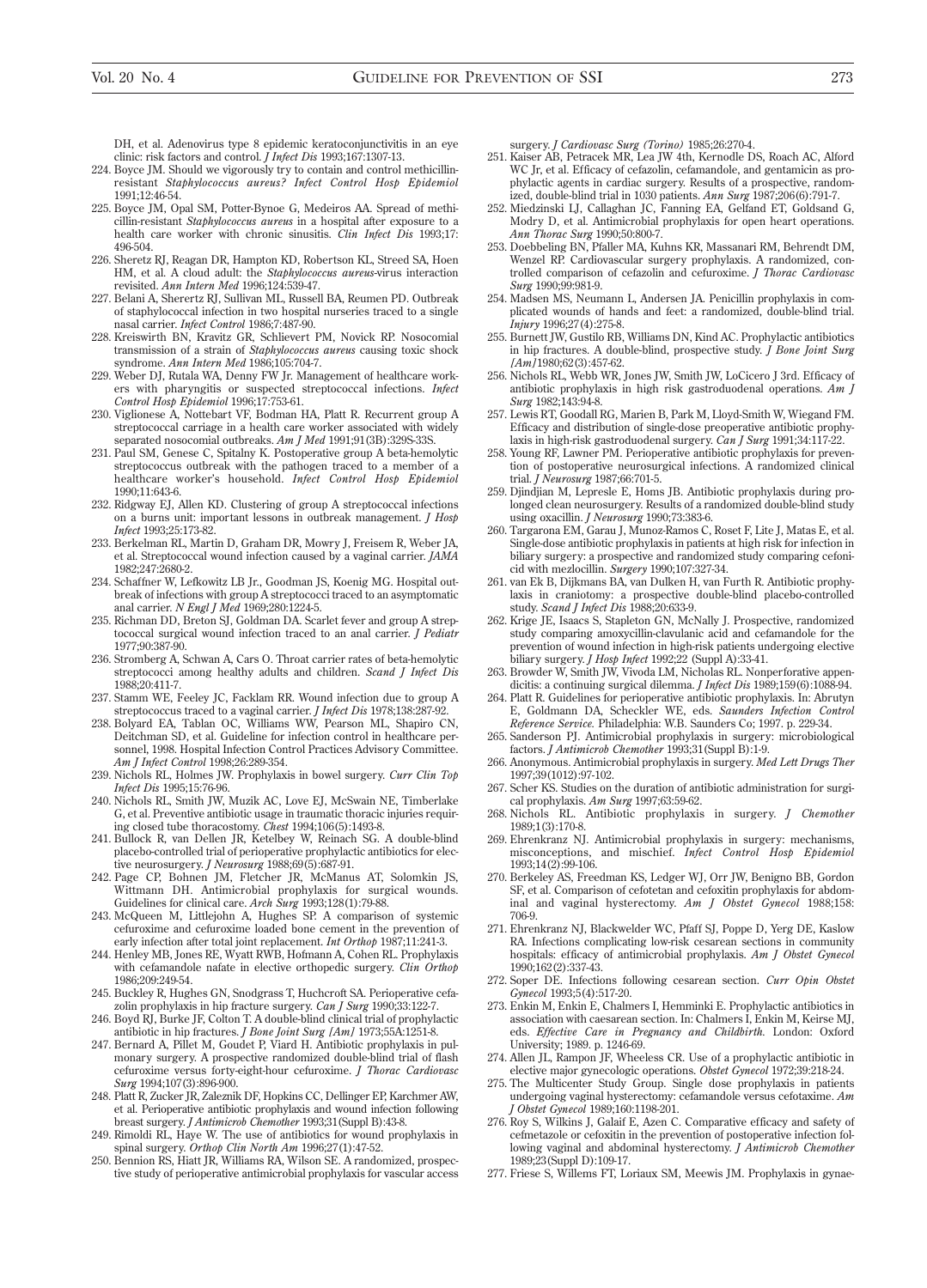cological surgery: a prospective randomized comparison between single dose prophylaxis with amoxycillin/clavulanate and the combination of cefuroxime and metronidazole. *J Antimicrob Chemother* 1989;24(Suppl B):213-6.

- 278. Senior CC, Steigrad SJ. Are preoperative antibiotics helpful in abdominal hysterectomy? *Am J Obstet Gynecol* 1986;154:1004-8.
- 279. Hemsell DL, Martin JN Jr, Pastorek JG 2d, Nobles BJ, Hemsell PG, Helman N, et al. Single dose antimicrobial prophylaxis at abdominal hysterectomy. Cefamandole vs. cefotaxime. *J Reprod Med* 1988;33: 939-44.
- 280. Hemsell DL, Hemsell PG, Heard ML, Nobles BJ. Preoperative cefoxitin prophylaxis for elective abdominal hysterectomy. *Am J Obstet Gynecol* 1985;153:225-6.
- 281. DiPiro JT, Cheung RP, Bowden TA Jr, Mansberger JA. Single dose systemic antibiotic prophylaxis of surgical wound infections. *Am J Surg* 1986;152:552-9.
- 282. Trilla A, Mensa J. Perioperative antibiotic prophylaxis. In: Wenzel RP, ed. *Prevention and Control of Nosocomial Infections.* 2nd ed. Baltimore: Williams & Wilkins; 1993. p. 665-82.
- 283. Ehrenkranz NJ, Meakins JL. Surgical infections. In: Bennett JV, Brachman PS, eds. *Hospital Infections.* 3rd ed. Boston: Little, Brown and Co; 1992. p. 685-710.
- 284. Nichols RL. Surgical antibiotic prophylaxis. *Med Clin North Am* 1995;79(3):509-22.
- 285. Classen DC, Evans RS, Pestotnik SL, Horn SD, Menlove RL, Burke JP. The timing of prophylactic administration of antibiotics and the risk of surgical-wound infection. *N Engl J Med* 1992;326(5):281-6.
- 286. McDonald M, Grabsch E, Marshall C, Forbes A. Single- versus multiple-dose antimicrobial prophylaxis for major surgery: a systematic review. *Aust N Z J Surg* 1998;68:388-96.
- 287. Clarke JS, Condon RE, Bartlett JG, Gorbach SL, Nichols RL, Ochi S. Preoperative oral antibiotics reduce septic complications of colon operations: results of prospective, randomized, double-blind clinical study. *Ann Surg* 1977;186:251-9.
- 288. Condon RE, Bartlett JG, Greenlee H, Schulte WJ, Ochi S, Abbe R, et al. Efficacy of oral and systemic antibiotic prophylaxis in colorectal operations. *Arch Surg* 1983;118:496-502.
- 289. Bartlett JG, Condon RE, Gorbach SL, Clarke JS, Nichols RL, Ochi S. Veterans Administration Cooperative Study on bowel preparation for elective colorectal operation: impact of oral antibiotic regimen on colonic flora, wound irrigation cultures and bacteriology of septic complications. *Ann Surg* 1978;188:249-54.
- 290. Da Costa A, Kirkorian G, Cucherat M, Delahaye F, Chevalier P, Cerisier A, et al. Antibiotic prophylaxis for permanent pacemaker implantation: a meta-analysis. *Circulation* 1998;97:1796-801.
- 291. Bumpous JM, Johnson JT. The infected wound and its management. *Otolaryngol Clin North Am* 1995;28(5):987-1001.
- 292. Hospital Infection Control Practices Advisory Committee. Recommendations for preventing the spread of vancomycin resistance. *Infect Control Hosp Epidemiol* 1995;16(2):105-13.
- 293. Forse RA, Karam B, MacLean LD, Christou NV. Antibiotic prophylaxis for surgery in morbidly obese patients. *Surgery* 1989;106:750-7.
- 294. Polk HC, Wilson MA. Systemic antibiotic prophylaxis in surgery. In: Fry DE, ed. *Surgical Infections.* Boston: Little, Brown and Co; 1995. p. 127-33.
- 295. Ayliffe GA. Role of the environment of the operating suite in surgical wound infection. *Rev Infect Dis* 1991;13(Suppl 10):S800-4.
- 296. Gryska PF, O'Dea AE. Postoperative streptococcal wound infection. The anatomy of an epidemic. *JAMA* 1970;213:1189-91.
- 297. McIntyre DM. An epidemic of *Streptococcus pyogenes* puerperal and postoperative sepsis with an unusual carrier site—the anus. *Am J Obstet Gynecol* 1968;101:308-14.
- 298. Lidwell OM. Clean air at operation and subsequent sepsis in the joint. *Clin Orthop* 1986;211:91-102.
- 299. American Institute of Architects. *Guidelines for design and construction of hospital and health care facilities.* Washington (DC): American Institiute of Architects Press; 1996.
- 300. Nichols RL. The operating room. In: Bennett JV, Brachman PS, eds. *Hospital Infections.* 3rd ed. Boston: Little, Brown and Co; 1992. p. 461-73.
- 301. Laufman H. The operating room. In: Bennett JV, Brachman PS, eds. *Hospital Infections.* 2nd ed. Boston: Little, Brown and Co; 1986. p. 315-23.
- 302. Sessler DI, McGuire J, Hynson J, Moayeri A, Heier T. Thermoregulatory vasoconstriction during isoflurane anesthesia minimally decreases cutaneous heat loss. *Anesthesiology* 1992;76:670-5.
- 303. Hambraeus A. Aerobiology in the operating room—a review. *J Hosp Infect* 1988;11(Suppl A):68-76
- 304. Babb JR, Lynam P, Ayliffe GA. Risk of airborne transmission in an operating theatre containing four ultraclean air units. *J Hosp Infect* 1995;31(3):159-68.
- 305. Charnley J. Post-operative infection after total hip replacement with special reference to contamination in the operating room. Internal Publication 38, Centre for Hip Surgery, Wrightington Hospital, Wigan, Lancs., UK; 1972.
- 306. Friberg B. Ultraclean laminar airflow ORs. *AORN J* 1998;67:841-51.
- 307. Lidwell OM, Elson RA, Lowbury EJ, Whyte W, Blowers R, Stanley SJ, et al. Ultraclean air and antibiotics for prevention of postoperative infection. A multicenter study of 8,052 joint replacement operations. *Acta Orthop Scand* 1987;58:4-13.
- 308. Nelson JP. The operating room environment and its influence on deep wound infection. *J Bone Joint Surg* 1976;1-11.
- 309. Whyte W. Infection control in hospital operating rooms. *Cleanrooms 1993 Proceedings* 1993;157-66.
- 310. Charnley J. A clean-air operating enclosure. *Br J Surg* 1964;51:202-5.
- 311. Lidwell OM, Lowbury EJ, Whyte W, Blowers R, Stanley SJ, Lowe D. Effect of ultraclean air in operating rooms on deep sepsis in the joint after total hip or knee replacement: a randomised study. *Br Med J* 1982;285:10-4.
- 312. Taylor GJ, Bannister GC, Leeming JP. Wound disinfection with ultraviolet radiation. *J Hosp Infect* 1995;30(2):85-93.
- 313. Bueno Cavanillas A, Rodriguez-Contreras R, Delgado Rodriguez M, Moreno Abril O, Lopez Gigosos R, Guillen Solvas J, et al. Preoperative stay as a risk factor for nosocomial infection. *Eur J Epidemiol* 1991;7(6):670-6.
- 314. Favero MS, Bond W. Sterilization, disinfection, and antisepsis in the hospital. In: Balows A, Hausler WJ Jr, Herrmann KL, Isenberg HD, Shadomy HJ, eds. *Manual of Clinical Microbiology.* 5th ed. Washington (DC): American Society of Microbiology; 1991. p. 183-200.
- 315. U.S. Department of Labor, Occupational Safety and Health Administration. Occupational exposure to bloodborne pathogens; final rule (29 CFR Part 1910.1030). *Federal Register* 1991;56:64004-182.
- 316. Rudnick JR, Beck-Sague CM, Anderson RL, Schable B, Miller JM, Jarvis WR. Gram-negative bacteremia in open-heart-surgery patients traced to probable tap-water contamination of pressure-monitoring equipment. *Infect Control Hosp Epidemiol* 1996;17(5):281-5.
- 317. Centers for Disease Control. Postsurgical infections associated with nonsterile implantable devices. *MMWR Morb Mortal Wkly Rep* 1992;41(15):263.
- 318. Soto LE, Bobadilla M, Villalobos Y, Sifuentes J, Avelar J, Arrieta M, et al. Post-surgical nasal cellulitis outbreak due to *Mycobacterium chelonae. J Hosp Infect* 1991;19(2):99-106.
- 319. Favero MS, Manian FA. Is eliminating flash sterilization practical? *Infect Control Hosp Epidemiol* 1993;14(8):479-80.
- 320. American Society for Healthcare Central Service Personnel. Recommended practices for central service. Section one, continuous quality improvement. Chicago: American Hospital Association; 1993.
- 321. Association for the Advancement of Medical Instrumentation. Flash sterilization: steam sterilization of patient care items for immediate use (ANSI/AAMI ST37-1996). Arlington (VA): Association for the Advancement of Medical Instrumentation; 1996.
- 322. Rutala WA, Gergen MF, Weber DJ. Evaluation of a rapid readout biological indicator for flash sterilization with three biological indicators and three chemical indicators. *Infect Control Hosp Epidemiol* 1993;14(7):390-4.
- 323. Vesley D, Langholz AC, Rohlfing SR, Foltz WE. Fluorimetric detection of a *Bacillus stearothermophilus* spore-bound enzyme, alpha-D-glucosidase, for rapid indication of flash sterilization failure. *Appl Environ Microbiol* 1992;58:717-9.
- 324. Rutala WA, Jones SM, Weber DJ. Comparison of a rapid readout biological indicator for steam sterilization with four conventional biological indicators and five chemical indicators. *Infect Control Hosp Epidemiol* 1996;17:423-8.
- 325. Vesley D, Nellis MA, Allwood PB. Evaluation of a rapid readout biological indicator for 121 degrees C gravity and 132 degrees C vacuumassisted steam sterilization cycles. *Infect Control Hosp Epidemiol* 1995;16:281-6.
- 326. Smith RF. What is the purpose of the scrub suit? [letter]. *AORN J* 1980;31(5):769.
- 327. Dineen P. The role of impervious drapes and gowns preventing surgical infection. *Clin Orthop* 1973;96:210-2.
- 328. Ha'eri GB, Wiley AM. The efficacy of standard surgical face masks: an investigation using "tracer particles." *Clin Orthop* 1980;148:160-2.
- 329. Moylan JA, Fitzpatrick KT, Davenport KE. Reducing wound infections. Improved gown and drape barrier performance. *Arch Surg* 1987;122:152-7.
- 330. Moylan JA, Balish E, Chan J. Intraoperative bacterial transmission. *Surg Forum* 1974;25:29-30.
- 331. Copp G, Mailhot CB, Zalar M, Slezak L, Copp AJ. Covergowns and the control of operating room contamination. *Nurs Res* 1986;35:263-8.
- 332. Beck WC. The surgical mask: another 'sacred cow'? *AORN J* 1992;55:955-7.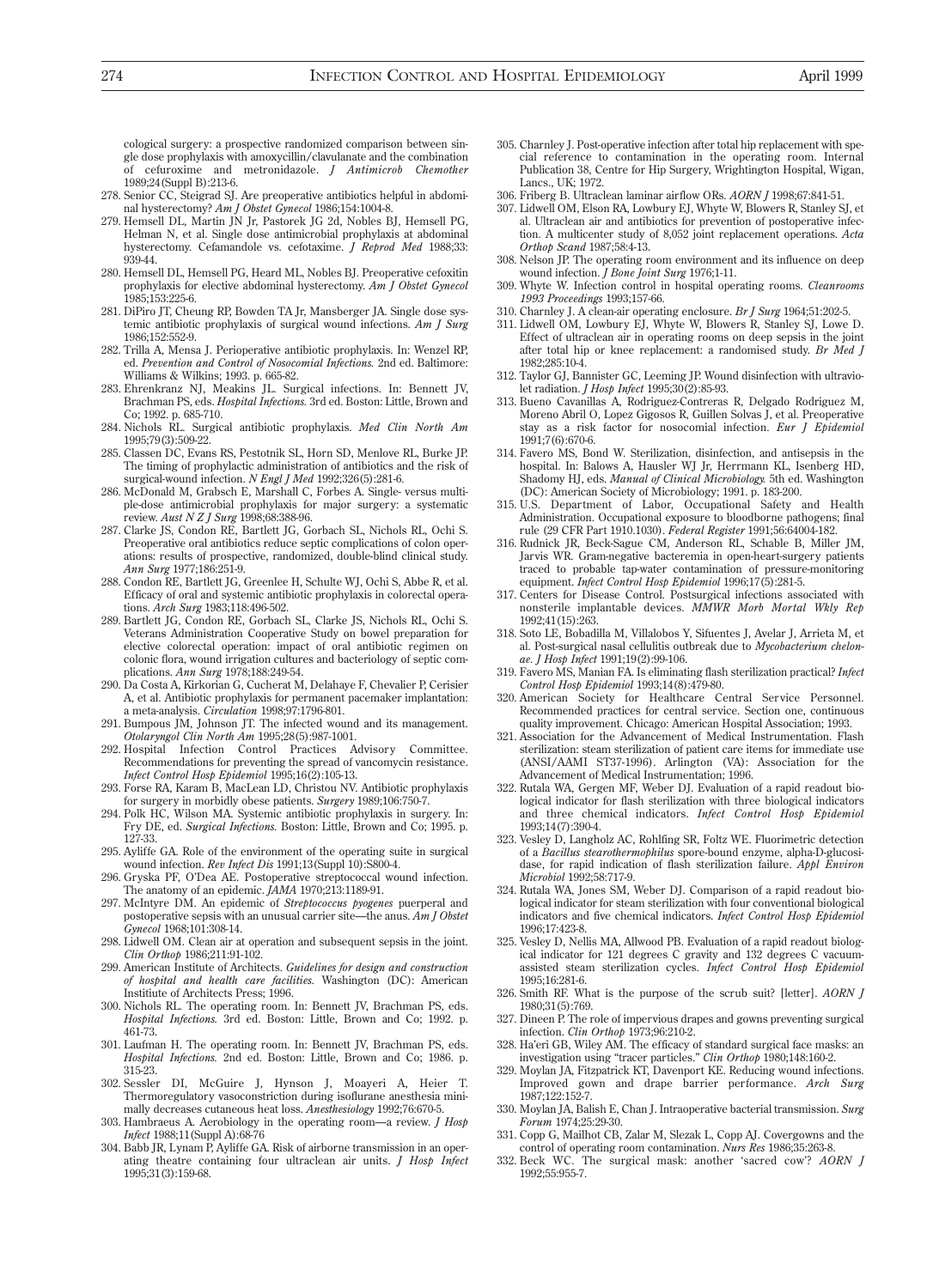- 333. Mitchell NJ, Hunt S. Surgical face masks in modern operating rooms a costly and unnecessary ritual? *J Hosp Infect* 1991;18:239-42.
- 334. Tunevall TG, Jorbeck H. Influence of wearing masks on the density of airborne bacteria in the vicinity of the surgical wound. *Eur J Surg* 1992;158(5):263-6.
- 335. Tunevall TG. Postoperative wound infections and surgical face masks: a controlled study. *World J Surg* 1991;15:383-8.
- 336. Orr NW. Is a mask necessary in the operating theatre? *Ann R Coll Surg Engl* 1981;63(6):390-2.
- 337. Lee JT. Making surgical care better: hard work, small gains [editorial]. *Infect Control Hosp Epidemiol* 1997;18:6-8.
- 338. Jarvis WR, Bolyard EA, Bozzi CJ, Burwen DR, Dooley SW, Martin LS, et al. Respirators, recommendations, and regulations: the controversy surrounding protection of health care workers from tuberculosis. *Ann Intern Med* 1995;122:142-6.
- 339. Centers for Disease Control and Prevention, National Institute for Occupational Safety and Health. Protect yourself against tuberculosis: a respiratory protection guide for health care workers (Publication No. 96-102). Cincinnati: Department of Health and Human Services (NIOSH); 1995.
- 340. Humphreys H, Marshall RJ, Ricketts VE, Russell AJ, Reeves DS. Theatre over-shoes do not reduce operating theatre floor bacterial counts. *J Hosp Infect* 1991;17:117-23.
- 341. Weightman NC, Banfield KR. Protective over-shoes are unnecessary in a day surgery unit. *J Hosp Infect* 1994;28:1-3.
- 342. Whyte W, Hambraeus A, Laurell G, Hoborn J. The relative importance of routes and sources of wound contamination during general surgery. I. Non-airborne. *J Hosp Infect* 1991;18(2):93-107.
- 343. Dodds RD, Guy PJ, Peacock AM, Duffy SR, Barker SG, Thomas MH. Surgical glove perforation. *Br J Surg* 1988;75(10):966-8.
- 344. Tokars JI, Culver DH, Mendelson MH, Sloan EP, Farber BF, Fligner DJ, et al. Skin and mucous membrane contacts with blood during surgical procedures: risk and prevention. *Infect Control Hosp Epidemiol* 1995;16:703-11.
- 345. Short LJ, Bell DM. Risk of occupational infection with blood-borne pathogens in operating and delivery room settings. *Am J Infect Control* 1993;21:343-50.
- 346. Garibaldi RA, Maglio S, Lerer T, Becker D, Lyons R. Comparison of nonwoven and woven gown and drape fabric to prevent intraoperative wound contamination and postoperative infection. *Am J Surg* 1986;152(5):505-9.
- 347. Muller W, Jiru P, Mach R, Polaschek F, Fasching W. The use of disposable draping materials in the operating room and its effect on the postoperative wound infection rate. *Wein Klin Wochenschr* 1989;101: 837-42.
- 348. Smith JW, Nichols RL. Barrier efficiency of surgical gowns. Are we really protected from our patients' pathogens? *Arch Surg* 1991;126(6): 756-63.
- 349. Artz CP, Conn JH, Howard HS. Protection of the surgical wound with a new plastic film. *JAMA* 1960;174(14):1865-8.
- 350. Chiu KY, Lau SK, Fung B, Ng KH, Chow SP. Plastic adhesive drapes and wound infection after hip fracture surgery. *Aust N Z J Surg* 1993;63(10):798-801.
- 351. American Society for Testing Materials. *Standard Test Method for Resistance of Materials Used in Protective Clothing to Penetration by Synthetic Blood.* American Society for Testing Materials 1998;F1670-98.
- 352. American Society for Testing Materials. *Standard Test Method for Resistance of Materials Used in Protective Clothing to Penetration by Blood-borne Pathogens Using Phi-X174 Bacteriophage Penetration as a Test System.* American Society for Testing Materials 1997; F1671-976.
- 353. McCullough EA. Methods for determining the barrier efficacy of surgical gowns. *Am J Infect Control* 1993;21:368-74.
- 354. Lewis JA, Brown PL. Breaking the comfort barrier in impervious gowns. *Surgical Services Management* 1998;4(2):29-38.
- 355. Granzow JW, Smith JW, Nichols RL, Waterman RS, Muzik AC. Evaluation of the protective value of hospital gowns against blood strike-through and methicillin-resistant *Staphylococcus aureus* penetration *Am J Infect Control* 1998;26:85-93.
- 356. Walter CW, Kundsin RB, Harding AL, Page LK. The infector on the surgical team. *Clin Neurosurg* 1966;14:361-79.
- 357. Payne RW. Severe outbreak of surgical sepsis due to *Staphylococcus aureus* of unusual type and origin. *Br Med J* 1967;4:17-20.
- 358. Centers for Disease Control. Hospital outbreak of streptococcal wound infection—Utah. *MMWR Morb Mortal Wkly Rep* 1976;25:141.
- 359. Herwaldt LA, Pottinger J, Coffin SA. Nosocomial infections associated with anesthesia. In: Mayhall CG, ed. *Hospital Epidemiology and Infection Control.* Baltimore: Williams & Wilkins; 1996. p. 655-75.
- 360. Bennett SN, McNeil MM, Bland LA, Arduino MJ, Villarino ME, Perrotta DM, et al. Postoperative infections traced to contamination of an intravenous anesthetic, propofol. *N Engl J Med* 1995;333:147-54.
- 361. Froggatt JW, Dwyer DM, Stephens MA. Hospital outbreak of hepatitis

B in patients undergoing electroconvulsive therapy [abstract]. Program and Abstracts of the 31st Interscience Conference on Antimicrobial Agents and Chemotherapy, Chicago 1991;157:(347).

- 362. Centers for Disease Control. Postsurgical infections associated with an extrinsically contaminated intravenous anesthetic agent—California, Illinois, Maine, and Michigan, 1990. *MMWR Morb Mortal Wkly Rep* 1990;39:426-7,433.
- 363. Daily MJ, Dickey JB, Packo KH. Endogenous *Candida* endophthalmitis after intravenous anesthsia with propofol. *Arch Ophthalmol* 1991;109:1081-4.
- 364. Villarino ME, McNeill MM, Hall WN. Postsurgical infections associated with an extrinsically contaminated intravenous anesthetic agent [abstract]. Program and Abstracts of the 31st Interscience Conference on Antimicrobial Agents and Chemotherapy, Chicago 1991;156:(346).
- 365. American Association of Nurse Anesthetists. *Infection Control Guide.* Park Ridge (IL): American Association of Nurse Anesthetists; 1993.
- 366. American Society of Anesthesiologists. *Recommendations for Infection Control for the Practice of Anesthesiology.* Park Ridge (IL): American Society of Anesthesiologists; 1992.
- 367. Garner JS, Favero MS. CDC guideline for handwashing and hospital environmental control, 1985. *Infect Control* 1986;7:231-43.
- 368. Zacharias A, Habib RH. Delayed primary closure of deep sternal wound infections. *Tex Heart Inst J* 1996;23(3):211-6.
- 369. Smilanich RP, Bonnet I, Kirkpactrick JR. Contaminated wounds: the effect of initial management on outcome. *Am Surg* 1995;61(5):427-30.
- 370. Blomstedt GC. Infections in neurosurgery: a randomized comparison between silk and polyglycolic acid. *Acta Neurochir (Wien)* 1985;76:90-3.
- 371. Scher KS, Bernstein JM, Jones CW. Infectivity of vascular sutures. *Am Surg* 1985;51:577-9.
- 372. Durdey P, Bucknall TE. Assessment of sutures for use in colonic surgery: an experimental study. *J R Soc Med* 1984;77:472-7.
- 373. Chu CC, Williams DF. Effects of physical configuration and chemical structure of suture materials on bacterial adhesion. A possible link to wound infection. *Am J Surg* 1984;147:197-204.
- 374. Askew AR. A comparison of upper abdominal wound closure with monofilament nylon and polyglycolic acid. *Aust N Z J Surg* 1983;53:353-6.
- 375. Kapadia CR, Mann JB, McGeehan D, Jose Biglin JE, Waxman BP, Dudley HA. Behaviour of synthetic absorbable sutures with and without synergistic enteric infection. *Eur Surg Res* 1983;15:67-72.
- 376. Bucknall TE, Teare L, Ellis H. The choice of a suture to close abdominal incisions. *Eur Surg Res* 1983;15:59-66.
- 377. Bucknall TE. Factors influencing wound complications: a clinical and experimental study. *Ann R Coll Surg Engl* 1983;65:71-7.
- 378. Varma S, Lumb WV, Johnson LW, Ferguson HL. Further studies with polyglycolic acid (Dexon) and other sutures in infected experimental wounds. *Am J Vet Res* 1981;42:571-4.
- 379. Bucknall TE, Ellis H. Abdominal wound closure—a comparison of monofilament nylon and polyglycolic acid. *Surgery* 1981;89:672-7.
- 380. Dougherty SH, Simmons RL. The biology and practice of surgical drains. Part II. *Curr Probl Surg* 1992;29(9):635-730.
- 381. Cruse PJE. Wound infections: epidemiology and clinical characteristics in surgical infectious disease. In: Howard RJ, Simmons RL, eds. *Surgical Infectious Diseases.* 2nd ed. Norwalk (CT): Appleton and Lange; 1988. p. 319-29.
- 382. Drinkwater CJ, Neil MJ. Optimal timing of wound drain removal following total joint arthroplasty. *J Arthroplasty* 1995;10(2):185-9.
- 383. Tollofsrud SG, Gundersen Y, Andersen R. Perioperative hypothermia. *Acta Anaesthesiol Scand* 1984;28:511-5.
- 384. Sessler DI. Mild perioperative hypothermia. *N Engl J Med* 1997;336(24):1730-7.
- 385. Kurz A, Sessler DI, Lenhardt R. Perioperative normothermia to reduce the incidence of surgical-wound infection and shorten hospitalization. Study of Wound Infection and Temperature Group. *N Engl J Med* 1996;334(19):1209-15.
- 386. Hunt TK, Hopf HW. Wound healing and wound infection. What surgeons and anesthesiologists can do. *Surg Clin North Am* 1997;77: 587-606.
- 387. Wenisch C, Narzt E, Sessler DI, Parschalk B, Lenhardt R, Kurz A, et al. Mild intraoperative hypothermia reduces production of reactive oxygen intermediates by polymorphonuclear leukocytes. *Anesth Analg* 1996;82:810-6.
- 388. Jonsson K, Hunt TK, Mathes SJ. Oxygen as an isolated variable influences resistance to infection. *Ann Surg* 1988;208:783-7.
- 389. Jonsson K, Jensen JA, Goodson WH 3d, West JM, Hunt TK. Assessment of perfusion in postoperative patients using tissue oxygen measurements. *Br J Surg* 1987;74:263-7.
- 390. Chang N, Goodson WH 3d, Gottrup F, Hunt TK. Direct measurement of wound and tissue oxygen tension in postoperative patients. *Ann Surg* 1983;197:470-8.
- 391. Knighton DR, Halliday B, Hunt TK. Oxygen as an antibiotic. The effect of inspired oxygen on infection. *Arch Surg* 1984;119:199-204.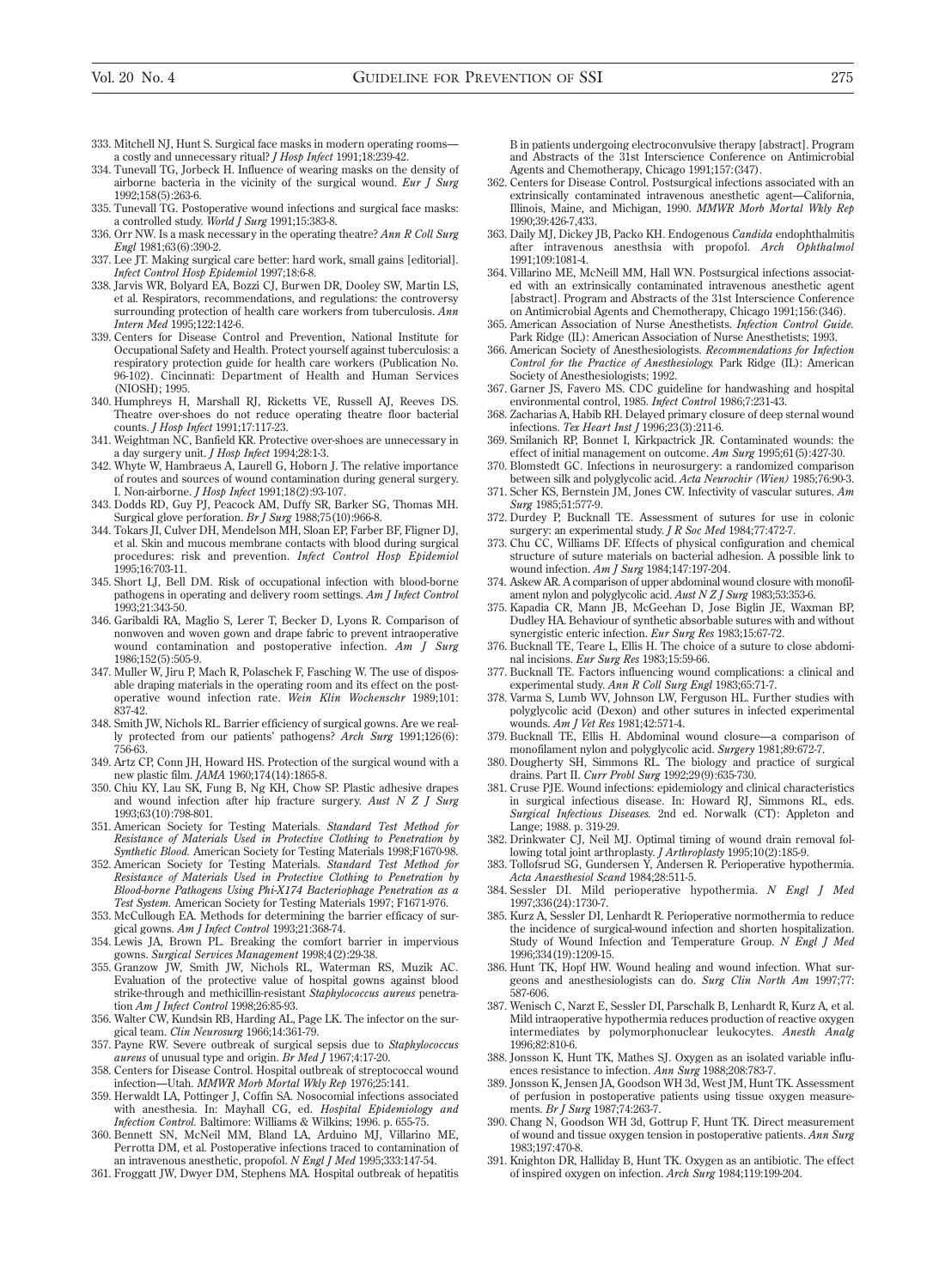- 392. Ikeda T, Tayefeh F, Sessler DI, Kurz A, Plattner O, Petschnigg B, et al. Local radiant heating increases subcutaneous oxygen tension. *Am J Surg* 1998;175:33-7.
- 393. DuMortier JJ. The resistance of healing wounds to infection. *Surg Gynecol Obstet* 1933;56:762-6.
- 394. Morain WD, Colen LB. Wound healing in diabetes mellitus. *Clin Plast Surg* 1990;17:493-501. 395. American Hospital Association. *Infection Control in the Hospital.*
- Chicago: American Hospital Association; 1979. p. 161-2.
- 396. Castle M, Ajemian E. *Hospital Infection Control: Principles and Practice.* New York: John Wiley & Sons; 1987. p. 114-6.
- 397. Centers for Disease Control. *Isolation Techniques for Use in Hospitals.* Washington (DC): Public Health Service Publication; 1970.
- 398. Kravitz M. Outpatient wound care. *Crit Care Nurs Clin North Am* 1996;8(2):217-33.
- 399. Condon RE, Schulte WJ, Malangoni MA, Anderson-Teschendorf MJ. Effectiveness of a surgical wound surveillance program. *Arch Surg* 1983;118:303-7.
- 400. Haley RW, Culver DH, White JW, Morgan WM, Emori TG, Munn VP. The efficacy of infection surveillance and control programs in preventing nosocomial infections in US hospitals. *Am J Epidemiol* 1985;121:182-205.
- 401. Lennard ES, Hargiss CO, Schoenknecht FD. Postoperative wound infection surveillance by use of bacterial contamination catgeories. *Am J Infect Control* 1985;13:147-53.
- 402. Olson MM, Lee JT Jr. Continuous, 10-year wound infection surveillance. Results, advantages, and unanswered questions. *Arch Surg* 1990;125:794-803.
- 403. Olson M, O'Connor MO, Schwartz ML. Surgical wound infections. A 5 year prospective study of 20,193 wounds at the Minneapolis VA Medical Center. *Ann Surg* 1984;199:253-9.
- 404. Weigelt JA. Risk of wound infections in trauma patients. *Am J Surg* 1985;150:782-4.
- 405. Weigelt JA, Haley RW, Seibert B. Factors which influence the risk of wound infection in trauma patients. *J Trauma* 1987;27(7):774-81.
- 406. Anonymous. New classification of physical status. *Anesthesiology* 1963;24:-111.
- 407. Owens WD. ASA physical status classification: a study on consistency of ratings. *Anesthesiology* 1978;49:239-43.
- 408. National Nosocomial Infections Surveillance System. Nosocomial infection rates for interhospital comparison: limitations and possible solutions. A report from the National Nosocomial Infections Surveillance (NNIS) System. Infect Control Hosp Epidemiol 1991;12: System. *Infect Control Hosp Epidemiol* 1991;12: 609-21.
- 409. Cardo DM, Falk PS, Mayhall CG. Validation of surgical wound surveillance. *Infect Control Hosp Epidemiol* 1993;14:211-5.
- 410. Horan T, Gaynes R, Culver D, National Nosocomial Infections Surveillance (NNIS) System, CDC. Development of predictive risk factors for nosocomial surgical site infections (SSI) [abstract]. *Infect Control Hosp Epidemiol* 1994;15(Suppl):P46(M72).
- 411. Nichols RL, Smith JW, Klein DB, Trunkey DD, Cooper RH, Adinolfi MF, et al. Risk of infection after penetrating abdominal trauma. *N Engl J Med* 1984;311:1065-70.
- 412. Nichols RL, Smith JW, Robertson GD, Muzik AC, Pearce P, Ozmen V, et al. Prospective alterations in therapy for penetrating abdominal trauma. *Arch Surg* 1993;128:55-64.
- 413. Horan TC, Culver DH, Gaynes RP, National Nosocomial Infections Surveillance (NNIS) System. Results of a multicenter study on risk factors for surgical site infections (SSI) following C-section (CSEC) [abstract]. *Am J Infect Control* 1996;24:84.
- 414. Roy MC, Herwaldt LA, Embrey R, Kuhns K, Wenzel RP, Perl TM. Does the NNIS risk index (NRI) predict which patients develop wound infection (SWI) after cardiothoracic (CT) surgery? [abstract]. 34th Interscience Conference on Antimicrobial Agents and Chemotherapy 1994; Orlando, FL:196.
- 415. Lee TB. Surveillance in acute care and nonacute care settings: current issues and concepts. *Am J Infect Control* 1997;25(2):121-4.
- 416. Lee JT. Wound infection surveillance. *Infect Dis Clin North Am* 1992;6(3):643-56.
- 417. Mead PB, Pories SE, Hall P, Vacek PM, Davis JH Jr, Gamelli RL. Decreasing the incidence of surgical wound infections. Validation of a surveillance-notification program. *Arch Surg* 1986;121:458-61.
- 418. Kerstein M, Flower M, Harkavy LM, Gross PA. Surveillance for postoperative wound infections: practical aspects. *Am Surg* 1978;44: 210-4.
- 419. Poulsen KB, Jepsen OB. Failure to detect a general reduction of surgical wound infections in Danish hospitals. *Dan Med Bull* 1995;42:485-8.
- 420. Haley RW, Schaberg DR, McClish DK, Quade D, Crossley KB, Culver DH, et al. The accuracy of retrospective chart review in measuring nosocomial infection rates. Results of validation studies in pilot hospitals. *Am J Epidemiol* 1980;111(5):516-33.
- 421. Mulholland SG, Creed J, Dierauf LA, Bruun JN, Blakemore WS.

Analysis and significance of nosocomial infection rates. *Ann Surg* 1974;180:827-30.

- 422. Wenzel RP, Osterman CA, Hunting KJ, Gwaltney JM Jr. Hospitalacquired infections. I. Surveillance in a university hospital. *Am J Epidemiol* 1976;103:251-60.
- 423. Simchen E, Shapiro JM, Michel J, Sacks T. Multivariate analysis of determinants of postoperative wound infection: a possible basis for intervention. *Rev Infect Dis* 1981;3(4):678-82.
- 424. Collier C, Miller DP, Borst M. Community hospital surgeon-specific infection rates. *Infect Control* 1987;8(6):249-54.
- 425. Ehrenkranz NJ, Shultz JM, Richter EL. Recorded criteria as a "gold standard" for sensitivity and specificity estimates of surveillance of nosocomial infection: a novel method to measure job performance. *Infect Control Hosp Epidemiol* 1995;16:697-702.
- 426. Hirschhorn LR, Currier JS, Platt R. Electronic surveillance of antibiotic exposure and coded discharge diagnoses as indicators of postoperative infection and other quality assurance measures. *Infect Control Hosp Epidemiol* 1993;14:21-8.
- 427. Simchen E, Wax Y, Pevsner B, Erdal M, Michel J, Modan M, et al. The Israeli Study of Surgical Infections (ISSI): I. Methods for developing a standardized surveillance system for a multicenter study of surgical infections. *Infect Control Hosp Epidemiol* 1988;9(6):232-40.
- 428. Burns SJ, Dippe SE. Postoperative wound infections detected during hospitalization and after discharge in a community hospital. *Am J Infect Control* 1982;10(2):60-5.
- 429. Laxson LB, Blaser MJ, Parkhurst SM. Surveillance for the detection of nosocomial infections and the potential for nosocomial outbreaks. *Am J Infect Control* 1984;12(6):318-24.
- 430. Mertens R, Jans B, Kurz X. A computerized nationwide network for nosocomial infection surveillance in Belgium. *Infect Control Hosp Epidemiol* 1994;15:171-9.
- 431. Ehrenkranz NJ. Surgical wound infection occurrence in clean operations; risk stratification for interhospital comparisons. *Am J Med* 1981;(70):909-14.
- 432. Baker C, Luce J, Chenoweth C, Friedman C. Comparison of case-finding methodologies for endometritis after cesarean section. *Am J Infect Control* 1995;23:27-33.
- 433. Gaynes RP, Horan TC. Surveillance of nosocomial infections. In: Mayhall CG, ed. *Hospital Epidemiology and Infection Control.* Baltimore: Williams & Wilkins; 1996. p. 1017-31.
- 434. Horan TC, Emori TG. Definitions of key terms used in the NNIS system. *Am J Infect Control* 1997;25:112-6.
- 435. Polk BF, Tager IB, Shapiro M, Goren-White B, Goldstein P, Schoenbaum SC. Randomised clinical trial of perioperative cefazolin in preventing infection after hysterectomy. *Lancet* 1980;1:437-41.
- 436. Salem RJ, Johnson J, Devitt P. Short term metronidazole therapy contrasted with povidone-iodine spray in the prevention of wound infection after appendicectomy. *Br J Surg* 1979;66:430-1.
- 437. Walsh AL, Roberts FJ, Bryce EA. Post-discharge surveillance of surgical wound infections [letter]. *Can J Infect Control* 1996;11(1):29.
- 438. Brown RB, Bradley S, Opitz E, Cipriani D, Pieczarka R, Sands M. Surgical wound infections documented after hospital discharge. *Am J Infect Control* 1987;15:54-8.
- 439. Rosendorf LL, Octavio J, Estes JP. Effect of methods of postdischarge wound infection surveillance on reported infection rates. *Am J Infect Control* 1983;11(6):226-9.
- 440. Ferraz EM, Ferraz AA, Coelho HS, Pereira Viana V, Sobral SM, Vasconcelos MD, et al. Postdischarge surveillance for nosocomial wound infection: does judicious monitoring find cases? *Am J Infect Control* 1995;23:290-4.
- 441. Andenaes K, Amland PF, Lingaas E, Abyholm F, Samdal F, Giercksky KE. A prospective, randomized surveillance study of postoperative wound infections after plastic surgery: a study of incidence and surveillance methods. *Plast Reconstr Surg* 1995;96(4):948-56.
- 442. Keeling NJ, Morgan MW. Inpatient and post-discharge wound infections in general surgery. *Ann R Coll Surg Engl* 1995;77:245-7.
- 443. Manian FA, Meyer L. Adjunctive use of monthly physician questionnaires for surveillance of surgical site infections after hospital discharge and in ambulatory surgical patients: report of a seven-year experience. *Am J Infect Control* 1997;25:390-4.
- 444. Manian FA, Meyer L. Comparison of patient telephone survey with traditional surveillance and monthly physician questionnaires in monitoring surgical wound infections. *Infect Control Hosp Epidemiol* 1993;14:216-8.
- 445. Reimer K, Gleed C, Nicolle LE. The impact of postdischarge infection on surgical wound infection rates. *Infect Control* 1987;8(6):237-40.
- 446. Sands K, Vineyard G, Platt R. Surgical site infections occuring after hospital discharge. *J Infect Dis* 1996;173:963-70.
- 447. Weigelt JA, Dryer D, Haley RW. The necessity and efficiency of wound surveillance after discharge. *Arch Surg* 1992;127:77-82.
- 448. Gravel-Tropper D, Oxley C, Memish Z, Garber GE. Underestimation of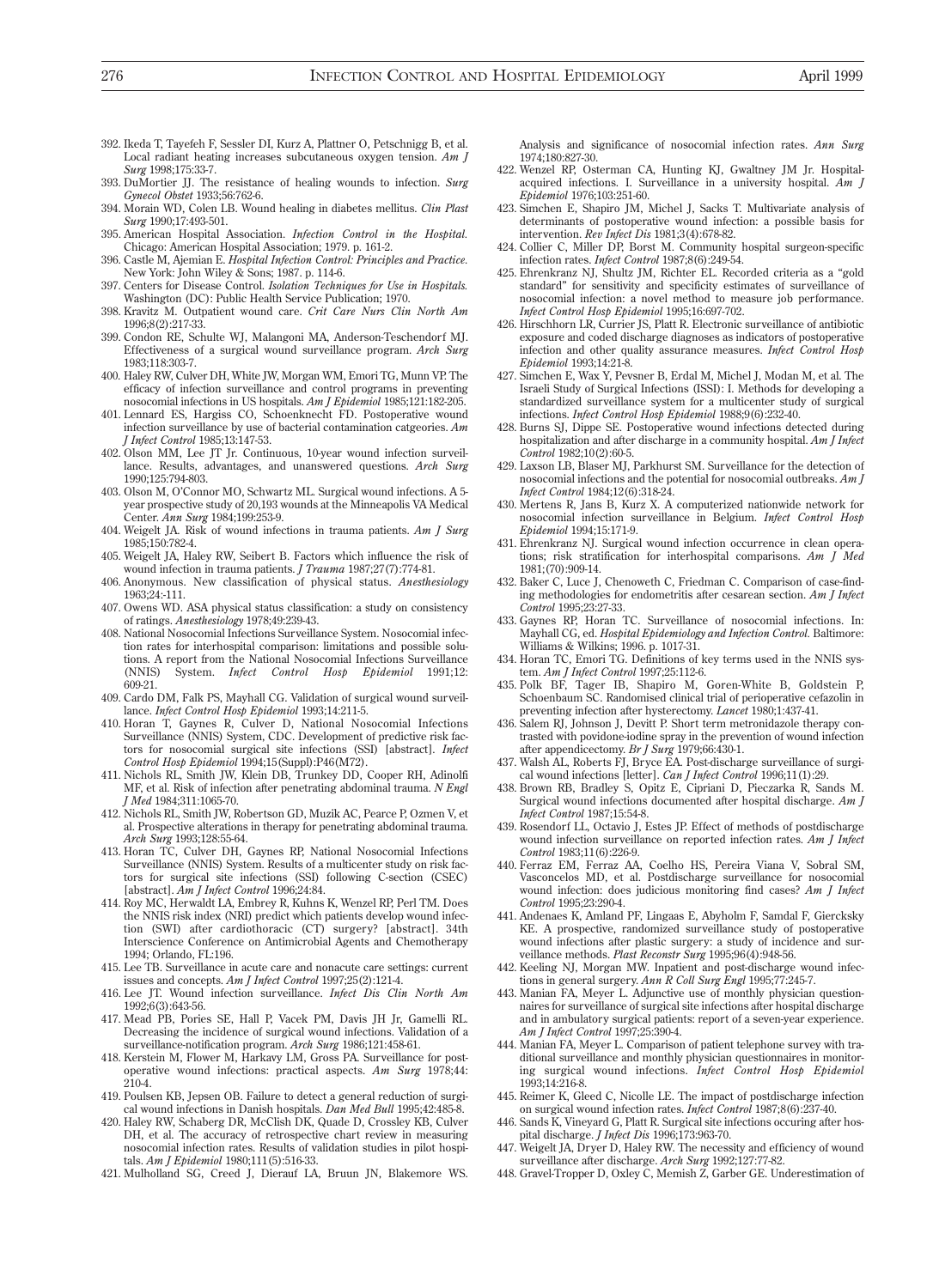surgical site infection rates in obstetrics and gynecology. *Am J Infect Control* 1995;23:22-6.

- 449. Taylor S, Pearce P, McKenzie M, Taylor GD. Wound infection in total joint arthroplasty: effect of extended wound surveillance on wound infection rates. *Can J Surg* 1994;37(3):217-20.
- 450. Hulton LJ, Olmsted RN, Treston-Aurand J, Craig CP. Effect of postdischarge surveillance on rates of infectious complications after cesarean section. *Am J Infect Control* 1992;20:198-201.
- 451. Law DJ, Mishriki SF, Jeffery PJ. The importance of surveillance after discharge from hospital in the diagnosis of postoperative wound infection. *Ann R Coll Surg Engl* 1990;72:207-9.
- 452. Donovan IA, Ellis D, Gatehouse D, Little G, Grimley R, Armistead S, et al. One-dose antibiotic prophylaxis against wound infection after appendicectomy: a randomized trial of clindamycin, cefazolin sodium and a placebo. *Br J Surg* 1979;66:193-6.
- 453. Bates T, Down RH, Houghton MC, Lloyd GJ. Topical ampicillin in the prevention of wound infection after appendicectomy. *Br J Surg* 1974;61:489-92.
- 454. Centers for Disease Control and Prevention. Evaluation of blunt suture needles in preventing percutaneous injuries among health-care workers during gynecologic surgical procedures, New York City, March 1993- June 1994. *MMWR Morb Mortal Wkly Rep* 1997;46(2):25-9.
- 455. Fanning C, Johnston BL, MacDonald S, LeFort-Jost S, Dockerty E. Postdischarge surgical site infection surveillance. *Can J Infect Control* 1995;10(3):75-9.
- 456. Holbrook KF, Nottebart VF, Hameed SR, Platt R. Automated postdischarge surveillance for postpartum and neonatal nosocomial infections. *Am J Med* 1991;91(Suppl 3B):125S-30S.
- 457. Zoutman D, Pearce P, McKenzie M, Taylor G. Surgical wound infections occuring in day surgery patients. *Am J Infect Control* 1990;18: 277-82.
- 458. Seaman M, Lammers R. Inability of patients to self-diagnose wound infections. *J Emerg Med* 1991;9:215-9.
- 459. Goulbourne IA, Ruckley CV. Operations for hernia and varicose veins in a day-bed unit. *Br Med J* 1979;2:712-4.
- 460. Garvey JM, Buffenmyer C, Rycheck RR, Yee R, McVay J, Harger JH. Surveillance for postoperative infections in outpatient gynecologic surgery. *Infect Control* 1986;7(2):54-8.
- 461. Flanders E, Hinnant JR. Ambulatory surgery postoperative wound surveillance. *Am J Infect Control* 1990;18(5):336-9.
- 462. Gentry LO, Zeluff BJ, Cooley DA. Antibiotic prophylaxis in open-heart surgery: a comparison of cefamandole, cefuroxime, and cefazolin. *Ann Thorac Surg* 1988;46:167-71.
- 463. Maki DG, Bohn MJ, Stolz SM, Kroncke GM, Archer CW, Myerowitz PD. Comparative study of cefazolin, cefamandole, and vancomycin for surgical prophylaxis in cardiac and vascular operations. A double-blind randomized trial. *J Thorac Cardiovasc Surg* 1992;104:1423-34.
- 464. Haines SJ, Walters BC. Antibiotic prophylaxis for cerebrospinal fluid shunts: a metanalysis. *Neurosurgery* 1994;34(1):87-92.
- 465. Langley JM, LeBlanc JC, Drake J, Milner R. Efficacy of antimicrobial prophylaxis in placement of cerebrospinal fluid shunts: meta-analysis. *Clin Infect Dis* 1993;17:98-103.
- 466. Starr MB, Lally JM. Antimicrobial prophylaxis for ophthalmic surgery. *Surv Ophthalmol* 1995;39:485-501.
- 467. Gatell JM, Riba J, Lozano ML, Mana J, Ramon R, Garcia Sanmiguel J. Prophylactic cefamandole in orthopaedic surgery. *J Bone Joint Surg Am* 1984;66:1219-22.
- 468. Kent KC, Bartek S, Kuntz KM, Anninos E, Skillman JJ. Prospective study of wound complications in continuous infrainguinal incisions after lower limb arterial reconstruction: incidence, risk factors, and cost. *Surgery* 1996;119(4):378-83.
- 469. Wymenga AB, van Horn JR, Theeuwes A, Muytjens HL, Slooff TJ. Perioperative factors associated with septic arthritis after arthroplasty. Prospective multicenter study of 362 knee and 2,651 hip operations. *Acta Orthop Scand* 1992;63(6):665-71.
- 470. Stambough JL, Beringer D. Postoperative wound infections complicating adult spine surgery. *J Spinal Disord* 1992;5(3):277-85.
- 471. Trippel SB. Antibiotic-impregnated cement in total joint arthroplasty. *J Bone Joint Surg Am* 1986;68A:1297-302.
- 472. Nungu KS, Olerud C, Rehnberg L, Larsson S, Nordell P, Allvin I, et al. Prophylaxis with oral cefadroxil versus intravenous cefuroxime in trochanteric fracture surgery. A clinical multicentre study. *Arch Orthop Trauma Surg* 1995;114(6):303-7.
- 473. Norden CW. Antibiotic prophylaxis in orthopedic surgery. *Rev Infect Dis* 1991;13(Suppl 10):S842-6.
- 474. Aznar R, Mateu M, Miro JM, Gatell JM, Gimferrer JM, Aznar E, et al. Antibiotic prophylaxis in non-cardiac thoracic surgery: cefazolin versus placebo. *Eur J Cardiothorac Surg* 1991;5:515-8.
- 475. Cant PJ, Smyth S, Smart DO. Antibiotic prophylaxis is indicated for chest stab wounds requiring closed tube thoracostomy. *Br J Surg* 1993;80:464-6.
- 476. Pitt HA, Postier RG, MacGowan AW, Frank LW, Surmak AJ, Sitzman JV, et al. Prophylactic antibiotics in vascular surgery. Topical, systemic, or both? *Ann Surg* 1980;192:356-64.
- 477. Kaiser AB, Clayson KR, Mulherin JL Jr, Roach AC, Allen TR, Edwards WH, et al. Antibiotic prophylaxis in vascular surgery. *Ann Surg* 1978;188:283-9.
- 478. Bauer T, Vennits B, Holm B, Hahn-Pedersen J, Lysen D, Galatius H, et al. Antibiotic prophylaxis in acute nonperforated appendicitis. The Danish Multicenter Study Group II. *Ann Surg* 1989;209:307-11.
- 479. Skipper D, Corder AP, Karran SJ. A randomized prospective study to compare ceftizoxime with cephradine as single dose prophylaxis in elective cholecystectomy. *J Hosp Infect* 1991;17:303-6.
- 480. Kaufman Z, Engelberg M, Eliashiv A, Reiss R. Systemic prophylactic antibiotics in elective biliary surgery. *Arch Surg* 1984;119:1002-4.
- 481. Grant MD, Jones RC, Wilson SE, Bombeck CT, Flint LM, Jonasson O, et al. Single dose cephalosporin prophylaxis in high-risk patients undergoing surgical treatment of the biliary tract. *Surg Gynecol Obstet* 1992;174:347-54.
- 482. Lewis RT, Goodall RG, Marien B, Park M, Lloyd-Smith W, Wiegand FM. Biliary bacteria, antibiotic use, and wound infection in surgery of the gallbladder and common bile duct. *Arch Surg* 1987;122:44-7.
- 483. Saltzstein EC, Mercer LC, Peacock JB, Dougherty SH. Outpatient open cholecystectomy. *Surg Gynecol Obstet* 1992;174(3):173-5.
- 484. Meijer WS, Schmitz PI, Jeekel J. Meta-analysis of randomized, controlled clinical trials of antibiotic prophylaxis in biliary tract surgery. *Br J Surg* 1990;77:283-90.
- 485. Kaiser AB, Herrington JL Jr, Jacobs JK, Mulherin JL Jr, Roach AC, Sawyers JL. Cefoxitin versus erythromycin, neomycin, and cefazolin in colorectal operations. Importance of the duration of the surgical procedure. *Ann Surg* 1983;198:525-30.
- 486. Schoetz DJ Jr, Roberts PL, Murray JJ, Coller JA, Veidenheimer MC. Addition of parenteral cefoxitin to regimen of oral antibiotics for elective colorectal operations. A randomized prospective study. *Ann Surg* 1990;212:209-12.
- 487. Edmondson HT, Rissing JP. Prophylactic antibiotics in colon surgery. *Arch Surg* 1983;118:227-31.
- 488. Wapnick S, Guinto R, Reizis I, LeVeen HH. Reduction of postoperative infection in elective colon surgery with preoperative administration of kanamycin and erythromycin. *Surgery* 1979;85:317-21.
- 489. Washington JA 2d, Dearing WH, Judd ES, Elveback LR. Effect of preoperative antibiotic regimen on development of infection after intestinal surgery. Prospective, randomized, double-blind study. *Ann Surg* 1974;108:567-72.
- 490. Maki DG, Aughey DR. Comparative study of cefazolin, cefoxitin, and ceftizoxime for surgical prophylaxis in colo-rectal surgery. *J Antimicrob Chemother* 1982;10(Suppl C):281-7.
- 491. Rotman N, Hay JM, Lacaine F, Fagniez PL, The Association de Recherche en Chirurgie Cooperative Group. Prophylactic antibiotherapy in abdominal surgery. First- vs third-generation cephalosporins. *Arch Surg* 1989;124:323-7.
- 492. Lewis RT, Allan CM, Goodall RG, Marien B, Park M, Lloyd-Smith W, et al. Cefamandole in gastroduodenal surgery: a controlled, prospective, randomized, double-blind study. *Can J Surg* 1982;25(5):561-3.
- 493. McArdle CS, Morran CG, Anderson JR, Pettit L, Gemmell CG, Sleigh JD, et al. Oral ciprofloxacin as prophylaxis in gastroduodenal surgery. *J Hosp Infect* 1995;30(3):211-6.
- 494. Grandis JR, Vickers RM, Rihs JD, Yu VL, Johnson JT. Efficacy of topical amoxicillin plus clavulanate/ticarcillin plus clavulanate and clindamycin in contaminated head and neck surgery: effect of antibiotic spectra and duration of therapy. *J Infect Dis* 1994;170:729-32.
- 495. Johnson JT, Yu VL, Myers EN, Wagner RL. An assessment of the need for gram-negative bacterial coverage in antibiotic prophylaxis for oncological head and neck surgery. *J Infect Dis* 1987;155(2):331-3.
- 496. Elledge ES, Whiddon RG Jr, Fraker JT, Stambaugh KI. The effects of topical oral clindamycin antibiotic rinses on the bacterial content of saliva on healthy human subjects. *Otolaryngol Head Neck Surg* 1991;105:836-9.
- 497. Johnson JT, Yu VL, Myers EN, Wagner RL, Sigler BA. Cefazolin vs moxalactam? A double-blind randomzied trial of cephalosporins in head and neck surgery. *Arch Otolaryngol Head Neck Surg* 1986;112:151-3.

#### **SELECTED READINGS**

- Association of Operating Room Nurses. *Standards, Recommended Practices, Guidelines.* Denver: Association of Operating Room Nurses; 1999.
- Larson EL. APIC guideline for handwashing and hand antisepsis in health care settings. *Am J Infect Control* 1995;23:251-69.
- Association of Operating Room Nurses. Recommended practices for skin preparation of patients. *AORN J* 1996;64:813-6.
- Rutala WA. APIC guideline for selection and use of disinfectants. *Am J Infect Control* 1990;18:99-117.